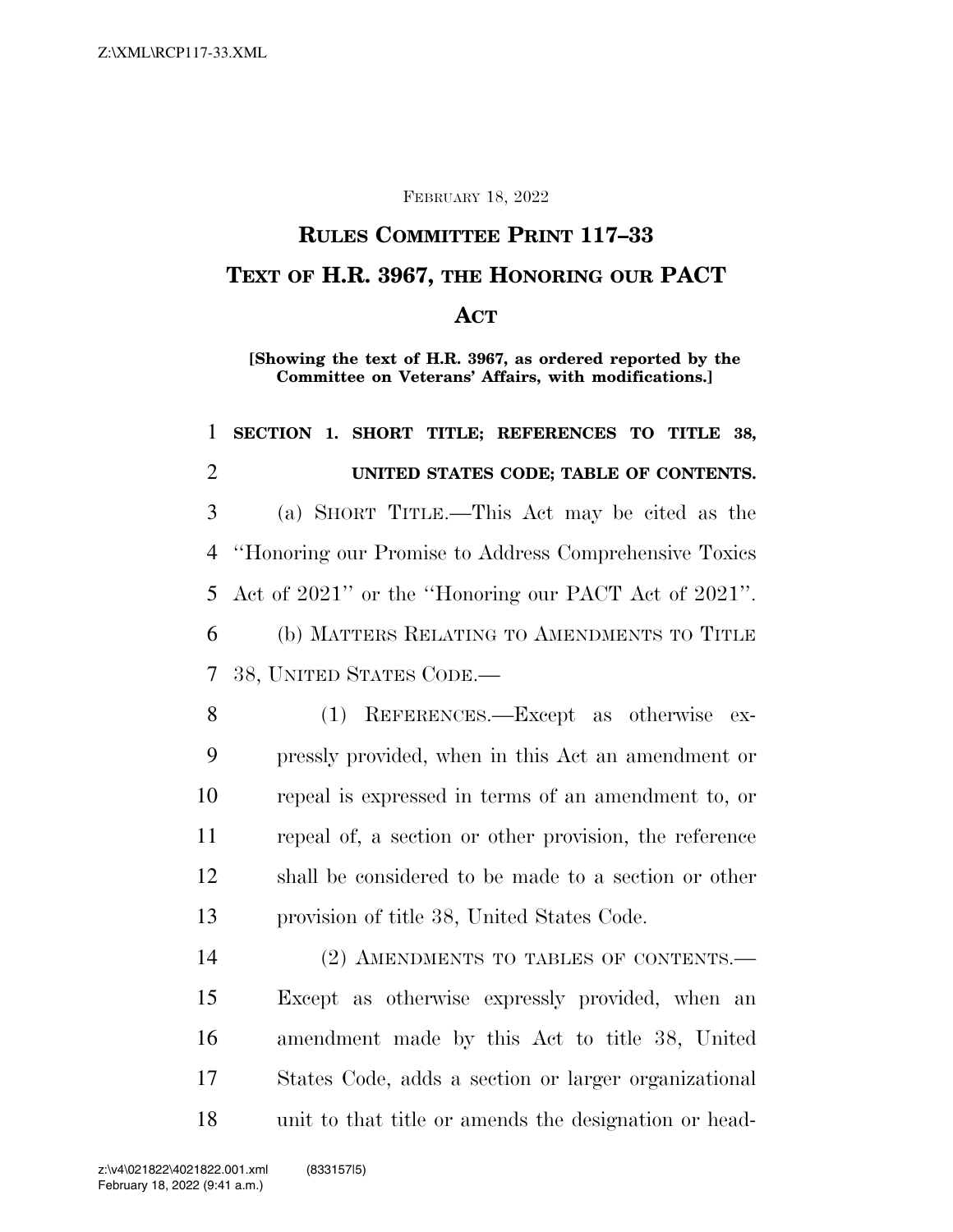ing of a section or larger organizational unit in that title, that amendment also shall have the effect of amending any table of sections in that title to alter the table to conform to the changes made by the amendment.

- 6 (c) TABLE OF CONTENTS.—The table of contents for
- 7 this Act is as follows:
	- Sec. 1. Short title; references to title 38, United States Code; table of contents.

### TITLE I—EXPANSION OF HEALTH CARE ELIGIBILITY

#### Subtitle A—Toxic-exposed Veterans

- Sec. 101. Short title.
- Sec. 102. Definitions relating to toxic-exposed veterans.
- Sec. 103. Expansion of health care for specific categories of toxic-exposed veterans and veterans supporting certain overseas contingency operations.
- Sec. 104. Assessments of implementation and operation.

Subtitle B—Certain Veterans of Combat Service

Sec. 111. Expansion of period of eligibility for health care for certain veterans of combat service.

### TITLE II—TOXIC EXPOSURE PRESUMPTION PROCESS

- Sec. 201. Short title.
- Sec. 202. Improvements to ability of Department of Veterans Affairs to establish presumptions of service connection based on toxic exposure.
- Sec. 203. Reevaluation of claims for compensation involving presumptions of service connection.

### TITLE III—IMPROVING THE ESTABLISHMENT OF SERVICE CONNECTION PROCESS FOR TOXIC-EXPOSED VETERANS

- Sec. 301. Short title.
- Sec. 302. Presumptions of toxic exposure.
- Sec. 303. Medical nexus examinations for toxic exposure risk activities.

### TITLE IV—PRESUMPTIONS OF SERVICE CONNECTION

Sec. 401. Treatment of veterans who participated in cleanup of Enewetak Atoll as radiation-exposed veterans for purposes of presumption of service connection of certain disabilities by Department of Veterans Affairs.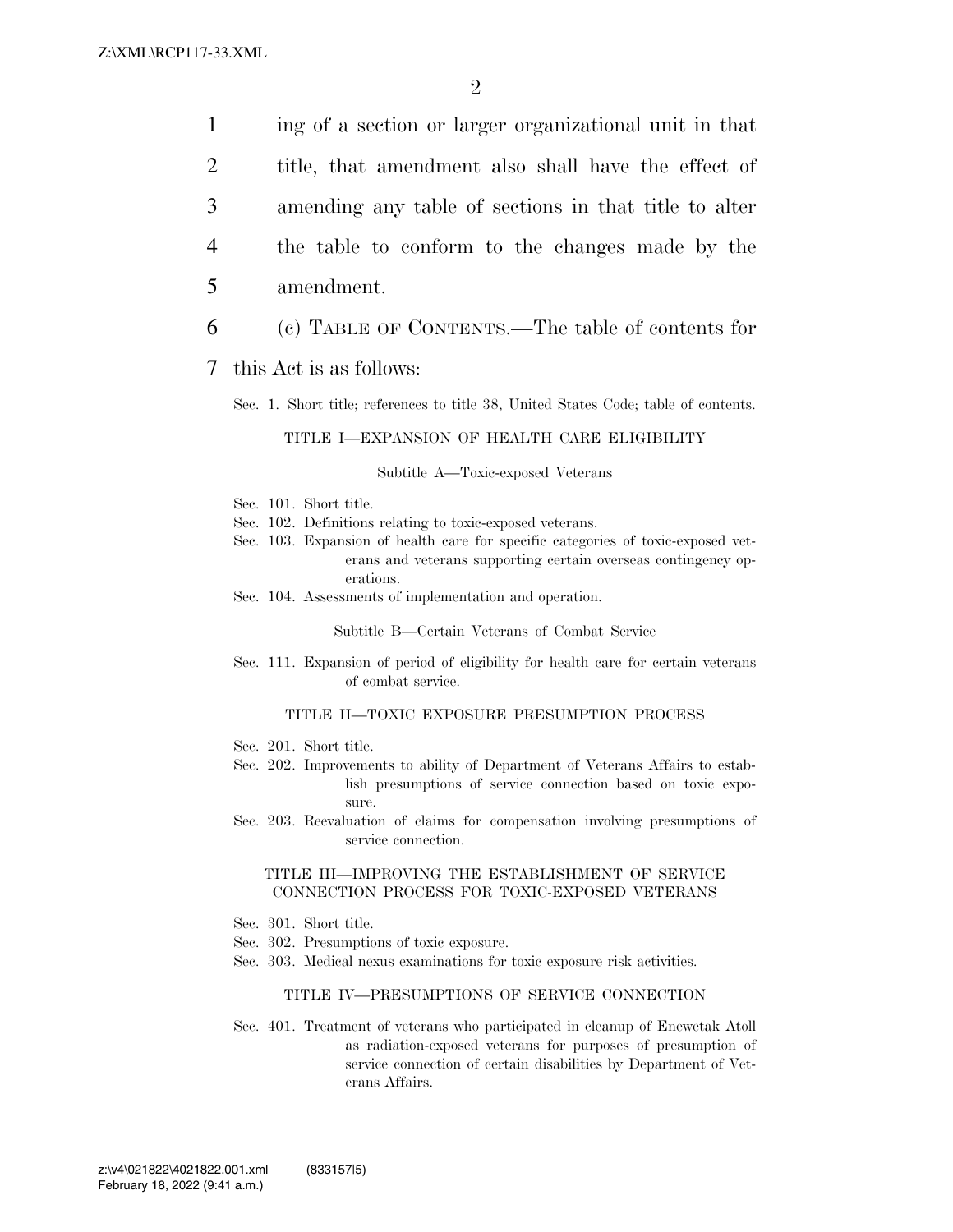- Sec. 402. Treatment of veterans who participated in nuclear response near Palomares, Spain, as radiation-exposed veterans for purposes of presumption of service connection of certain disabilities by Department of Veterans Affairs.
- Sec. 403. Presumptions of service connection for diseases associated with exposures to certain herbicide agents for veterans who served in certain locations.
- Sec. 404. Addition of additional diseases associated with exposure to certain herbicide agents for which there is a presumption of service connection for veterans who served in certain locations.
- Sec. 405. Improving compensation for disabilities occurring in Persian Gulf War veterans.
- Sec. 406. Presumption of service connection for certain diseases associated with exposure to burn pits and other toxins.

#### TITLE V—RESEARCH MATTERS

- Sec. 501. Coordination by Department of Veterans Affairs of toxic exposure research.
- Sec. 502. Data collection, analysis, and report on treatment of veterans for illnesses related to toxic exposure.
- Sec. 503. Studies related to veterans who served in Southwest Asia and certain other locations.
- Sec. 504. Study on health trends of post 9/11 veterans.
- Sec. 505. Study on cancer rates among veterans.
- Sec. 506. Study on feasibility and advisability of furnishing hospital care and medical services to dependents of veterans who participated in toxic exposure risk activities.

### TITLE VI—IMPROVEMENT OF RESOURCES AND TRAINING REGARDING TOXIC-EXPOSED VETERANS

- Sec. 601. Short title; definitions.
- Sec. 602. Publication of list of resources of Department of Veterans Affairs for toxic-exposed veterans and outreach program for such veterans and caregivers and survivors of such veterans.
- Sec. 603. Incorporation of toxic exposure questionnaire during primary care appointments.
- Sec. 604. Training for personnel of the Department of Veterans Affairs with respect to toxic-exposed veterans.

#### TITLE VII—REGISTRIES, RECORDS, AND OTHER MATTERS

- Sec. 701. Registry of individuals exposed to per- and polyfluoroalkyl substances on military installations.
- Sec. 702. Fort McClellan Health Registry.
- Sec. 703. Independent study on Individual Longitudinal Exposure Record.
- Sec. 704. Biannual report on Individual Longitudinal Exposure Record.
- Sec. 705. Correction of exposure records by members of the Armed Forces and veterans.
- Sec. 706. Federal cause of action relating to water at Camp Lejeune, North Carolina.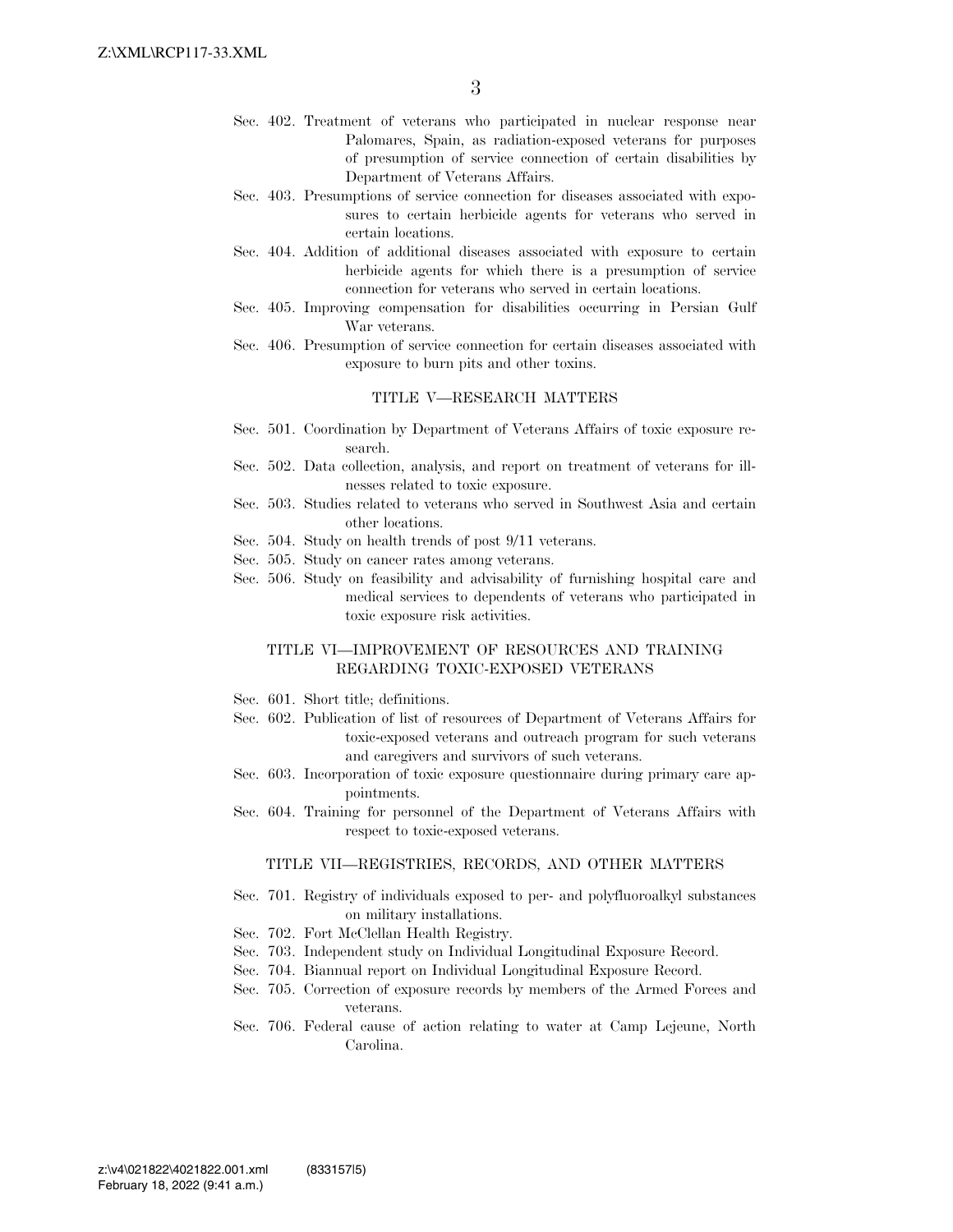# **TITLE I—EXPANSION OF HEALTH CARE ELIGIBILITY Subtitle A—Toxic-exposed Veterans SEC. 101. SHORT TITLE.**

 This title may be cited as the ''Conceding Our Vet- erans' Exposures Now And Necessitating Training Act'' 7 or the "COVENANT Act".

# **SEC. 102. DEFINITIONS RELATING TO TOXIC-EXPOSED VET-ERANS.**

10 (a) IN GENERAL.—Section  $1710(a)(2)(F)$  is amend- ed by striking ''who was exposed to a toxic substance, ra- diation, or other conditions, as provided in subsection (e)'' and inserting ''in accordance with subsection (e), who is a toxic-exposed veteran''.

 (b) DEFINITIONS OF TOXIC EXPOSURE AND TOXIC- EXPOSED VETERAN.—Section 101 is amended by adding at the end the following new paragraphs:

18 "(37) The term 'toxic exposure' includes the fol-lowing:

20 "(A) A toxic exposure risk activity, as defined 21 in section  $1710(e)(4)$  of this title.

22 "(B) An exposure to a substance, chemical, or airborne hazard identified in the list under section 1119(b)(2) of this title.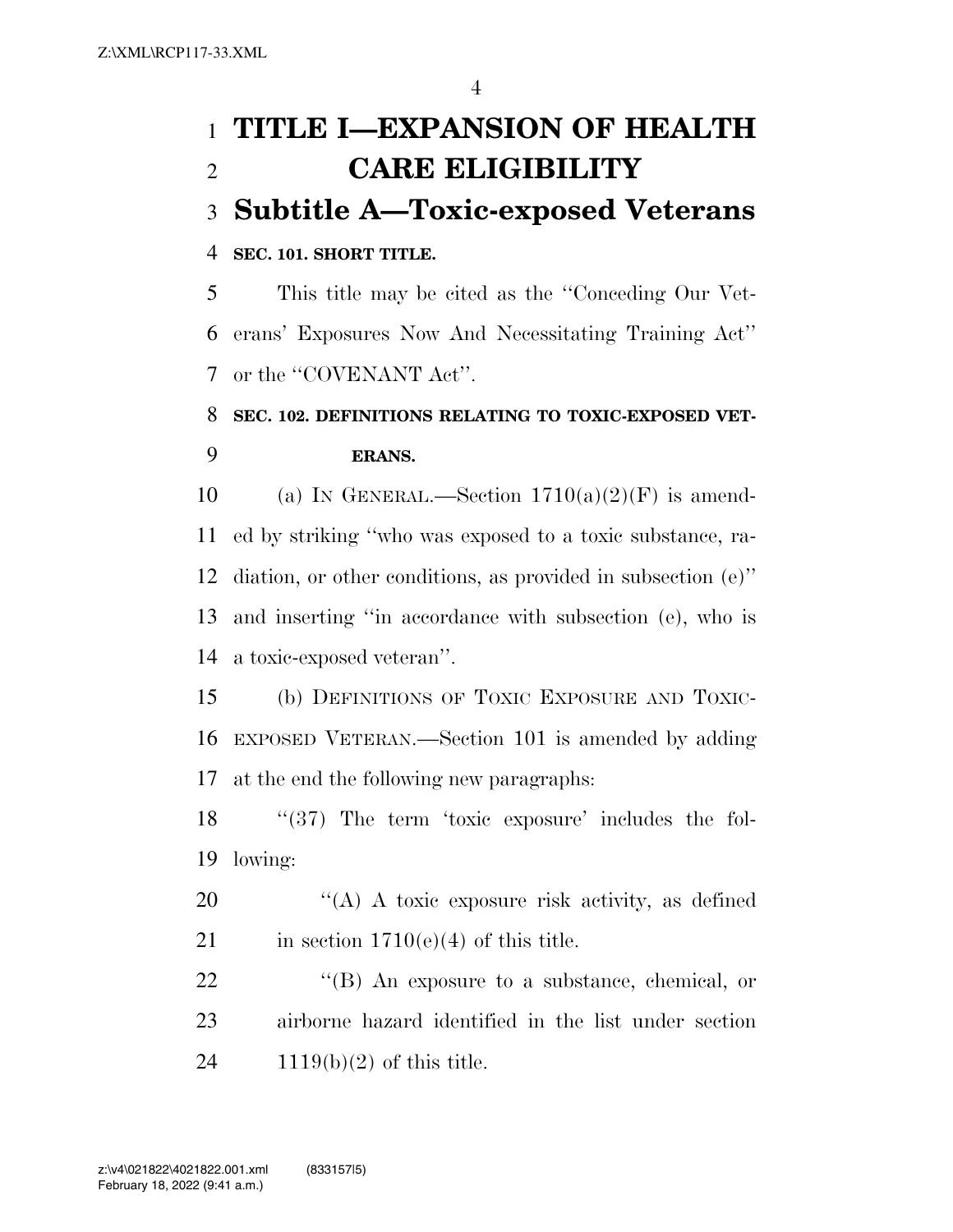| $\mathbf{1}$   | "(38) The term 'toxic-exposed veteran' means a vet-       |
|----------------|-----------------------------------------------------------|
| $\overline{2}$ | eran described in section $1710(e)(1)$ of this title.".   |
| 3              | (c) DEFINITION OF TOXIC EXPOSURE RISK ACTIV-              |
| 4              | ITY.—Section $1710(e)(4)$ is amended by adding at the end |
| 5              | the following new subparagraph.                           |
| 6              | "(C) The term 'toxic exposure risk activity'              |
| 7              | means any activity—                                       |
| 8              | "(i) that requires a corresponding entry in               |
| 9              | an exposure tracking record system (as defined            |
| 10             | in section $1119(c)$ of this title) for the veteran       |
| 11             | who carried out the activity; or                          |
| 12             | "(ii) that the Secretary determines quali-                |
| 13             | fies for purposes of this subsection when taking          |
| 14             | into account what is reasonably prudent to pro-           |
| 15             | tect the health of veterans.".                            |
| 16             | SEC. 103. EXPANSION OF HEALTH CARE FOR SPECIFIC CAT-      |
| 17             | EGORIES OF TOXIC-EXPOSED VETERANS AND                     |
| 18             | VETERANS SUPPORTING CERTAIN OVERSEAS                      |
| 19             | CONTINGENCY OPERATIONS.                                   |
| 20             | (a) IN GENERAL.—                                          |
| 21             | (1) EXPANSION.—Subsection (e) of section                  |
| 22             | 1710, as amended by section $102(c)$ , is further         |
| 23             | amended—                                                  |
| 24             | $(A)$ in paragraph $(1)$ , by adding at the end           |
| 25             | the following new subparagraphs:                          |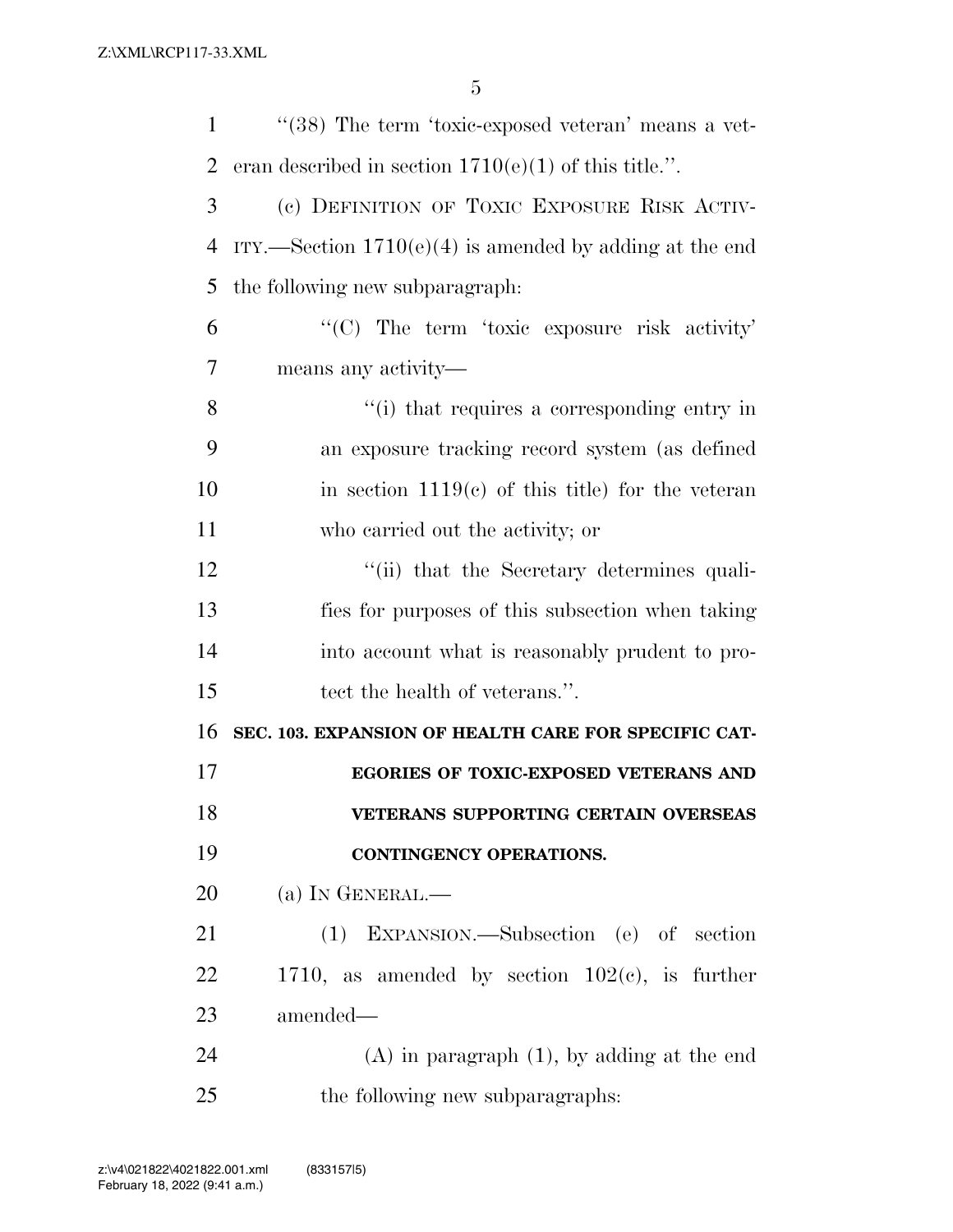''(G) Beginning not later than the applicable date specified in paragraph (6), and subject to paragraph (2), a veteran who participated in a toxic exposure risk activity while serving on active duty, active duty for training, or inactive duty training is eligible for hospital care, medical services, and nursing home care under subsection 7 (a) $(2)(F)$  for any illness.

 ''(H) Beginning not later than the applicable date specified in paragraph (6), and subject to paragraph (2), a covered veteran (as defined in section 1119(c) of this title) is eligible for hospital care, medical services, and 12 nursing home care under subsection  $(a)(2)(F)$  for any ill-ness.

 ''(I)(i) Beginning not later than the applicable date specified in paragraph (6), and subject to paragraph (2), a veteran who deployed in support of a contingency oper- ation specified in clause (ii) is eligible for hospital care, medical services, and nursing home care under subsection 19 (a) $(2)(F)$  for any illness.

20  $\frac{1}{20}$  ''(ii) A contingency operation specified in this clause is any of the following:

- 22 ''(I) Operation Enduring Freedom.
- 23 "'(II) Operation Freedom's Sentinel.
- 24 ''(III) Operation Iraqi Freedom.
- 25 "(IV) Operation New Dawn.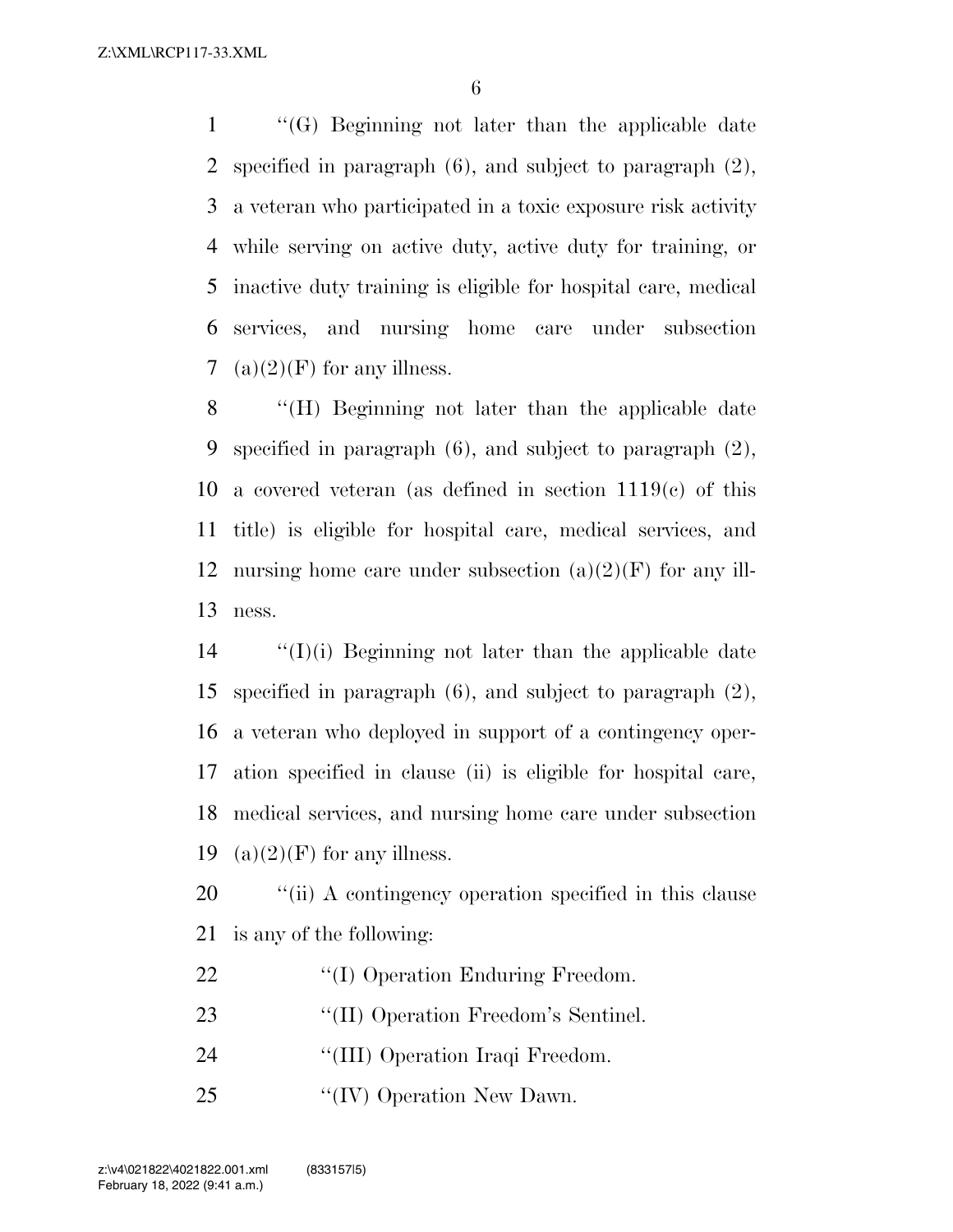| $\mathbf{1}$   | $\lq\lq(V)$ Operation Inherent Resolve.                            |
|----------------|--------------------------------------------------------------------|
| $\overline{2}$ | "(VI) Resolute Support Mission."; and                              |
| 3              | (B) in paragraph $(2)(B)$ —                                        |
| $\overline{4}$ | (i) by striking "or $(F)$ " and inserting                          |
| 5              | "(F), (G), (H), or (I)"; and                                       |
| 6              | (ii) by striking "service or testing"                              |
| $\tau$         | and inserting "service, testing, or activity".                     |
| 8              | PHASE IN.—Such subsection is further<br>(2)                        |
| 9              | amended by adding at the end the following new                     |
| 10             | paragraph:                                                         |
| 11             | $\lq(6)(A)$ The Secretary shall determine the dates in             |
| 12             | subparagraphs $(G)$ , $(H)$ , and $(I)$ of paragraph $(1)$ as fol- |
| 13             | lows:                                                              |
| 14             | "(i) October 1, 2024, with respect to a veteran                    |
| 15             | described in such subparagraph $(G)$ or $(H)$ who was              |
| 16             | discharged or released from the active military,                   |
| 17             | naval, air, or space service during the period begin-              |
| 18             | ning on August 2, 1990, and ending on September                    |
| 19             | 11, 2001.                                                          |
| 20             | "(ii) October 1, 2026, with respect to a veteran                   |
| 21             | described in such subparagraph $(G)$ or $(H)$ who was              |
| 22             | discharged or released from the active military,                   |
| 23             | naval, air, or space service during the period begin-              |
| 24             | ning on September 12, 2001, and ending on Decem-                   |
| 25             | ber 31, 2006.                                                      |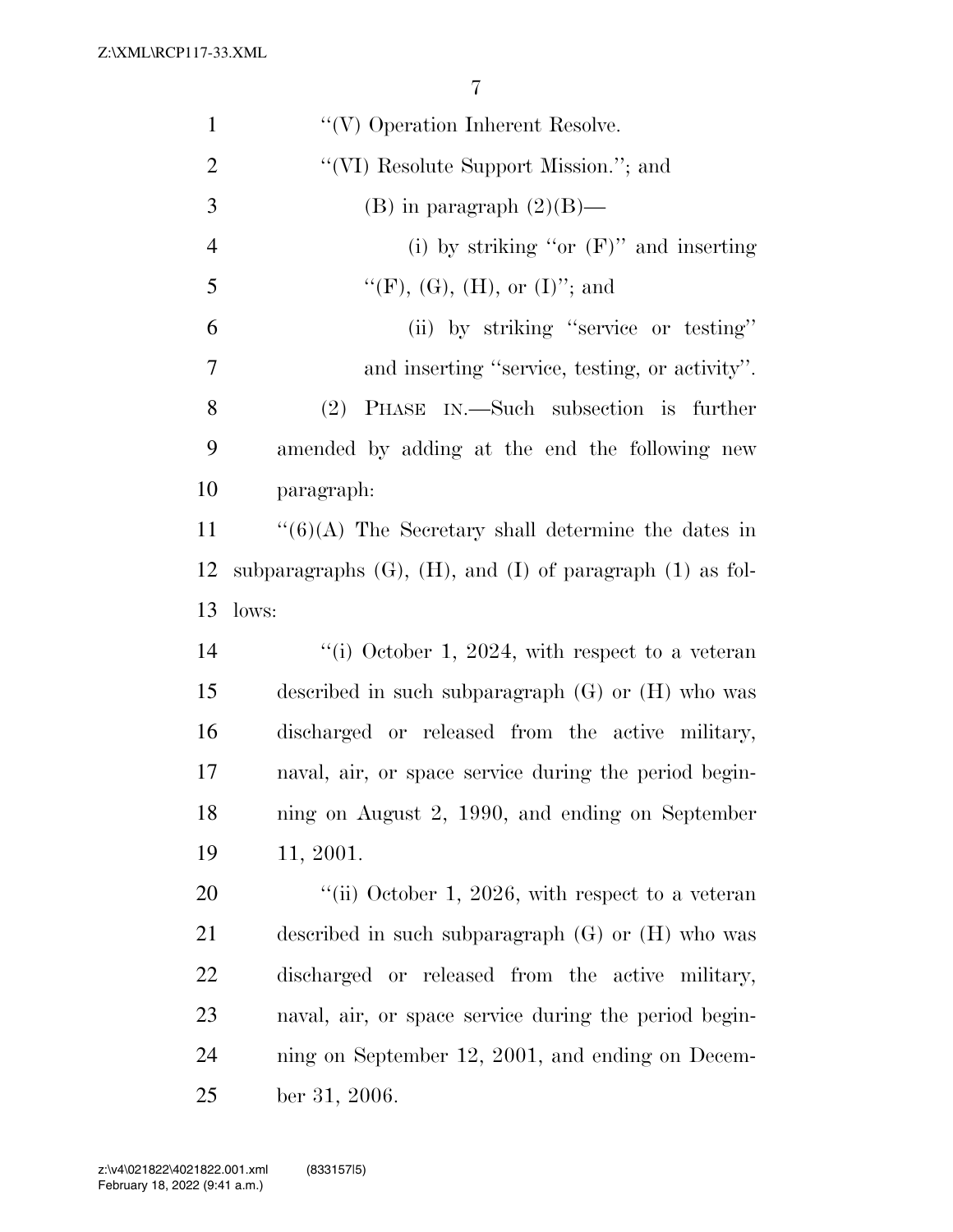1 ''(iii) October 1, 2028, with respect to a veteran described in such subparagraph (G) or (H) who was discharged or released from the active military, naval, air, or space service during the period begin- ning on January 1, 2007, and ending on December 31, 2012.

7 "(iv) October 1, 2030, with respect to a veteran described in such subparagraph (G) or (H) who was discharged or released from the active military, naval, air, or space service during the period begin- ning on January 1, 2013, and ending on December 31, 2018.

13  $\frac{u(y)}{y}$  October 1, 2032, with respect to a veteran described in such subparagraph (I).

 ''(B) The Secretary may modify a date specified in subparagraph (A) to an earlier date, as the Secretary de- termines appropriate based on the number of veterans re- ceiving hospital care, medical services, and nursing home care under subparagraphs (G), (H), and (I) of paragraph (1) and the resources available to the Secretary. If the Secretary determines to so modify a date, the Secretary shall—

23 ''(i) notify the Committees on Veterans' Affairs of the House of Representatives and the Senate of the proposed modification; and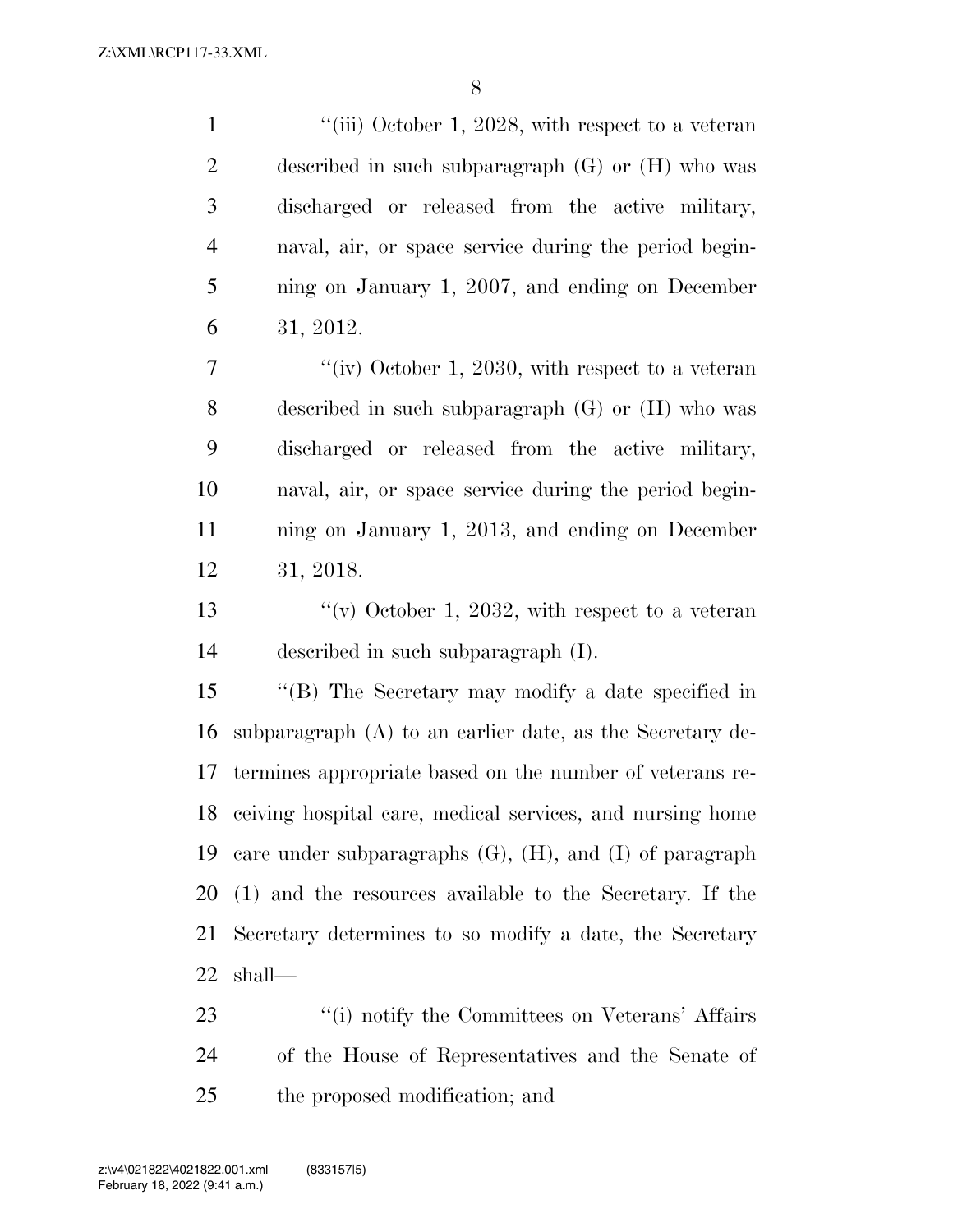1 ''(ii) publish such modified date in the Federal Register.''.

 (b) OUTREACH PLANS.—With respect to each of 4 clauses (i) through (v) of section  $1710(e)(6)(A)$  of title 38, United States Code (as added by subsection (a)(2)), not later than 180 days prior to the date specified in the clause (including a date modified pursuant to such sec- tion), the Secretary shall submit to the Committees on Veterans' Affairs of the House of Representatives and the Senate a plan to conduct outreach to the veterans referred to in the clause to notify such veterans of their eligibility for hospital care, medical services, or nursing home care 13 under subparagraph  $(G)$ ,  $(H)$ , or  $(I)$ , of section  $1710(e)(1)$ of such title, as the case may be.

# **SEC. 104. ASSESSMENTS OF IMPLEMENTATION AND OPER-ATION.**

 (a) INITIAL RESOURCE ASSESSMENT AND RE- PORT.—Not later than 180 days after the date of the en- actment of this Act, the Secretary of Veterans Affairs shall—

21 (1) complete an assessment to determine—

 (A) the personnel and material resources necessary to implement section 103 (including the amendments made by such section); and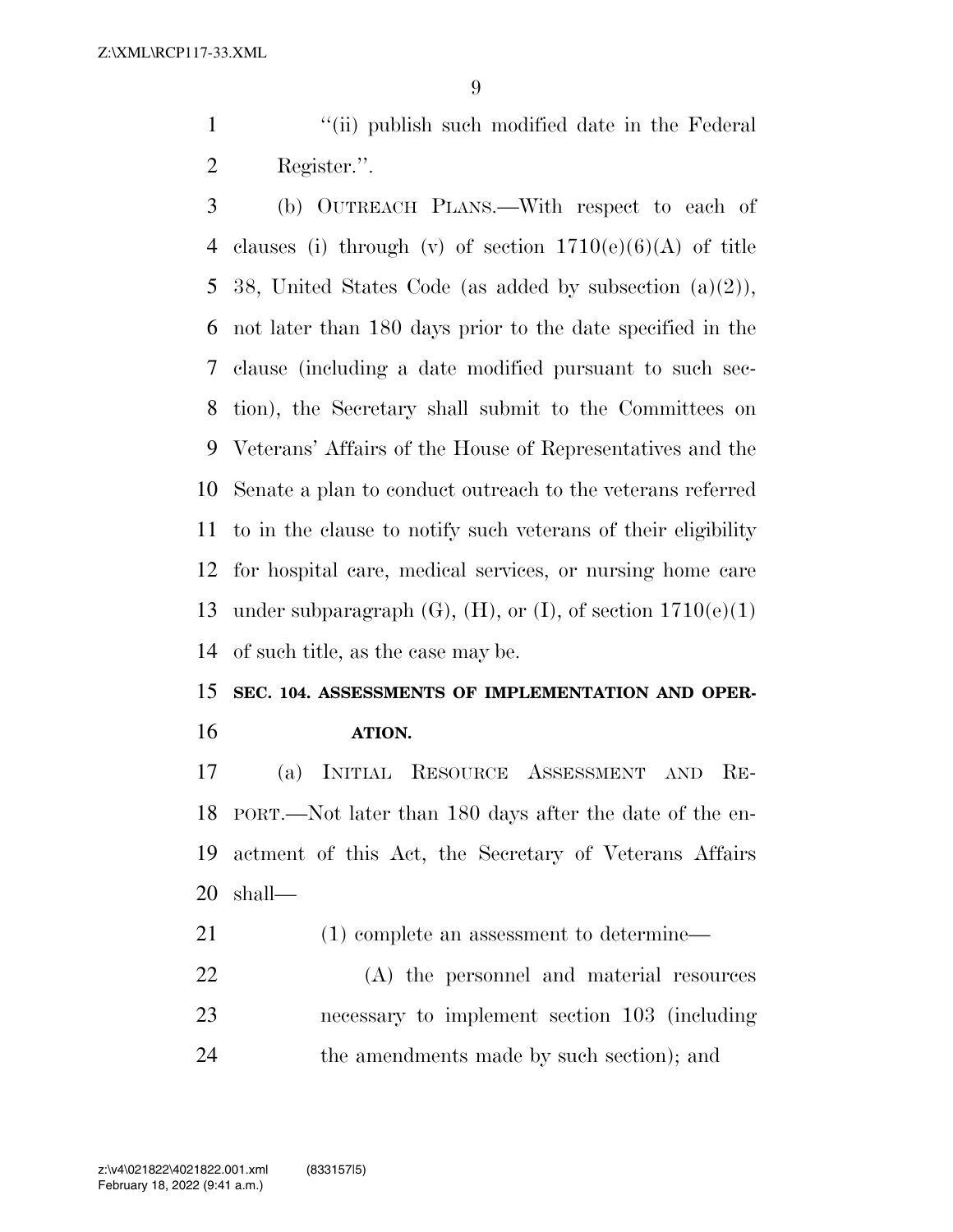(B) the total number of covered veterans, 2 as such term is defined in section  $1119(c)$  of title 38, United States Code (as added by sec- tion 302), who receive hospital care or medical services furnished by the Secretary under chap- ter 17 of such title, disaggregated by priority group specified in section 1705(a) of such title; and

 (2) submit to the Committees on Veterans' Af- fairs of the House of Representatives and the Senate a report containing the findings of the assessment completed under paragraph (1), including a specific determination as to whether the Department has the personnel and material resources necessary to imple-ment section 103.

 (b) INFORMATION SYSTEMS.—Not later than October 1, 2024, the Secretary shall establish information systems to assess the implementation of section 103, including the amendments made by such section, and use the results of assessments under such systems to inform the reports under subsection (c).

(c) ANNUAL REPORTS.—

 (1) REPORTS.—Not later than October 1, 2025, and on an annual basis thereafter until October 1, 2033, the Secretary shall submit to the Committees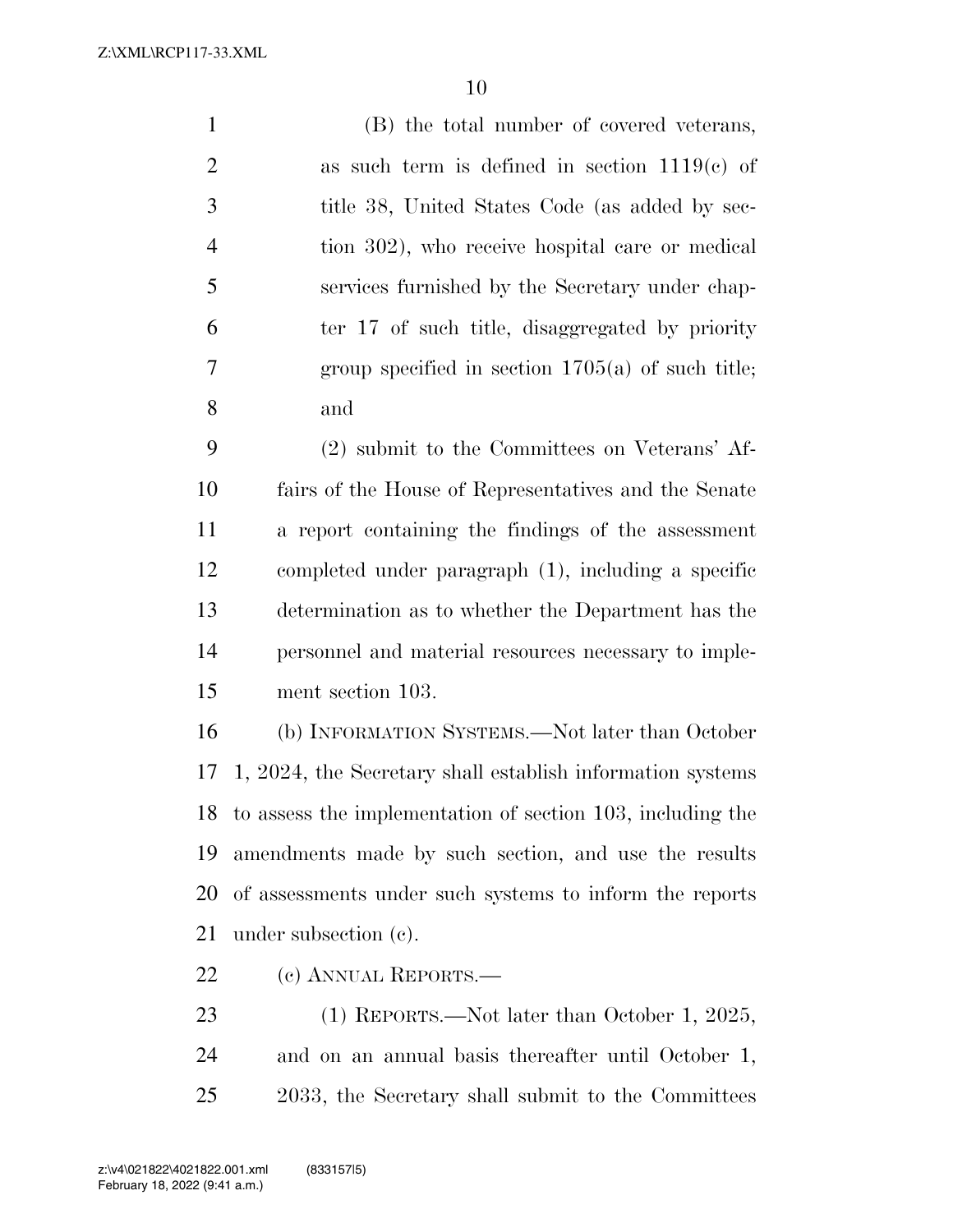on Veterans' Affairs of the House of Representatives and the Senate a report on the following:

 (A) The effect of the implementation of, and the provision and management of care under, section 103, (including the amendments made by such section) on the demand by vet- erans described in subparagraphs (G), (H), and 8 (I) of section  $1710(e)(1)$  of title 38, United States Code (as added by such section 103) for health care services furnished by the Secretary.

 (B) Any differing patterns of demand for health care services by such veterans, disaggregated by factors such as the relative distance of the veteran from medical facilities of the Department and whether the veteran had previously received hospital care or medical services furnished by the Secretary under chap-18 ter 17 of such title.

 (C) The extent to which the Secretary has met such demand.

 (D) Any changes, during the year covered by the report, in the delivery patterns of health care furnished by the Secretary under chapter 24 17 of such title, and the fiscal impact of such changes.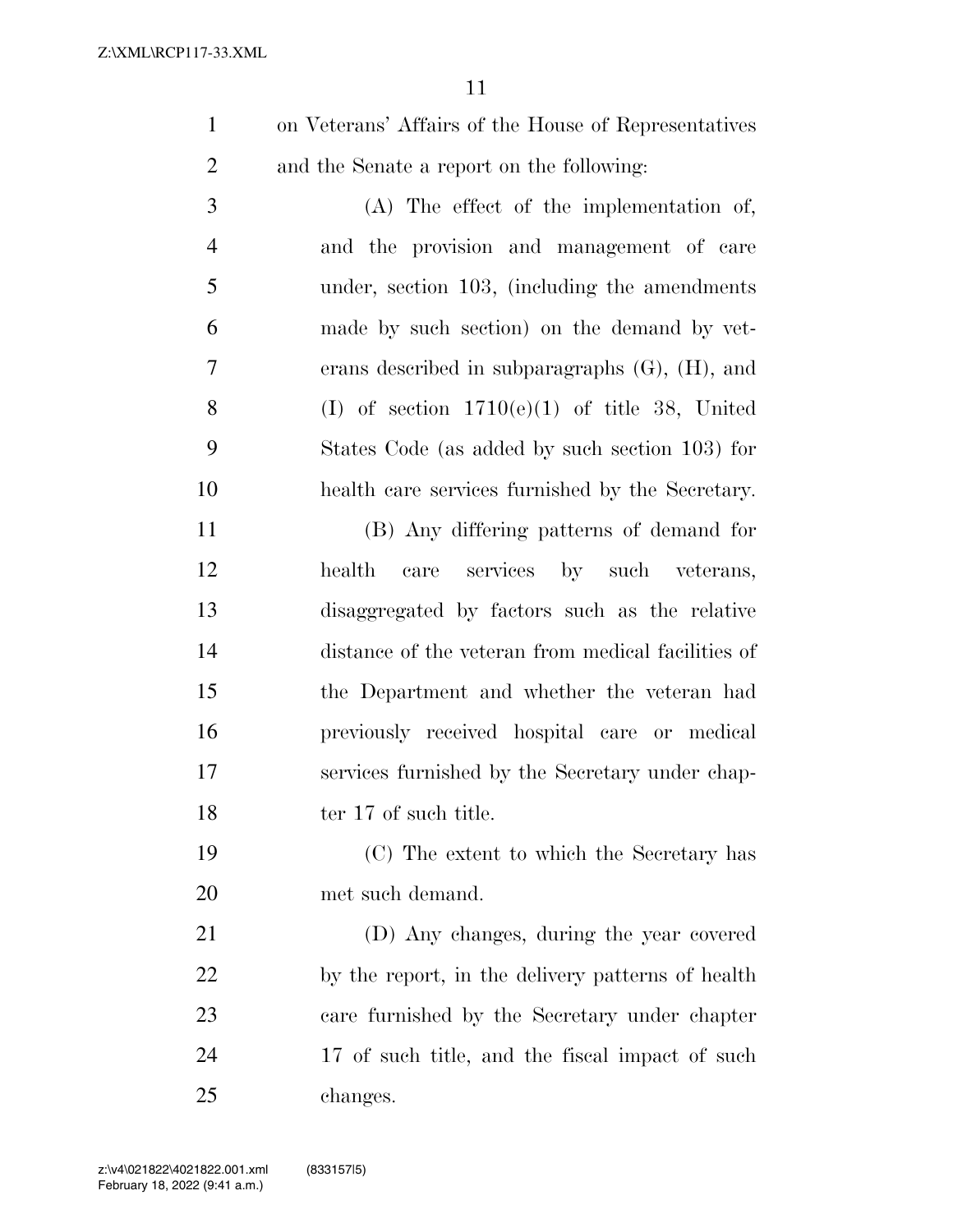| $\mathbf{1}$   | (2) MATTERS.—Each report under paragraph               |
|----------------|--------------------------------------------------------|
| $\overline{2}$ | (1) shall include, with respect to the year covered by |
| 3              | the report, detailed information on the following:     |
| $\overline{4}$ | (A) The total number of veterans enrolled              |
| 5              | in the patient enrollment system who, during           |
| 6              | such year, received hospital care or medical           |
| 7              | services furnished by the Secretary under chap-        |
| 8              | ter 17 of title 38, United States Code.                |
| 9              | (B) Of the veterans specified in subpara-              |
| 10             | $graph$ (A), the number of such veterans who,          |
| 11             | during the preceding three fiscal years, had not       |
| 12             | received such care or services.                        |
| 13             | (C) With respect to the veterans specified             |
| 14             | in subparagraph (B), the cost of providing             |
| 15             | health care to such veterans during the year           |
| 16             | covered by the report, shown in total and              |
| 17             | disaggregated by-                                      |
| 18             | (i) the level of care; and                             |
| 19             | (ii) whether the care was provided                     |
| 20             | through the Veterans Community Care                    |
| 21             | Program.                                               |
| 22             | (D) With respect to the number of vet-                 |
| 23             | erans described in subparagraphs $(G)$ , $(H)$ , and   |
| 24             | (I) of section $1710(e)(1)$ of title 38, United        |
| 25             | States Code (as added by section 103), the fol-        |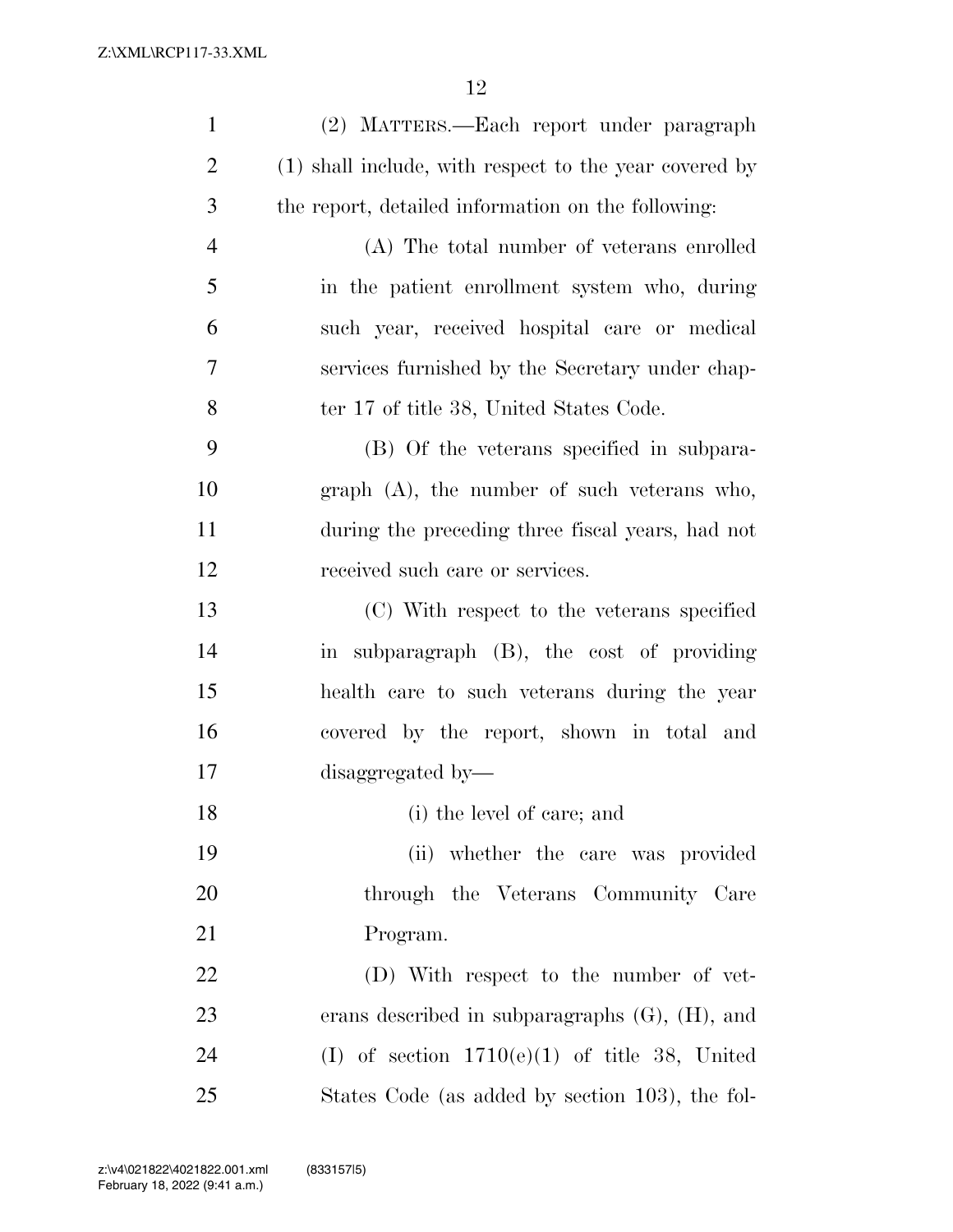| $\mathbf{1}$   | lowing (shown in total and disaggregated by      |
|----------------|--------------------------------------------------|
| $\overline{2}$ | medical facility of the Department, as applica-  |
| 3              | ble):                                            |
| $\overline{4}$ | (i) The number of such veterans who,             |
| 5              | during the year covered by the report, en-       |
| 6              | rolled in the patient enrollment system.         |
| 7              | (ii) The number of such veterans who             |
| 8              | applied for, but were denied, such enroll-       |
| 9              | ment.                                            |
| 10             | (iii) The number of such veterans who            |
| 11             | were denied hospital care or a medical           |
| 12             | service furnished by the Secretary that was      |
| 13             | considered to be medically necessary but         |
| 14             | not of an emergency nature.                      |
| 15             | (E) The numbers and characteristics of,          |
| 16             | and the type and extent of health care fur-      |
| 17             | nished by the Secretary to, veterans enrolled in |
| 18             | the patient enrollment system (shown in total)   |
| 19             | and disaggregated by medical facility of the De- |
| 20             | partment).                                       |
| 21             | (F) The numbers and characteristics of,          |
| 22             | and the type and extent of health care fur-      |
| 23             | nished by the Secretary to, veterans not en-     |
| 24             | rolled in the patient enrollment system          |
| 25             | (disaggregated by each class of eligibility for  |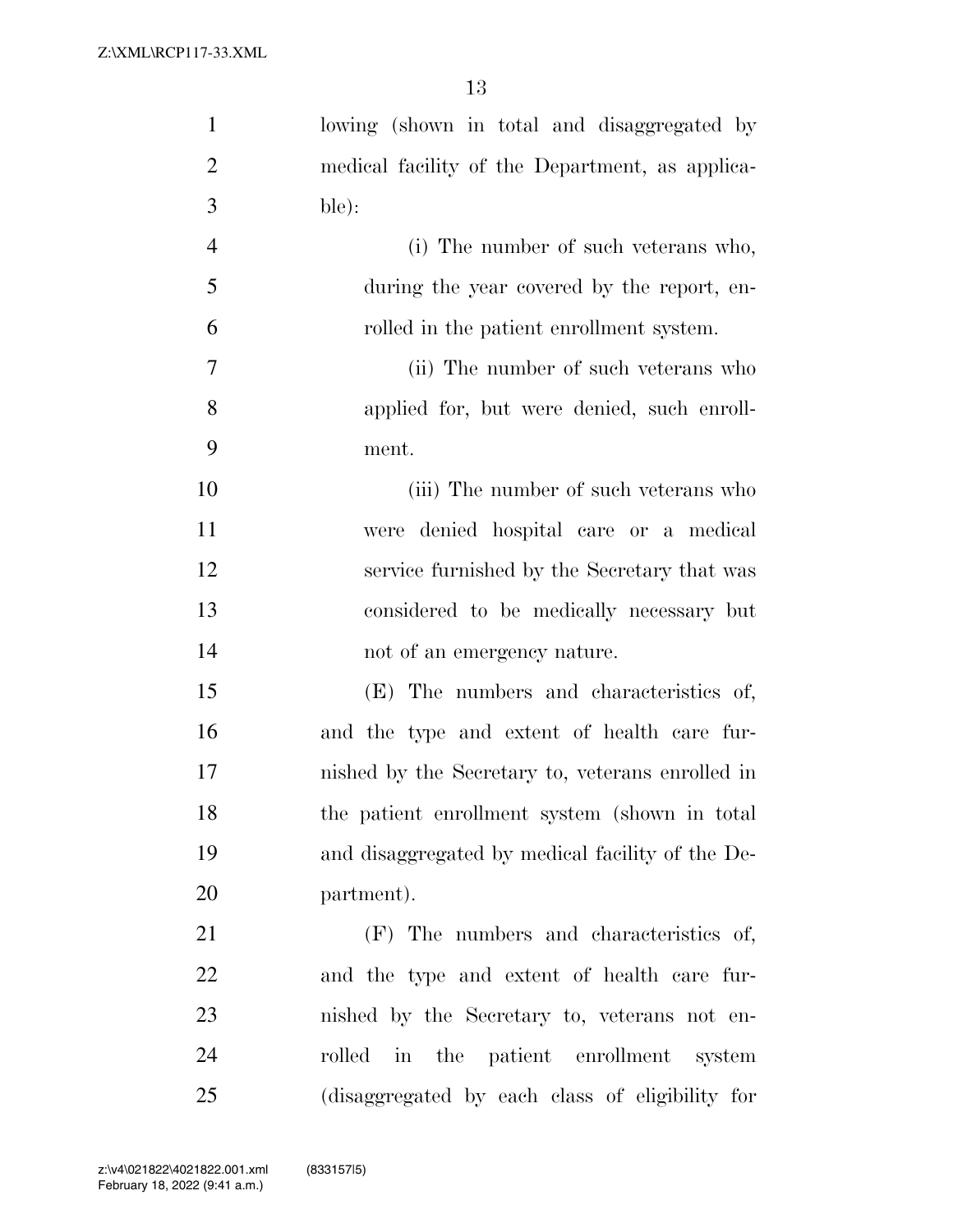care under section 1710 of title 38, United States Code, and further shown as a total per class and disaggregated by medical facility of the Department).

 (G) The specific fiscal impact (shown in total and disaggregated by geographic health care delivery areas) of changes in the delivery patterns of health care furnished by the Sec- retary under chapter 17 of such title as a result of the implementation of section 103 (including 11 the amendments made by such section).

(d) DEFINITIONS.—In this section:

 (1) The term ''patient enrollment system'' means the patient enrollment system of the Depart- ment of Veterans Affairs established and operated under section 1705 of title 38, United States Code. (2) The term ''Veterans Community Care Pro- gram'' means the program established under section 1703 of title 38, United States Code.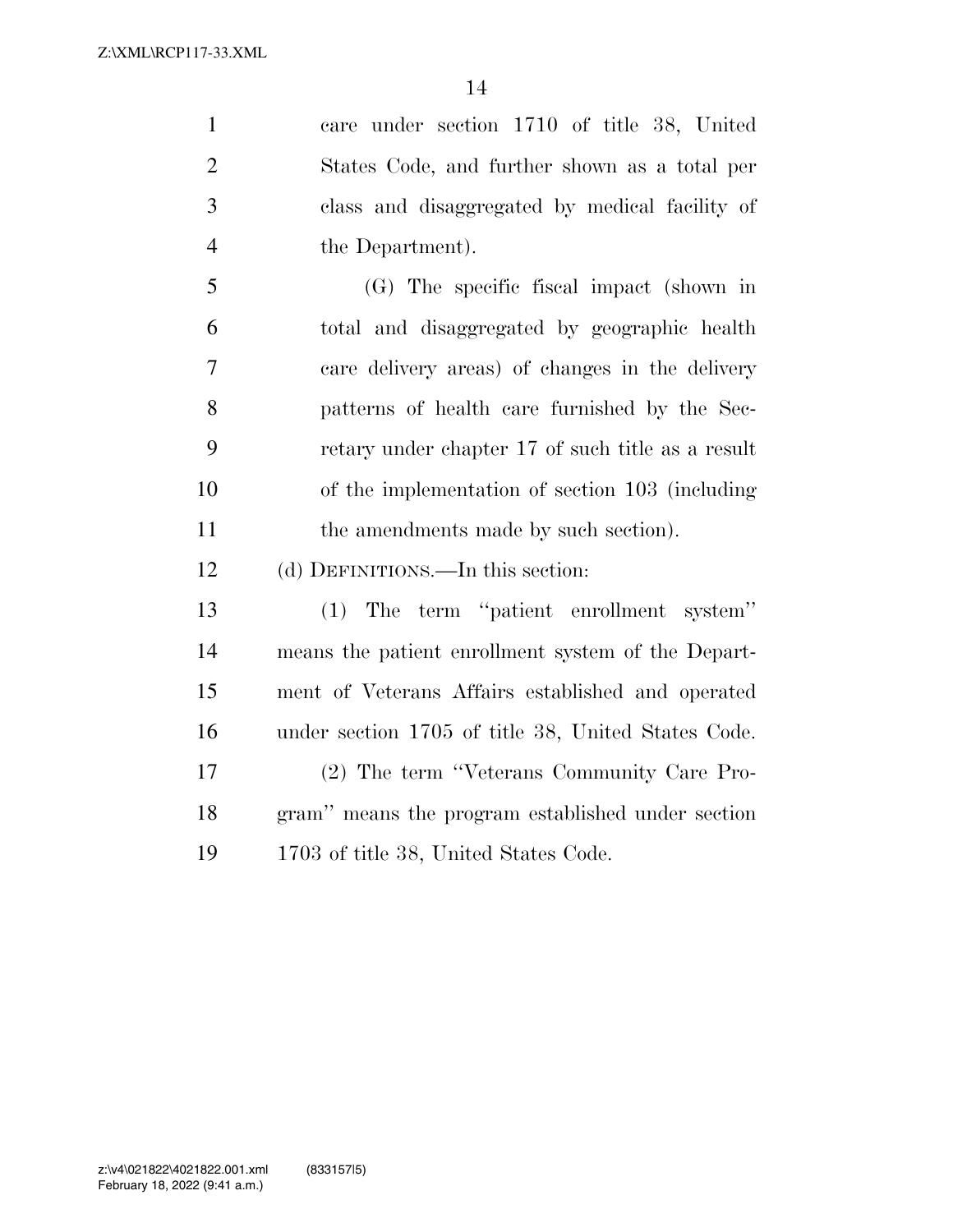| $\mathbf{1}$   | <b>Subtitle B—Certain Veterans of</b>                  |
|----------------|--------------------------------------------------------|
| $\overline{2}$ | <b>Combat Service</b>                                  |
| 3              | SEC. 111. EXPANSION OF PERIOD OF ELIGIBILITY FOR       |
| $\overline{4}$ | HEALTH CARE FOR CERTAIN VETERANS OF                    |
| 5              | <b>COMBAT SERVICE.</b>                                 |
| 6              | (a) EXPANDED PERIOD.—Section $1710(e)(3)$ is           |
| 7              | amended-                                               |
| 8              | $(1)$ in subparagraph $(A)$ —                          |
| 9              | (A) by striking "January 27, 2003" and                 |
| 10             | inserting "September 11, 2001"; and                    |
| 11             | (B) by striking "five-year period" and in-             |
| 12             | serting "10-year period";                              |
| 13             | $(2)$ by amending subparagraph $(B)$ to read as        |
| 14             | follows:                                               |
| 15             | "(B) With respect to a veteran described in            |
| 16             | paragraph $(1)(D)$ who was discharged or released      |
| 17             | from the active military, naval, air, or space service |
| 18             | after September 11, 2001, and before October 1,        |
| 19             | 2013, but did not enroll to receive such hospital      |
| 20             | care, medical services, or nursing home care under     |
| 21             | such paragraph pursuant to subparagraph (A) be-        |
| 22             | fore October 1, 2022, the one-year period beginning    |
| 23             | on October 1, $2022$ ."; and                           |
| 24             | $(3)$ by striking subparagraph $(C)$ .                 |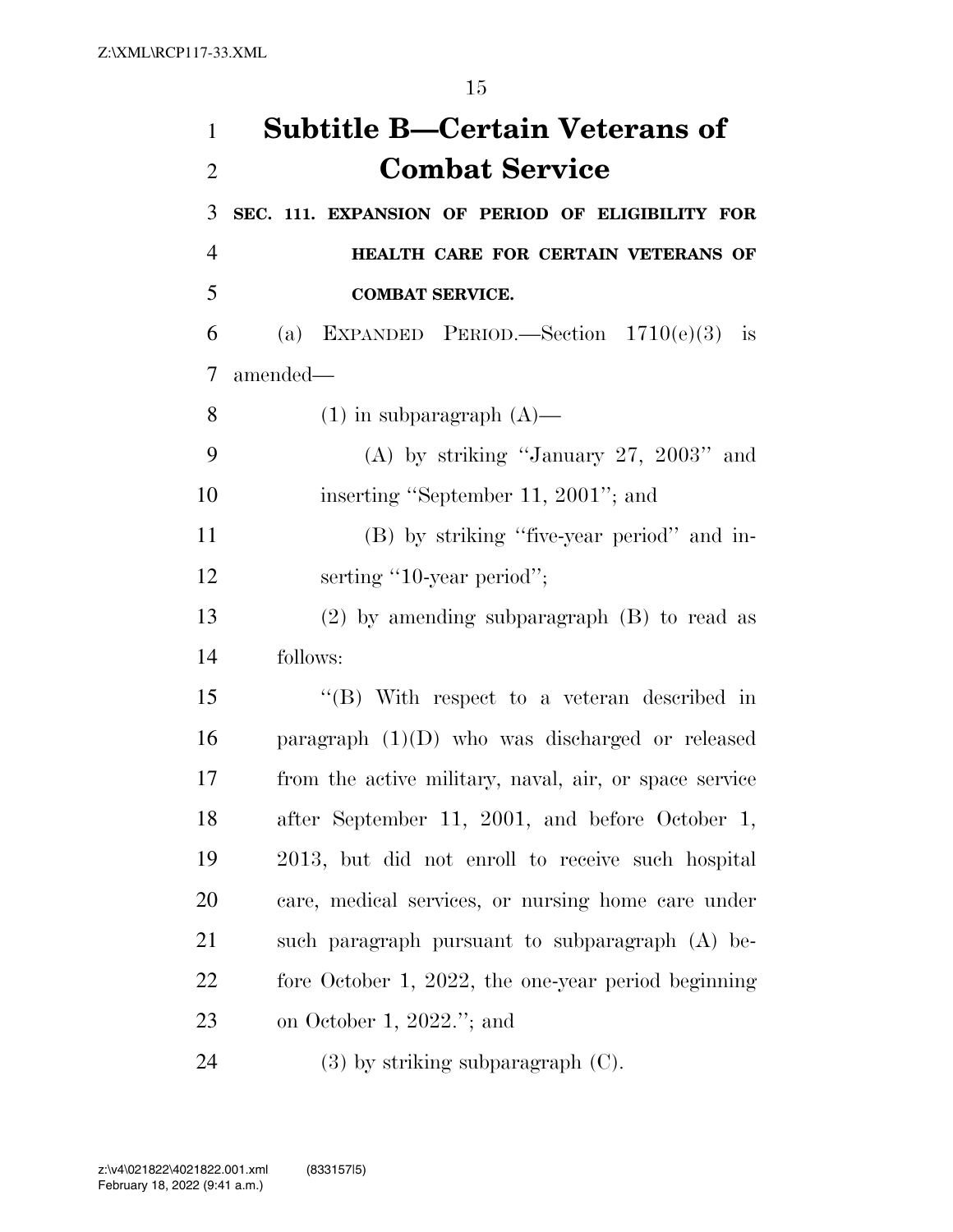(b) CLARIFICATION OF COVERAGE.—Section 2 1710(e)(1)(D) is amended by inserting after "Persian Gulf War'' the following: ''(including any veteran who, in connection with service during such period, received the Armed Forces Expeditionary Medal, Service Specific Ex- peditionary Medal, Combat Era Specific Expeditionary Medal, Campaign Specific Medal, or any other combat the- ater award established by a Federal statute or an Execu-tive order)''.

 (c) OUTREACH PLAN.—Not later than December 1, 2022, the Secretary shall submit to the Committees on Veterans' Affairs of the House of Representatives and the Senate a plan to conduct outreach to veterans described 14 in subparagraph  $(B)$  of section  $1710(e)(3)$  of title 38, United States Code, as amended by subsection (a)(2), to notify such veterans of their eligibility for hospital care, medical services, or nursing home care pursuant to such subparagraph.

 (d) REPORT ON ENROLLMENTS.—Not later than January 30, 2024, the Secretary shall submit to the Com- mittees on Veterans' Affairs of the House of Representa- tives and the Senate a report identifying, with respect to the one-year period beginning on October 1, 2022, the 24 number of veterans described in section  $1710(e)(3)(B)$  of title 38, United States Code, as amended by subsection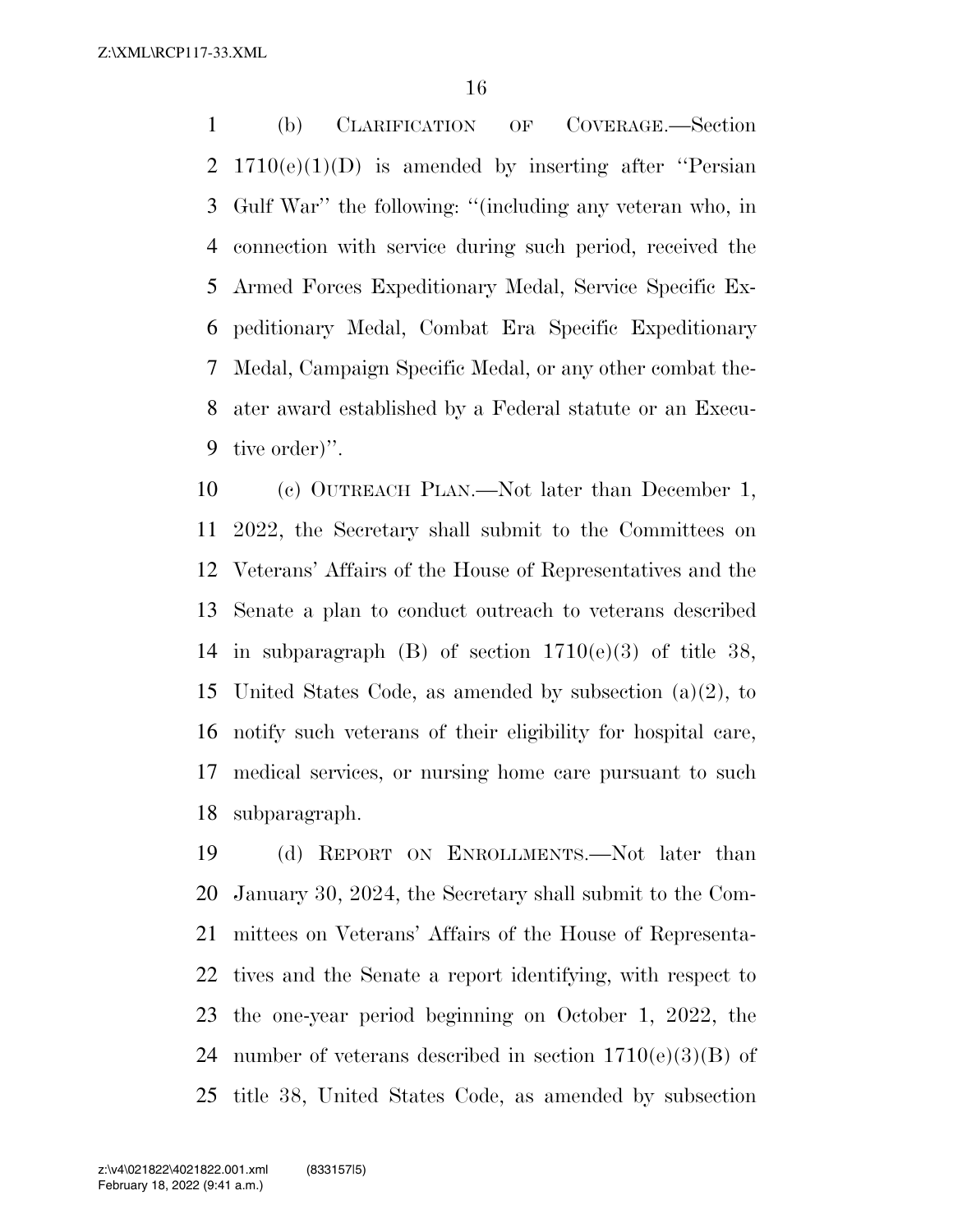(a)(2), who, during such period, enrolled in the patient enrollment system of the Department of Veterans Affairs established and operated under section 1705 of such title. (e) EFFECTIVE DATE.—This section and the amend-

 ments made by this section shall take effect on October 1, 2022.

# **TITLE II—TOXIC EXPOSURE PRESUMPTION PROCESS**

## **SEC. 201. SHORT TITLE.**

 This subtitle may be cited as the ''Fairly Assessing Service-related Toxic Exposure Residuals Presumptions Act'' or the ''FASTER Presumptions Act''.

**SEC. 202. IMPROVEMENTS TO ABILITY OF DEPARTMENT OF** 

 **VETERANS AFFAIRS TO ESTABLISH PRE- SUMPTIONS OF SERVICE CONNECTION BASED ON TOXIC EXPOSURE.** 

 (a) ADVISORY COMMITTEES, PANELS, AND BOARDS.—Chapter 11 is amended by adding at the end the following new subchapter: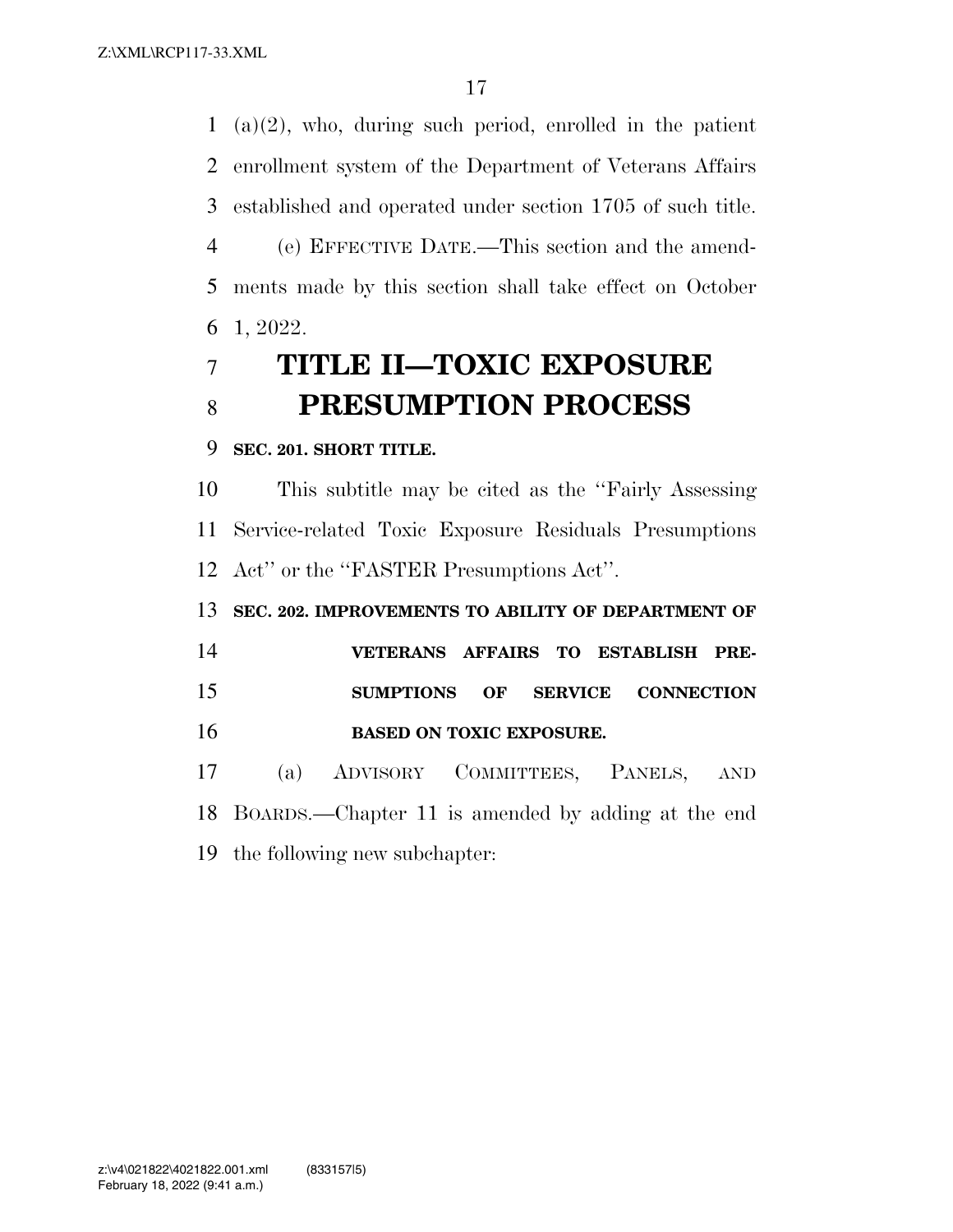| $\mathbf{1}$   | "SUBCHAPTER VII—DETERMINATIONS RELAT-                       |
|----------------|-------------------------------------------------------------|
| $\overline{2}$ | ING TO PRESUMPTIONS OF SERVICE CON-                         |
| 3              | NECTION BASED ON TOXIC EXPOSURE                             |
| $\overline{4}$ | "§1171. Procedures to determine presumptions of             |
| 5              | service connection based on toxic expo-                     |
| 6              | sure; definitions                                           |
| $\overline{7}$ | "(a) PROCEDURES.—The Secretary shall determine              |
| 8              | whether to establish, or to remove, presumptions of service |
| 9              | connection based on toxic exposure pursuant to this sub-    |
| 10             | chapter, whereby—                                           |
| 11             | $\lq(1)$ the Formal Advisory Committee on Toxic             |
| 12             | Exposure under section 1172 of this title—                  |
| 13             | $\lq\lq$ provides advice to the Secretary on                |
| 14             | toxic-exposed veterans and cases in which vet-              |
| 15             | erans who, during active military, naval, air, or           |
| 16             | space service, may have experienced a toxic ex-             |
| 17             | posure or their dependents may have experi-                 |
| 18             | enced a toxic exposure while the veterans were              |
| 19             | serving in the active military, naval, air, or              |
| 20             | space service;                                              |
| 21             | "(B) provides to the Secretary rec-                         |
| 22             | ommendations on corrections needed in the In-               |
| 23             | dividual Longitudinal Exposure Record, or suc-              |
| 24             | cessor system, to better reflect veterans and de-           |
| 25             | pendents described in subparagraph (A); and                 |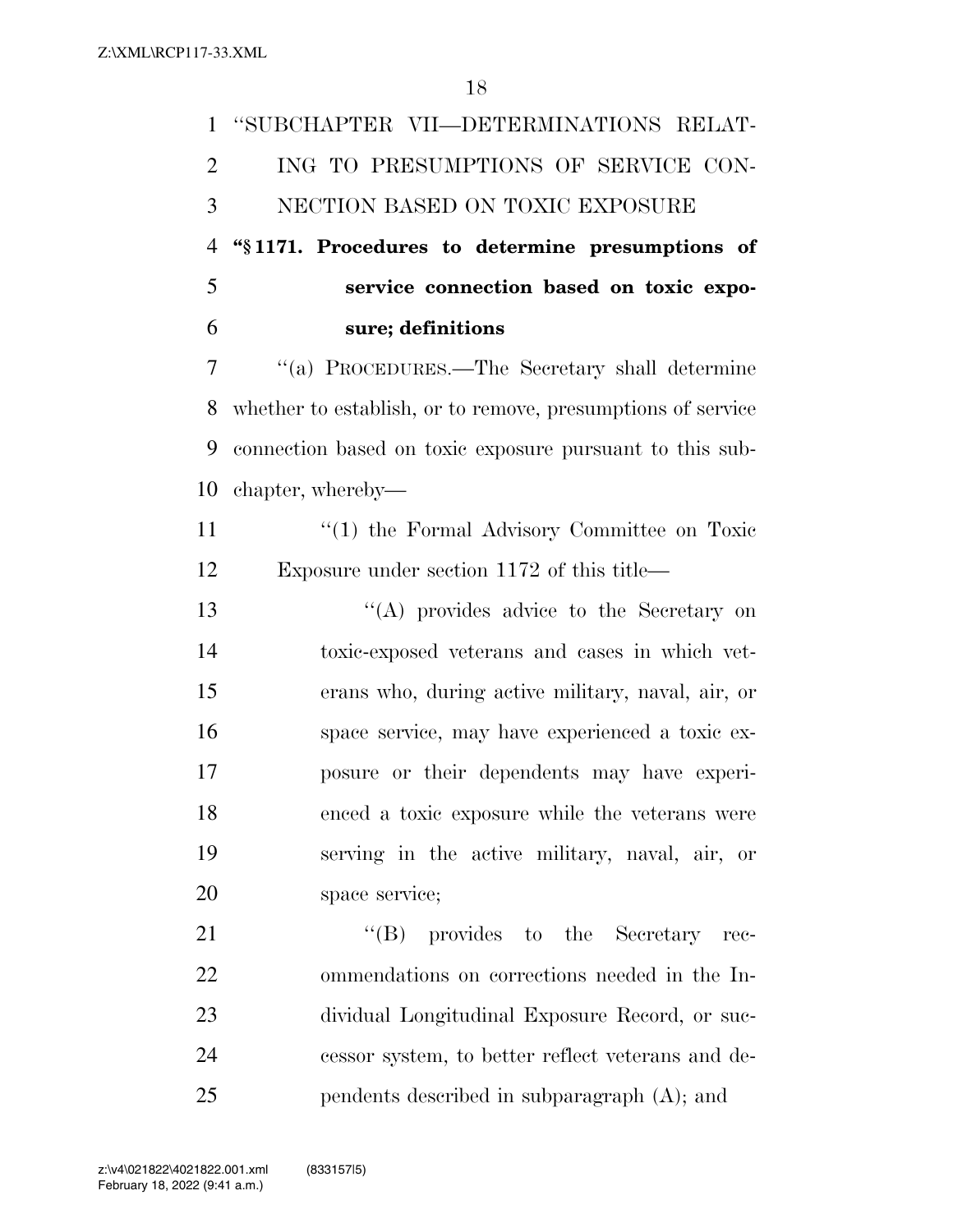| $\mathbf{1}$   | $\lq\lq$ (C) provides to the Secretary<br>rec-               |
|----------------|--------------------------------------------------------------|
| $\overline{2}$ | ommendations regarding which cases of possible               |
| 3              | toxic exposure should be reviewed; and                       |
| $\overline{4}$ | $\lq(2)$ the Secretary provides for formal evalua-           |
| 5              | tions of such recommendations under section 1173             |
| 6              | of this title; and                                           |
| 7              | $\cdot\cdot$ (3) the Secretary issues regulations under sec- |
| 8              | tion 1174 of this title.                                     |
| 9              | "(b) ILLNESS DEFINED.—In this subchapter, the                |
| 10             | term 'illness' includes a disease or other condition affect- |
| 11             | ing the health of an individual.                             |
| 12             | "§1172. Formal Advisory Committee on Toxic Expo-             |
|                |                                                              |
| 13             | sure                                                         |
| 14             | "(a) ESTABLISHMENT.— $(1)$ There is in the Veterans          |
| 15             | Health Administration of the Department the Formal Ad-       |
| 16             | visory Committee on Toxic Exposure (in this section re-      |
| 17             | ferred to as the 'Committee').                               |
| 18             | $``(2)(A)$ The Committee shall be composed of nine           |
| 19             | members appointed as follows:                                |
| 20             | "(i) Five members shall be appointed by the                  |
| 21             | Secretary.                                                   |
| 22             | "(ii) One member shall be appointed by the                   |
| 23             | Speaker of the House of Representatives.                     |
| 24             | "(iii) One member shall be appointed by the mi-              |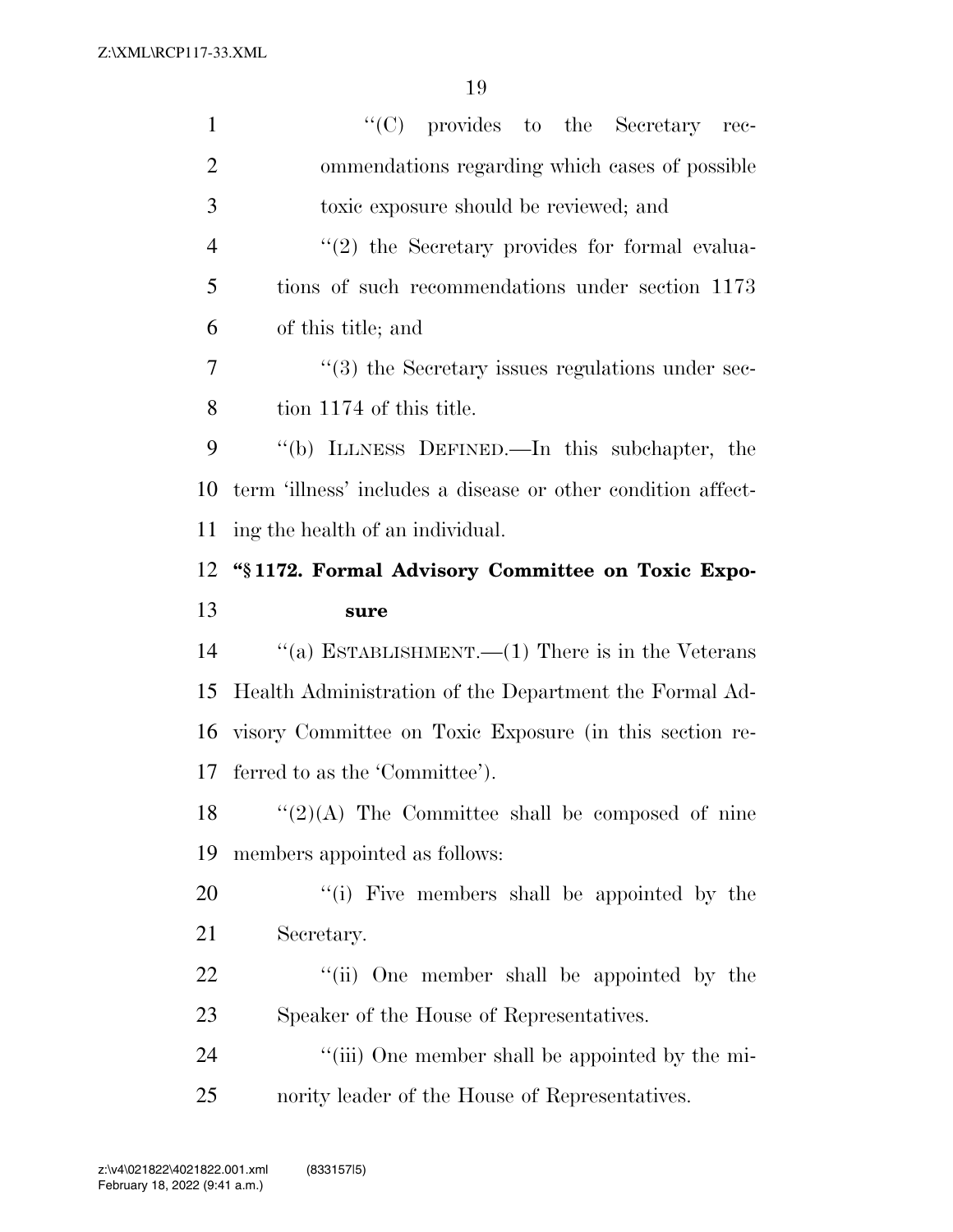| $\mathbf{1}$   | "(iv) One member shall be appointed by the            |
|----------------|-------------------------------------------------------|
| $\overline{2}$ | majority leader of the Senate.                        |
| 3              | "(v) One member shall be appointed by the mi-         |
| $\overline{4}$ | nority leader of the Senate.                          |
| 5              | "(B) The members appointed under subparagraph         |
| 6              | (A) shall meet the following criteria:                |
| $\overline{7}$ | "(i) Not more than three members shall be ap-         |
| 8              | pointed from among individuals who are officials or   |
| 9              | employees of the Veterans Benefits Administration     |
| 10             | or the Veterans Health Administration.                |
| 11             | "(ii) At least one member shall be appointed          |
| 12             | from among individuals who are officials or employ-   |
| 13             | ees of other departments or agencies of the Federal   |
| 14             | Government, including the Department of Defense       |
| 15             | and the Agency of Toxic Substances and Disease        |
| 16             | Registry of the Centers for Disease Control and Pre-  |
| 17             | vention.                                              |
| 18             | "(iii) At least two members shall represent an        |
| 19             | organization recognized by the Secretary for the rep- |
| 20             | resentation of veterans under section 5902 of this    |
| 21             | title.                                                |
| 22             | "(iv) At least one member shall be appointed          |
| 23             | from among individuals in the private sector, State   |
| 24             | or local government, or academia, who are experts in  |
| 25             | toxicology and epidemiology.                          |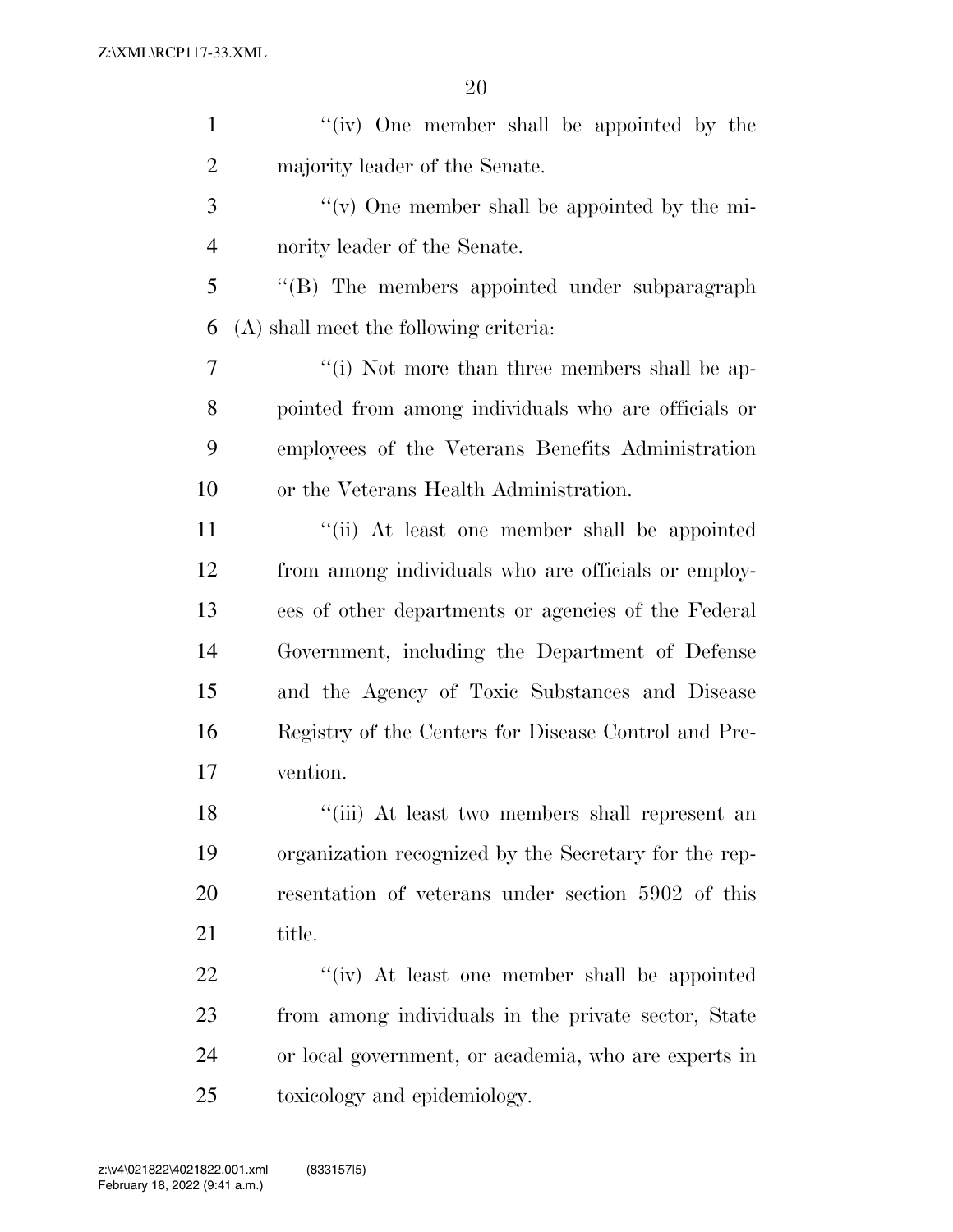''(3) The Secretary shall determine the pay and al- lowances of the members of the Committee, including with respect to any additional pay and allowances for members who are officials or employees of the Federal Government. ''(4) Each member of the Committee shall be ap- pointed for a two-year term, and may serve not more than three successive terms.

 ''(5) A vacancy in the Committee shall be filled in the manner in which the original appointment was made. ''(b) CONSULTATION.—The Secretary may consult with, and seek the advice of, the Committee with respect to cases in which veterans who, during active military, naval, air, or space service, are suspected of having experi- enced a toxic exposure or dependents of veterans who may have experienced a toxic exposure during such service.

 ''(c) ASSESSMENTS.—(1) The Committee shall assess cases of the toxic exposure of veterans and their depend- ents that occurred during active military, naval, air, or space service, including by conducting ongoing surveillance and reviewing such exposure described in scientific lit- erature, media reports, information from veterans, and in-formation from Congress.

23  $\frac{1}{2}$  The assessments under paragraph (1) shall cover suspected and known toxic exposures occurring dur-ing active military, naval, air, or space service, including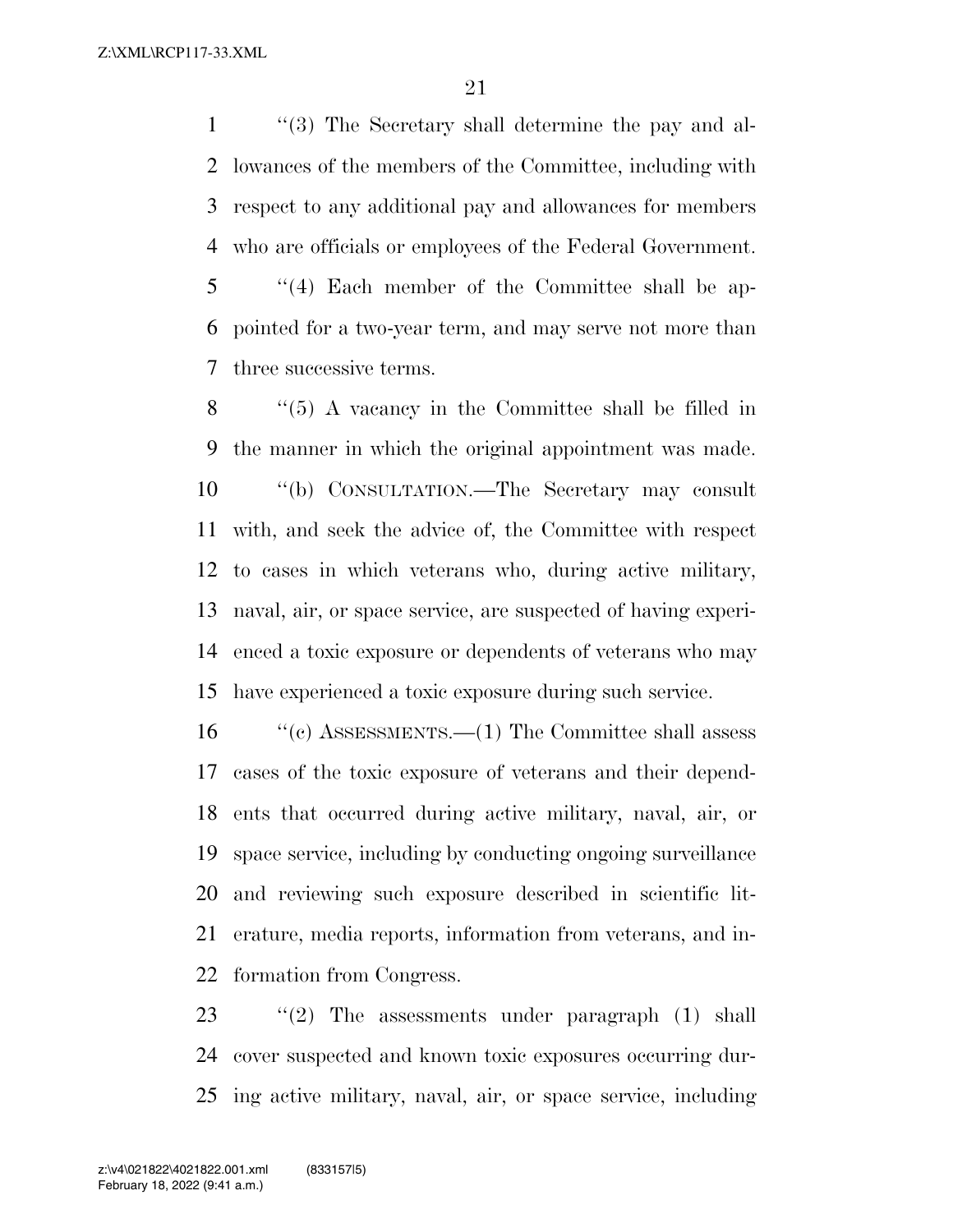by identifying and evaluating new and emerging toxic ex- posures that are not recognized under existing presump-tions of service connection.

 ''(3) The Committee may conduct an assessment under paragraph (1) in response to comments by a person 6 described in subsection (e)(2), by a majority vote of the members of the Committee.

 ''(4) The Committee shall on a periodic basis assess the Individual Longitudinal Exposure Record, or successor system, to ensure the accuracy of data collected.

 ''(d) RESEARCH RECOMMENDATIONS.—(1) Following an assessment of a case of the toxic exposure of veterans or their dependents that occurred during active military, naval, air, or space service under subsection (c), the Com- mittee may develop a recommendation for formal evalua- tion under section 1173 of this title to conduct a review of the health effects related to the case of exposure if the Committee determines that the research may change the current understanding of the relationship between an ex- posure to an environmental hazard and adverse health outcomes in humans.

 $\frac{1}{2}$  (2) Upon receipt of evidence suggesting that pre- vious findings regarding the periods and locations of expo- sure covered by an existing presumption of service connec-tion are no longer supported, the Committee may nomi-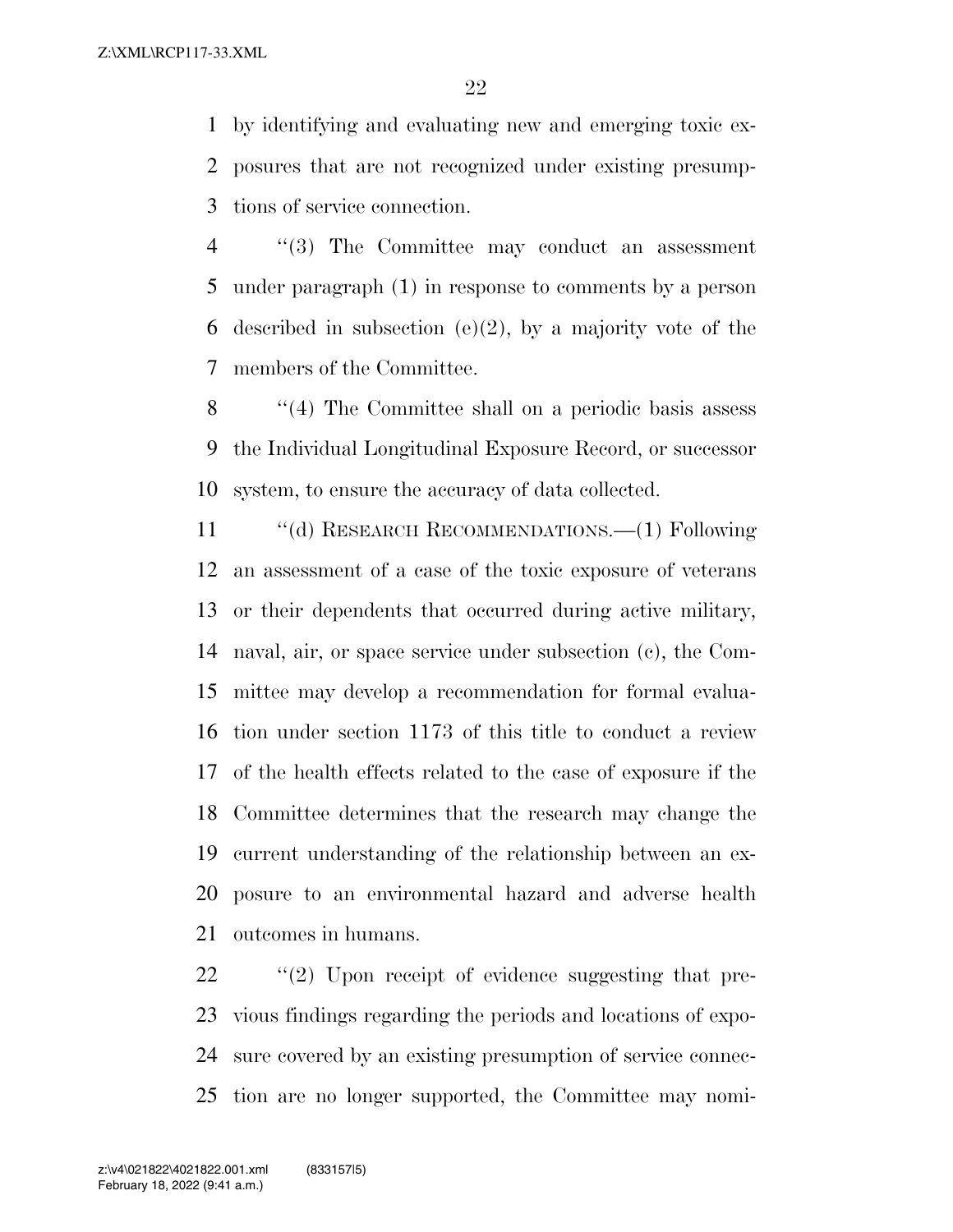nate such evidence for formal evaluation under section 1173 of this title to modify the periods and locations.

 ''(e) INPUT.—(1) Not less than quarterly, the Com- mittee shall provide an opportunity for persons described in paragraph (2) to present written or oral comments to the Committee.

 ''(2) The persons described in this paragraph are per- sons who may be affected by the actions of the Committee, including—

 $\mathcal{L}(\mathbf{A})$  veterans, the families of veterans, veterans service organizations and representatives, research-ers, and other members of the general public; and

 ''(B) departments and agencies of the Federal Government.

 ''(f) REPORTS BY THE COMMITTEE.—Not less fre- quently than once each year, the Committee shall submit to the Secretary and the Committees on Veterans' Affairs of the Senate and the House of Representatives, and make publicly available, a report on—

20  $\frac{u(1)}{1}$  recommendations for research under sub-section (d), if any; and

  $(2)$  recommendations for such legislative or administrative action as the Committee considers necessary for the Committee to be more effective in carrying out the requirements of this section.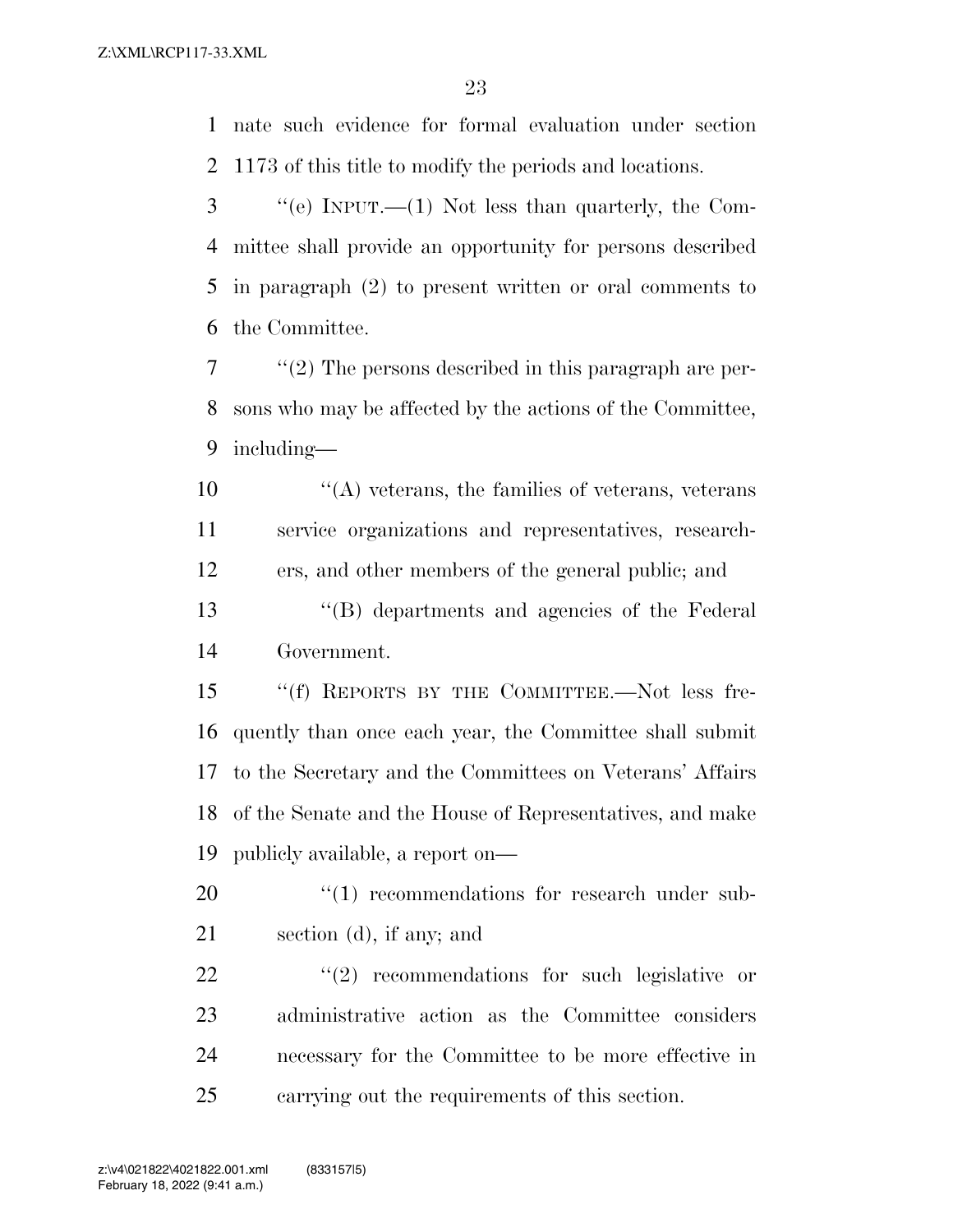''(g) RESPONSES BY SECRETARY.—In response to each report submitted under subsection (f), the Secretary shall submit to the Secretary and the Committees on Vet- erans' Affairs of the Senate and the House of Representa-tives, and make publicly available, a report on—

 ''(1) the findings and opinions of the Secretary with respect to the report most recently submitted under subsection (f); and

 $\frac{1}{2}$  whether the Secretary will conduct re- search recommended under subsection (f) included 11 in the report, and if not, an explanation of why, in-cluding citations and sources.

 ''(h) NONAPPLICATION OF SUNSET REQUIRE- MENTS.—Section 14 of the Federal Advisory Committee Act (5 U.S.C. App.) shall not apply to the Committee.

### **''§ 1173. Formal evaluation of recommendations**

17 "(a) FORMAL EVALUATION.—The Secretary shall es- tablish a process to conduct a formal evaluation with re- spect to each recommendation made by the Formal Advi- sory Committee on Toxic Exposure under section 1172 of this title—

  $\qquad$   $\qquad$   $\qquad$   $\qquad$   $\qquad$   $\qquad$   $\qquad$   $\qquad$   $\qquad$   $\qquad$   $\qquad$   $\qquad$   $\qquad$   $\qquad$   $\qquad$   $\qquad$   $\qquad$   $\qquad$   $\qquad$   $\qquad$   $\qquad$   $\qquad$   $\qquad$   $\qquad$   $\qquad$   $\qquad$   $\qquad$   $\qquad$   $\qquad$   $\qquad$   $\qquad$   $\qquad$   $\qquad$   $\qquad$   $\qquad$   $\qquad$  effects related to a case of toxic exposure; or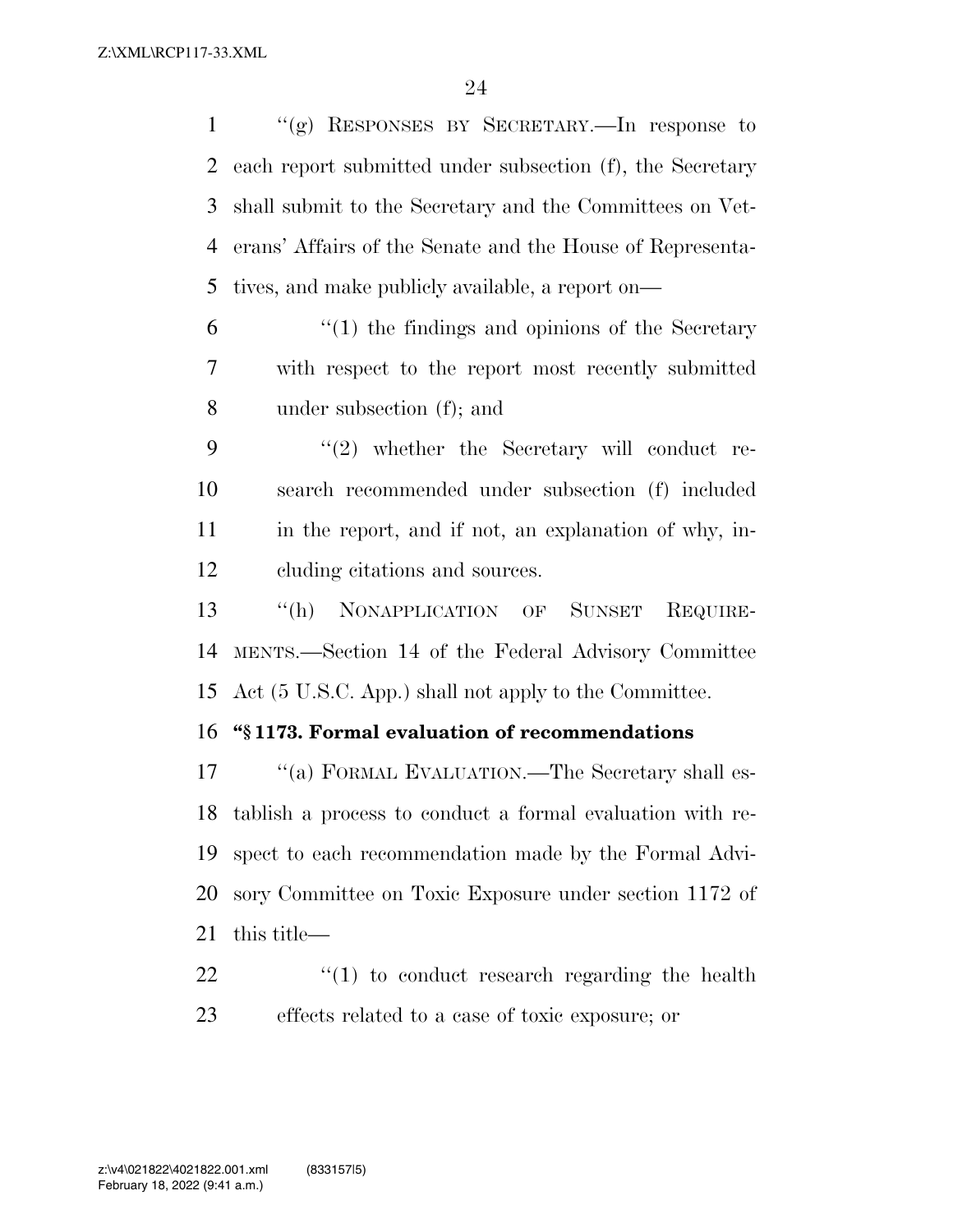| $\mathbf{1}$   | $\lq(2)$ to evaluate evidence regarding the periods     |
|----------------|---------------------------------------------------------|
| $\overline{2}$ | and locations of exposure covered by an existing pre-   |
| 3              | sumption of service connection.                         |
| $\overline{4}$ | "(b) EVIDENCE, DATA, AND FACTORS.—The Sec-              |
| 5              | retary shall ensure that each formal evaluation under   |
| 6              | paragraph $(1)$ covers the following:                   |
| 7              | $\lq(1)$ Scientific evidence, based on the review of    |
| 8              | available scientific literature, including human, toxi- |
| 9              | cological, animal, and methodological studies, and      |
| 10             | other factors.                                          |
| 11             | $\lq(2)$ Claims data, based on the review of claim      |
| 12             | rate, grant rate, and service connection prevalence,    |
| 13             | and other factors.                                      |
| 14             | $\lq(3)$ Other factors the Secretary determines ap-     |
| 15             | propriate, such as—                                     |
| 16             | $\lq\lq$ the level of disability and mortality          |
| 17             | caused by the health effects related to the case        |
| 18             | of toxic exposure being evaluated;                      |
| 19             | $\lq\lq (B)$ the level of assistance required to re-    |
| 20             | main in the community because of such health            |
| 21             | effects;                                                |
| 22             | "(C) the quantity and quality of the infor-             |
| 23             | mation available and reviewed;                          |
| 24             | $\lq\lq$ the feasibility of and period for gen-         |
| 25             | erating relevant information and evidence;              |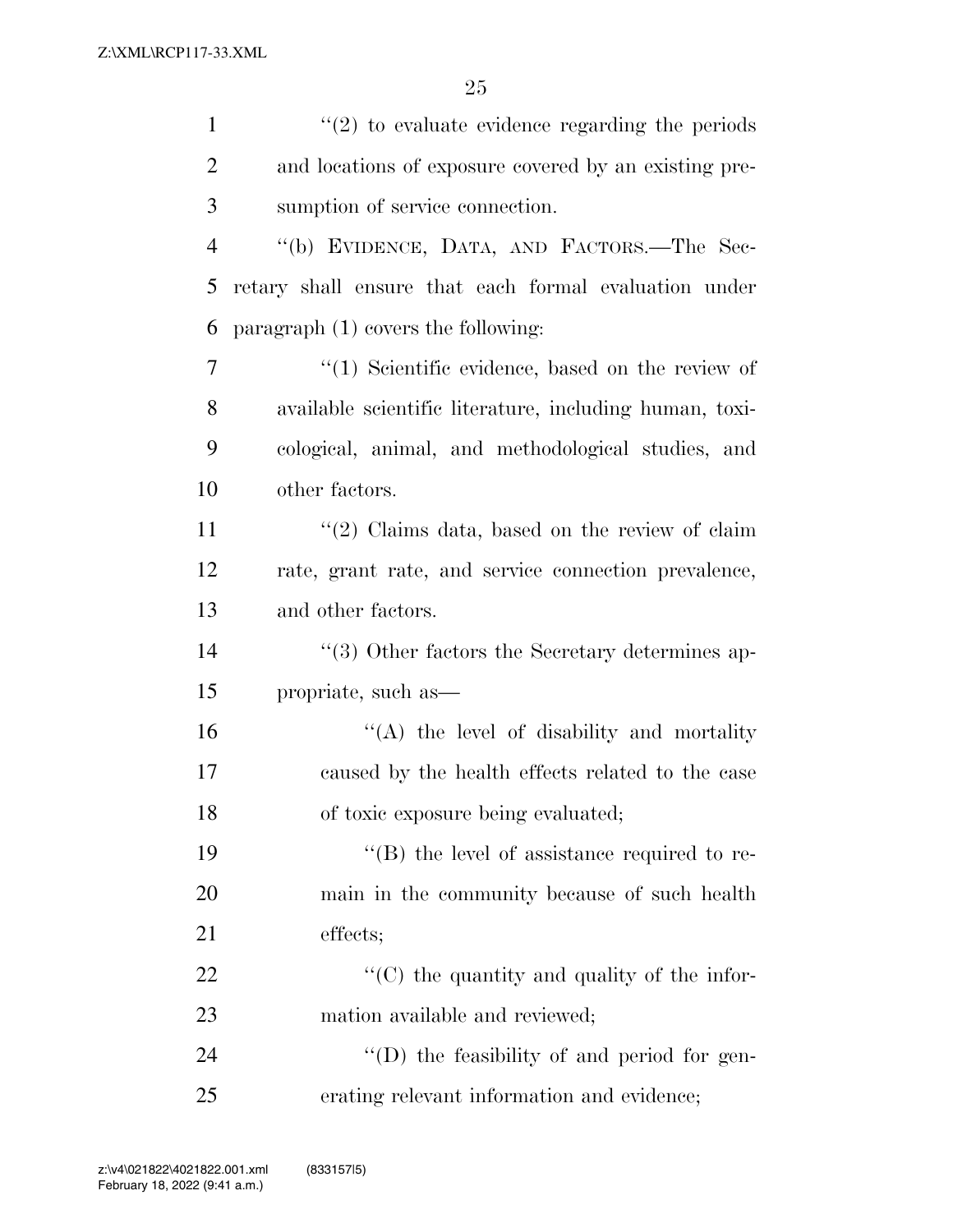| $\mathbf{1}$   | $\lq\lq(E)$ whether such health effects<br>are              |
|----------------|-------------------------------------------------------------|
| $\overline{2}$ | combat- or deployment-related; and                          |
| 3              | "(F) the ubiquity or rarity of the health                   |
| $\overline{4}$ | effects.                                                    |
| 5              | "(c) CONDUCT OF EVALUATIONS.— $(1)$ The Secretary           |
| 6              | shall ensure that each formal evaluation under subsection   |
| 7              | $(a)$ —                                                     |
| 8              | $\lq\lq$ reviews scientific evidence in a manner            |
| 9              | $that$ —                                                    |
| 10             | "(i) conforms to principles of scientific and               |
| 11             | data integrity;                                             |
| 12             | "(ii) is free from suppression or distortion                |
| 13             | of scientific or technological findings, data, in-          |
| 14             | formation, conclusions, or technical results; and           |
| 15             | $\lq\lq(B)(i)$ evaluates the likelihood that a positive     |
| 16             | association exists between an illness and a toxic ex-       |
| 17             | posure while serving in the active military, naval,         |
| 18             | air, or space service; and                                  |
| 19             | "(ii) assesses the toxic exposures and illnesses            |
| 20             | and determines whether the evidence supports a              |
| 21             | finding of a positive association between the toxic         |
| 22             | exposure and the illness.                                   |
| 23             | "(2) In carrying out paragraph $(1)(B)(ii)$ , a formal      |
| 24             | evaluation under subsection (a) shall include reviewing all |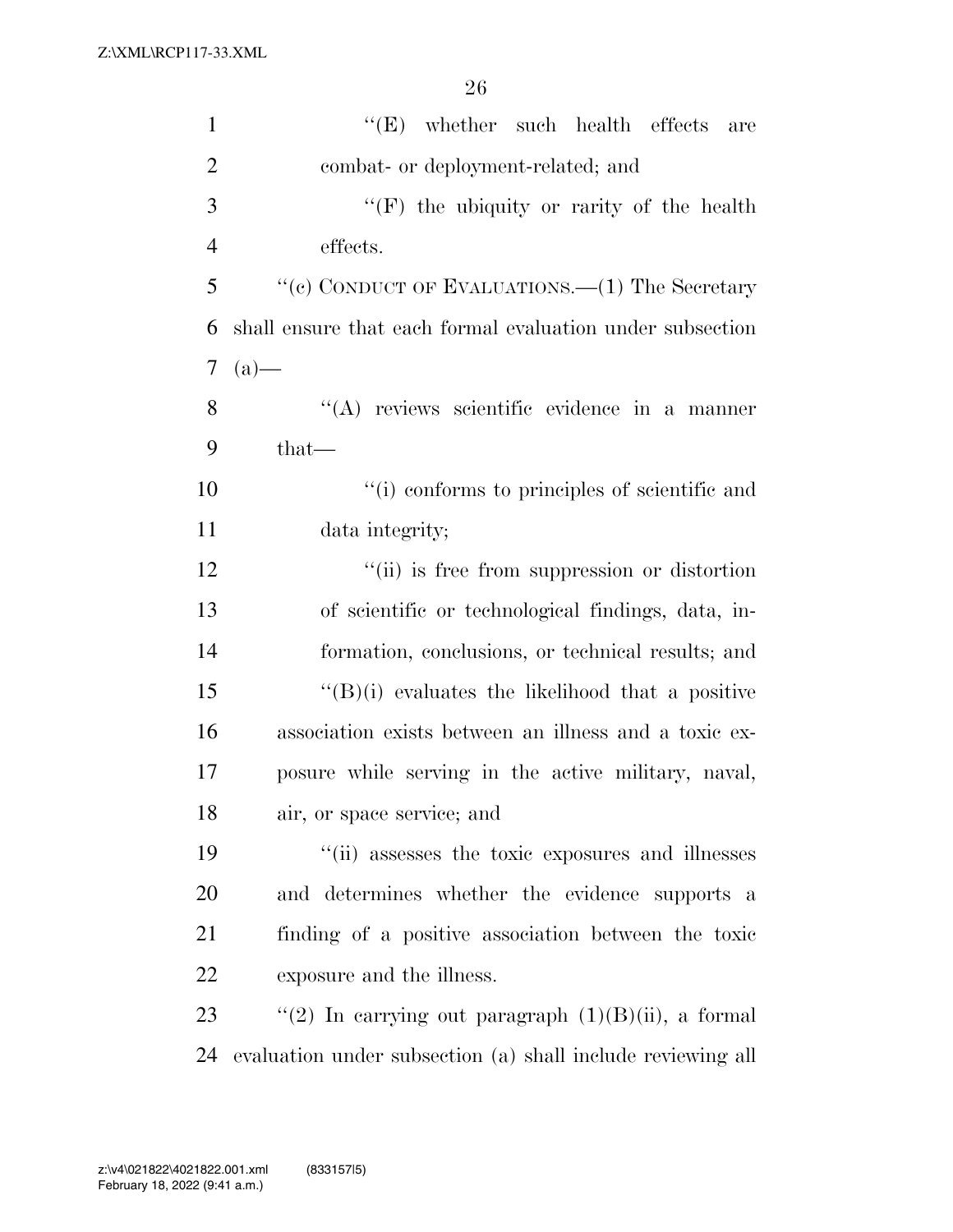relevant data to determine the strength of evidence for a positive association based on the following four categories: 3 "(A) The 'sufficient' category, where the evi- dence is sufficient to conclude that a positive asso- ciation exists. 6 "(B) The 'equipoise and above' category, where the evidence is sufficient to conclude that a positive association is at least as likely as not, but not suffi- cient to conclude that a positive association exists.  $\langle ^{\prime}(C) \rangle$  The 'below equipoise' category, where the evidence is not sufficient to conclude that a positive association is at least as likely as not, or is not suffi-

cient to make a scientifically informed judgment.

 ''(D) The 'against' category, where the evidence suggests the lack of a positive association.

 ''(d) RECOMMENDATION FOR RULEMAKING.—Not later than 120 days after the date on which a formal eval- uation is commenced, the element of the Department that conducts the evaluation shall submit to the Secretary a recommendation with respect to establishing a presump- tion of service connection for the toxic exposure and ill- ness, or modifying an existing presumption of service con-nection, covered by the evaluation.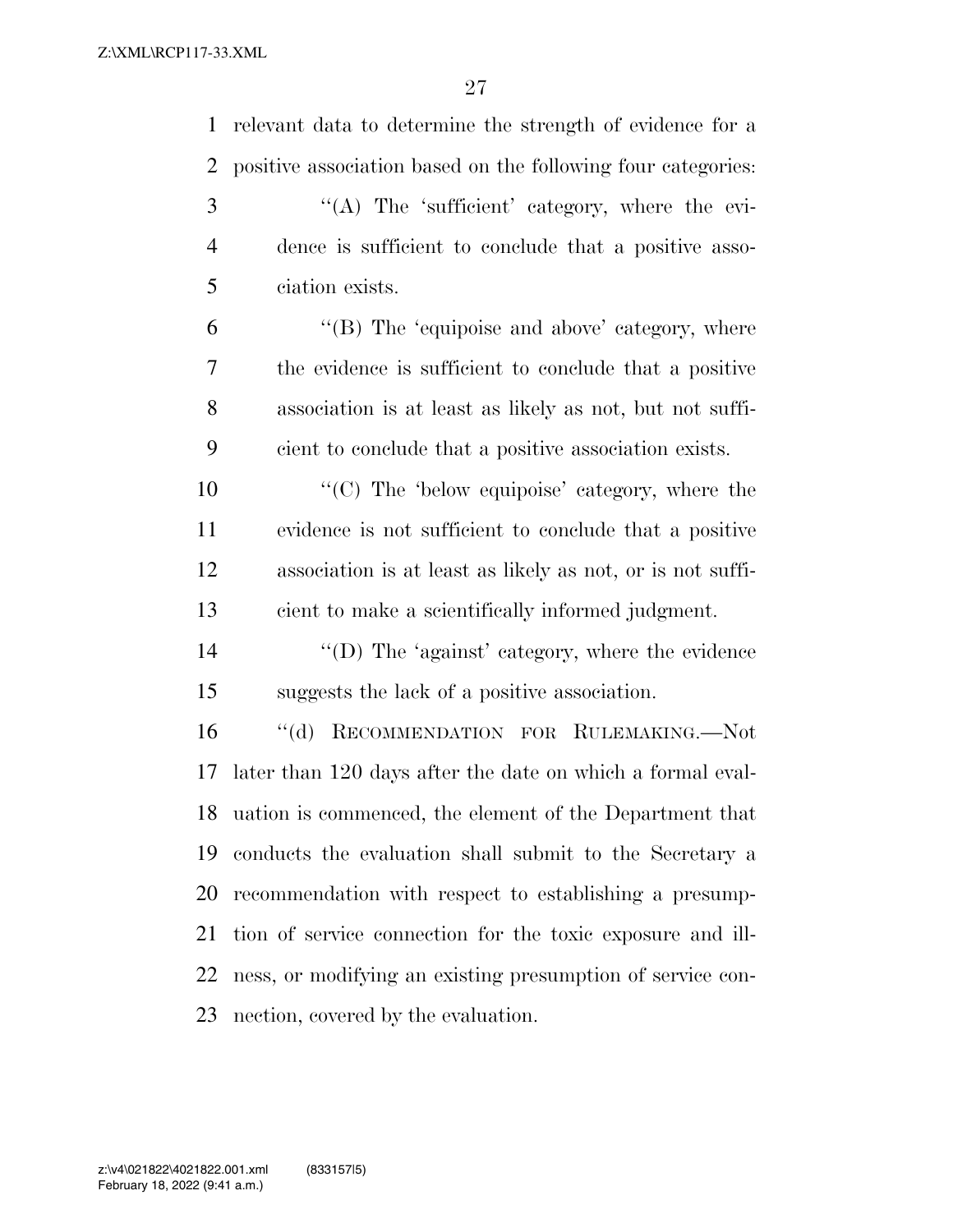**''§ 1174. Regulations regarding presumptions of serv-ice connection based on toxic exposure** 

 ''(a) ACTION UPON RECOMMENDATION.—Not later than 160 days after the date on which the Secretary re- ceives a recommendation to establish or modify a pre- sumption of service connection under section 1173 of this title—

8 ''(1) if the Secretary determines that the pre- sumption, or modification, is warranted, the Sec- retary shall commence issuing regulations in accord- ance with the provisions of subchapter II of chapter 12 5 of title 5 (commonly referred to as the Administra- tive Procedures Act) setting forth the presumption or commence revising regulations to carry out such modification; or

 $\frac{16}{2}$  if the Secretary determines that the pre- sumption, or modification, is not warranted, the Sec- retary shall publish in the Federal Register a notice of the determination, including the reasons sup-porting the determination.

21 "(b) REMOVAL OF PRESUMPTION.—(1) The Sec- retary may issue regulations to remove an illness from a presumption of service connection previously established pursuant to a regulation issued under subsection (a).

25 "(2) Whenever an illness is removed from regulations pursuant to paragraph (1), or the periods and locations z:\v4\021822\4021822.001.xml (833157|5)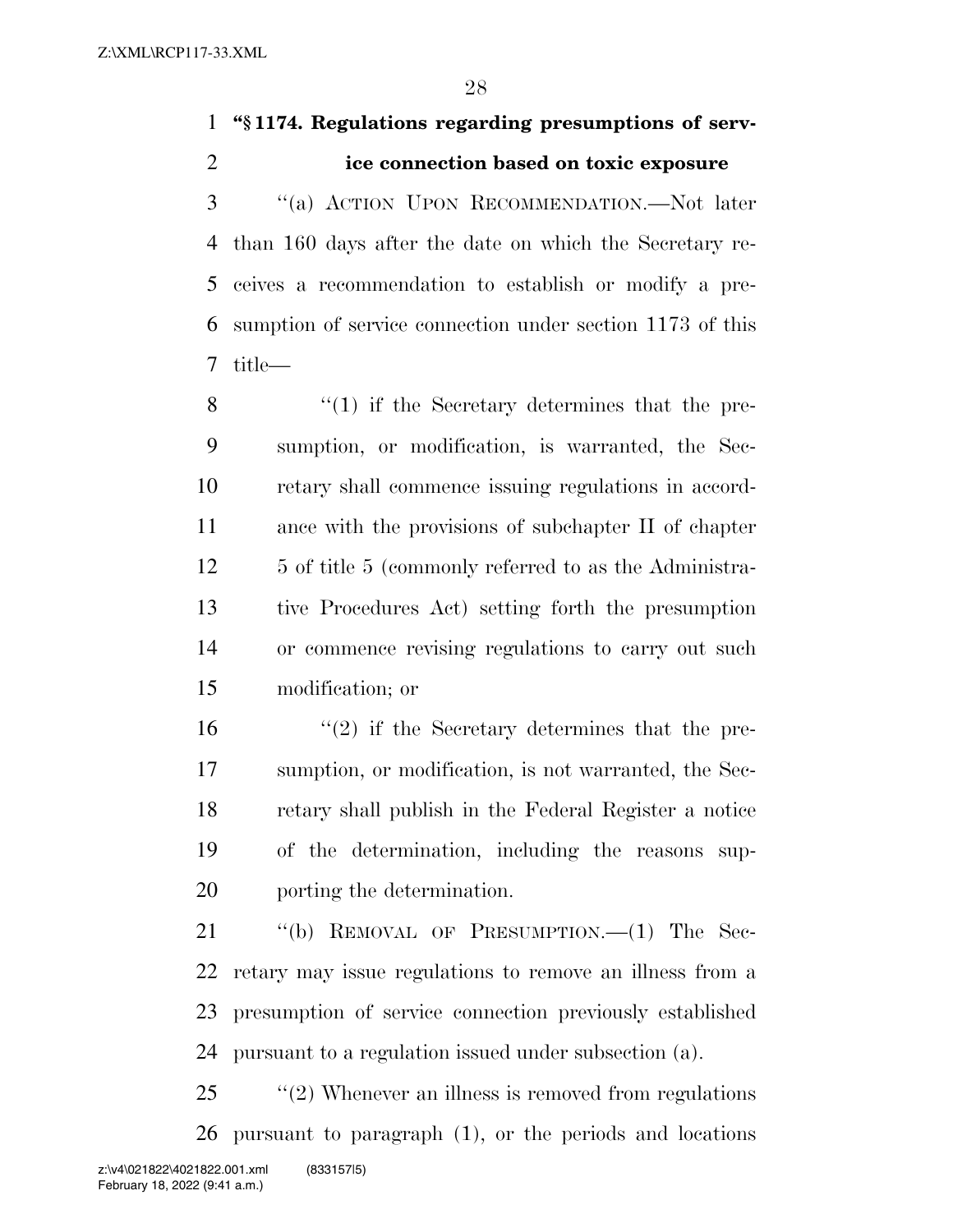of exposure covered by a presumption of service connection are modified under subsection (a)—

 ''(A) a veteran who was awarded compensation for such illness on the basis of the presumption pro- vided under such regulations before the effective date of the removal or modification shall continue to be entitled to receive compensation on that basis; and

 ''(B) a survivor of a veteran who was awarded dependency and indemnity compensation for the death of a veteran resulting from such illness on the basis of such presumption shall continue to be enti- tled to receive dependency and indemnity compensa-tion on such basis.

## **''§ 1175. Authority to modify process; congressional oversight**

 ''(a) AUTHORITY.—(1) The Secretary may modify the process under which the Secretary conducts formal evalua- tions under section 1173 of this title and issues regula-tions under section 1174 if—

21 ''(A) such evaluations cover the evidence, data, and factors required by subsection (b) of such sec-tion 1173; and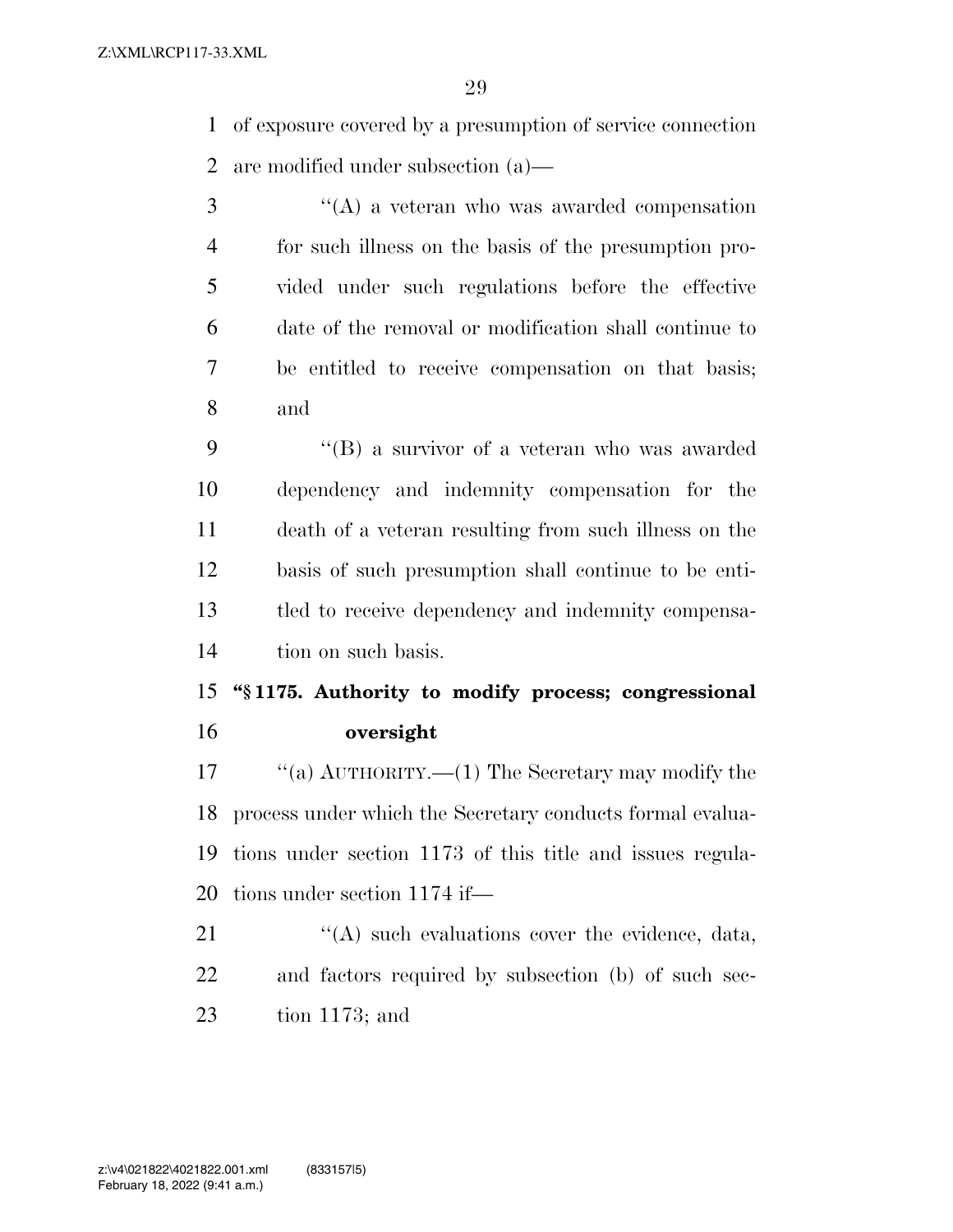''(B) a period of 180 days has elapsed following the date on which the Secretary submits the notice under paragraph (2) regarding the modification.

 ''(2) If the Secretary proposes to modify the process under which the Secretary conducts formal evaluations under section 1173 of this title or issues regulations under section 1174, the Secretary shall submit to the Commit- tees on Veterans' Affairs of the House of Representatives and the Senate a notice of the proposed modifications con-taining the following:

 $'$ (A) A description of the proposed modifica-tions.

 ''(B) A description of any exceptions to the re- quirements of such sections that are proposed be- cause of limited available scientific evidence, and a description of how such evaluations will be con-ducted.

 ''(b) REPORTS AND BRIEFINGS.—(1)(A) Not later than two years after the date of the enactment of the Hon- oring our Promise to Address Comprehensive Toxics Act of 2021, the Secretary shall submit to the Committees on Veterans' Affairs of the House of Representatives and the Senate a report on the implementation of, and rec-ommendations for, this subchapter.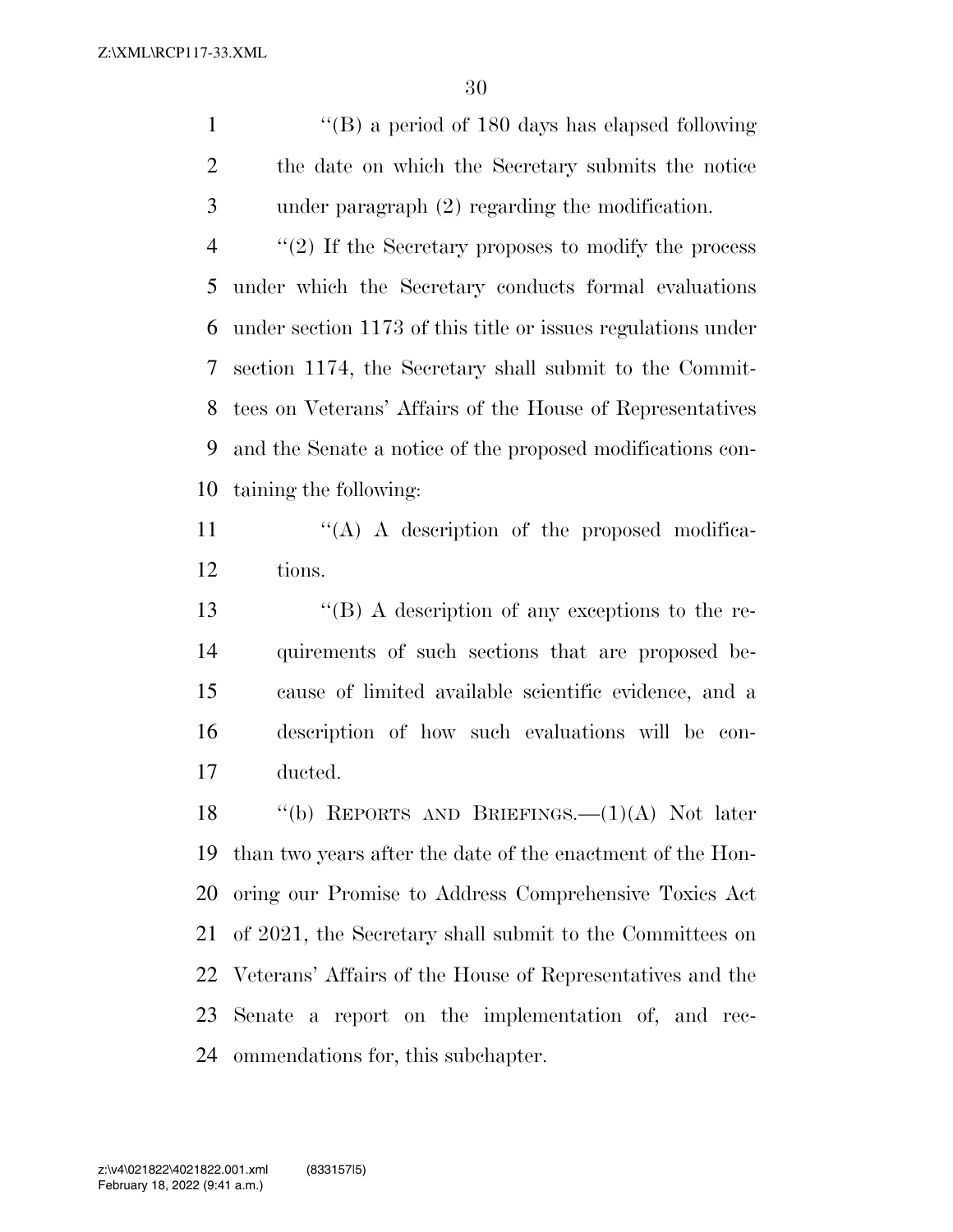''(B) The Secretary shall develop the report under subparagraph (A) in consultation with organizations rec- ognized by the Secretary for the representation of veterans under section 5902 of this title and any other entity the Secretary determines appropriate.

 "(2) On a quarterly basis during the two-year period beginning on the date of the enactment of the Honoring our Promise to Address Comprehensive Toxics Act of 2021, the Secretary shall provide to the Committees on Veterans' Affairs of the House of Representatives and the Senate a briefing on the implementation of this sub-chapter.

 ''(c) INDEPENDENT REVIEW.—The Secretary shall seek to enter into an agreement with a nongovernmental entity or a federally funded research and development cen- ter to conduct a review of the implementation of this sub- chapter. Not later than 540 days after the date of the enactment of the Honoring our Promise to Address Com- prehensive Toxics Act of 2021, the Secretary shall submit to the Committees on Veterans' Affairs of the House of Representatives and the Senate a report containing such review.''.

 (b) CONFORMING AMENDMENTS.—Chapter 11 is amended—

(1) in section 1116—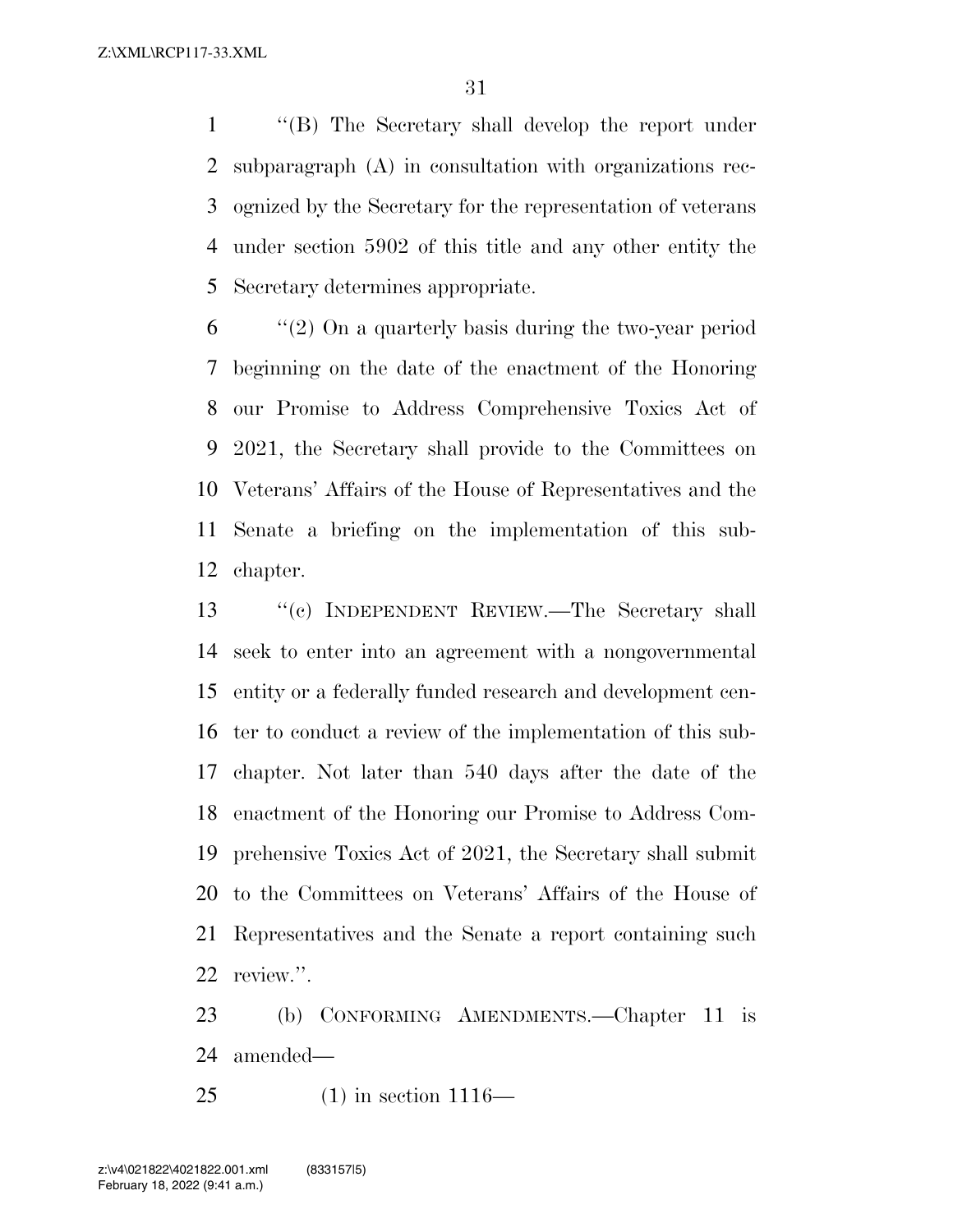|                | ບ∠                                                         |
|----------------|------------------------------------------------------------|
| $\mathbf{1}$   | $(A)$ by striking subsections $(b)$ , $(c)$ , $(d)$ ,      |
| $\overline{2}$ | and $(e)$ ;                                                |
| 3              | (B) by inserting after subsection (a) the                  |
| $\overline{4}$ | following new subsection (b):                              |
| 5              | "(b) The Secretary shall ensure that any determina-        |
| 6              | tion made on or after the date of the enactment of the     |
| 7              | Honoring our Promise to Address Comprehensive Toxics       |
| 8              | Act of 2021 regarding a presumption of service connection  |
| 9              | based on exposure to an herbicide agent under this section |
| 10             | is made pursuant to subchapter VII of this chapter, in-    |
| 11             | cluding with respect to assessing reports received by the  |
| 12             | Secretary from the National Academy of Sciences under      |
| 13             | section 3 of the Agent Orange Act of 1991 (Public Law      |
| 14             | $102-4$ )."; and                                           |
| 15             | (C) by redesignating subsection (f) as sub-                |
| 16             | section $(e)$ ;                                            |
| 17             | (2) in section $1116B(b)(2)(A)$ , by inserting             |
| 18             | "pursuant to subchapter VII of this chapter," before       |
| 19             | "the Secretary determines"; and                            |
| <b>20</b>      | $(3)$ in section 1118—                                     |
| 21             | $(A)$ by striking subsections (b) through (e);             |
| 22             | and                                                        |
| 23             | (B) by inserting after subsection (a) the                  |
| 24             | following new subsection (b):                              |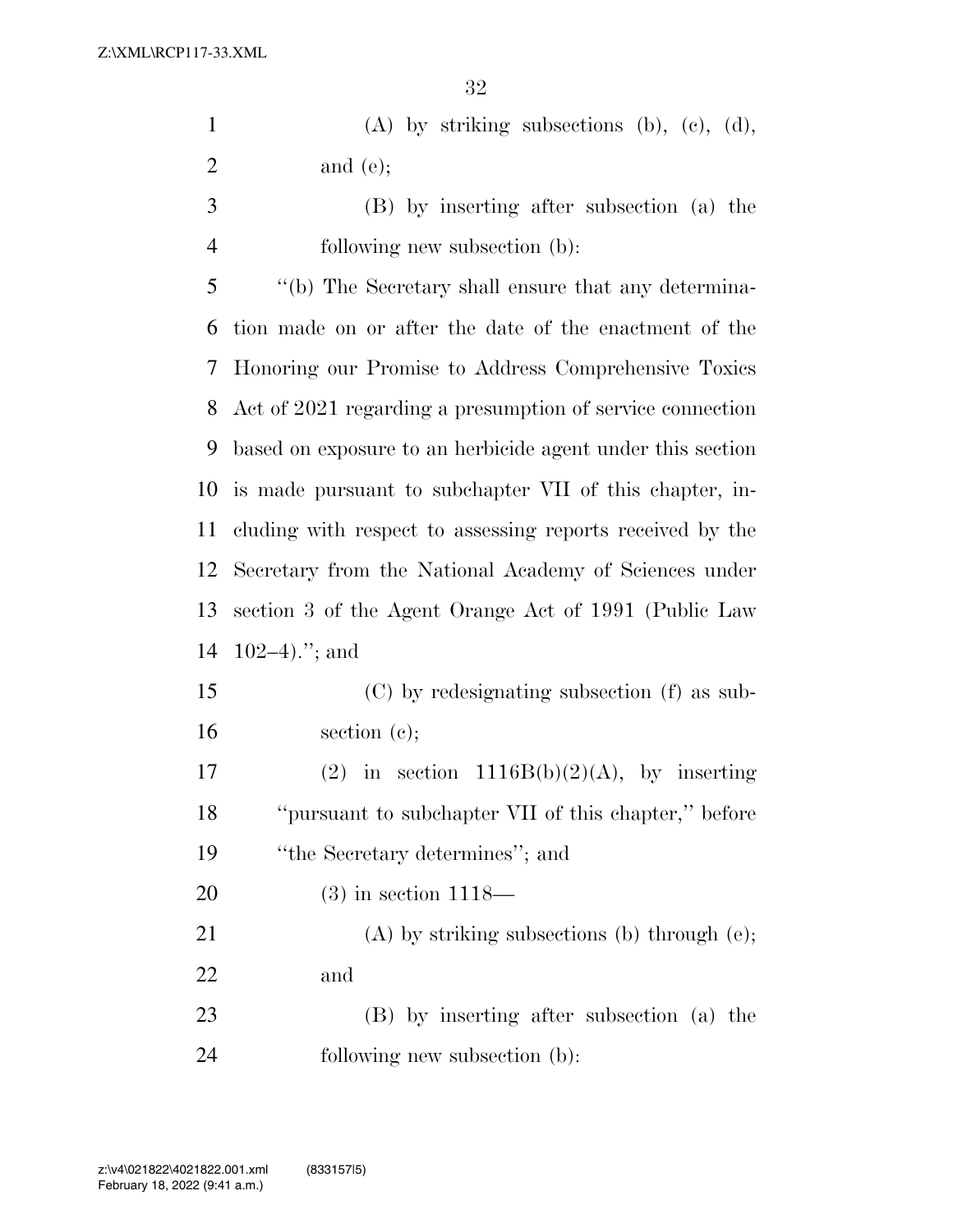''(b) The Secretary shall ensure that any determina- tion made on or after the date of the enactment of the Honoring our Promise to Address Comprehensive Toxics Act of 2021 regarding a presumption of service connection based on a toxic exposure under this section is made pur- suant to subchapter VII of this chapter.''. **SEC. 203. REEVALUATION OF CLAIMS FOR COMPENSATION INVOLVING PRESUMPTIONS OF SERVICE CONNECTION.**  (a) IN GENERAL.—Subchapter VI of chapter 11 is amended by adding at the end the following new section: **''§ 1167. Reevaluation of compensation determina- tions pursuant to changes in presump- tions of service connection**  ''(a) REEVALUATION.—Whenever a law, including through a regulation or Federal court decision, establishes or modifies a presumption of service connection, the Sec- retary shall—  $\frac{1}{2}$  (1) identify all claims for compensation under 20 this chapter that— 21 ''(A) were submitted to the Secretary;

22  $\text{``(B)}$  were evaluated and denied by the Secretary before the date on which such provi-sion of law went into effect; and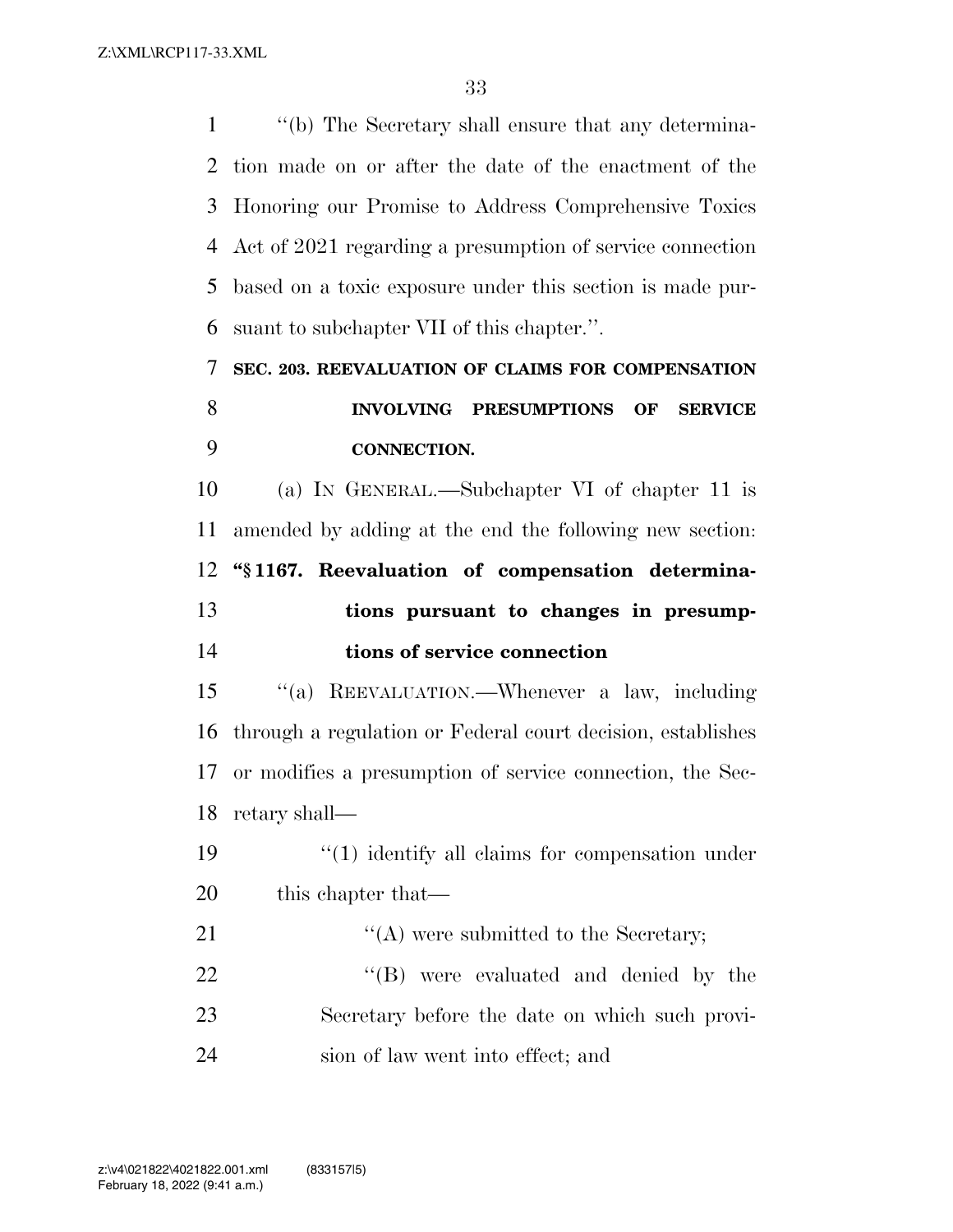| $\mathbf{1}$   | $\cdot$ (C) might have been evaluated differently                |
|----------------|------------------------------------------------------------------|
| $\overline{2}$ | had the establishment or modification been ap-                   |
| 3              | plicable to the claim;                                           |
| $\overline{4}$ | $\lq(2)$ allow for the reevaluation of such claims at            |
| 5              | the election of the veteran; and                                 |
| 6              | $\cdot\cdot\cdot(3)$ notwithstanding section 5110 of this title, |
| 7              | with respect to claims approved pursuant to such re-             |
| 8              | evaluation, provide compensation under this chapter              |
| 9              | effective as if the establishment or modification of             |
| 10             | the presumption of service connection had been in                |
| 11             | effect on the date of the submission of the original             |
| 12             | claim described in paragraph (1).                                |
| 13             | "(b) OUTREACH.—The Secretary shall conduct out-                  |
| 14             | reach to inform relevant veterans that they may elect to         |
| 15             | have a claim be reevaluated in light of the establishment        |
| 16             | or modification of a presumption of service connection de-       |
| 17             | scribed in subsection (a). Such outreach shall include the       |
| 18             | following:                                                       |
| 19             | $"(1)$ The Secretary shall publish on the internet               |
| 20             | website of the Department a notice that such vet-                |
| 21             | erans may elect to have a claim so reevaluated.                  |
| 22             | $"(2)$ The Secretary shall notify, in writing or by              |
| 23             | electronic means, veterans service organizations of              |
| 24             | the ability of such veterans to elect to have a claim            |
| 25             | so reevaluated.".                                                |

February 18, 2022 (9:41 a.m.) z:\v4\021822\4021822.001.xml (833157|5)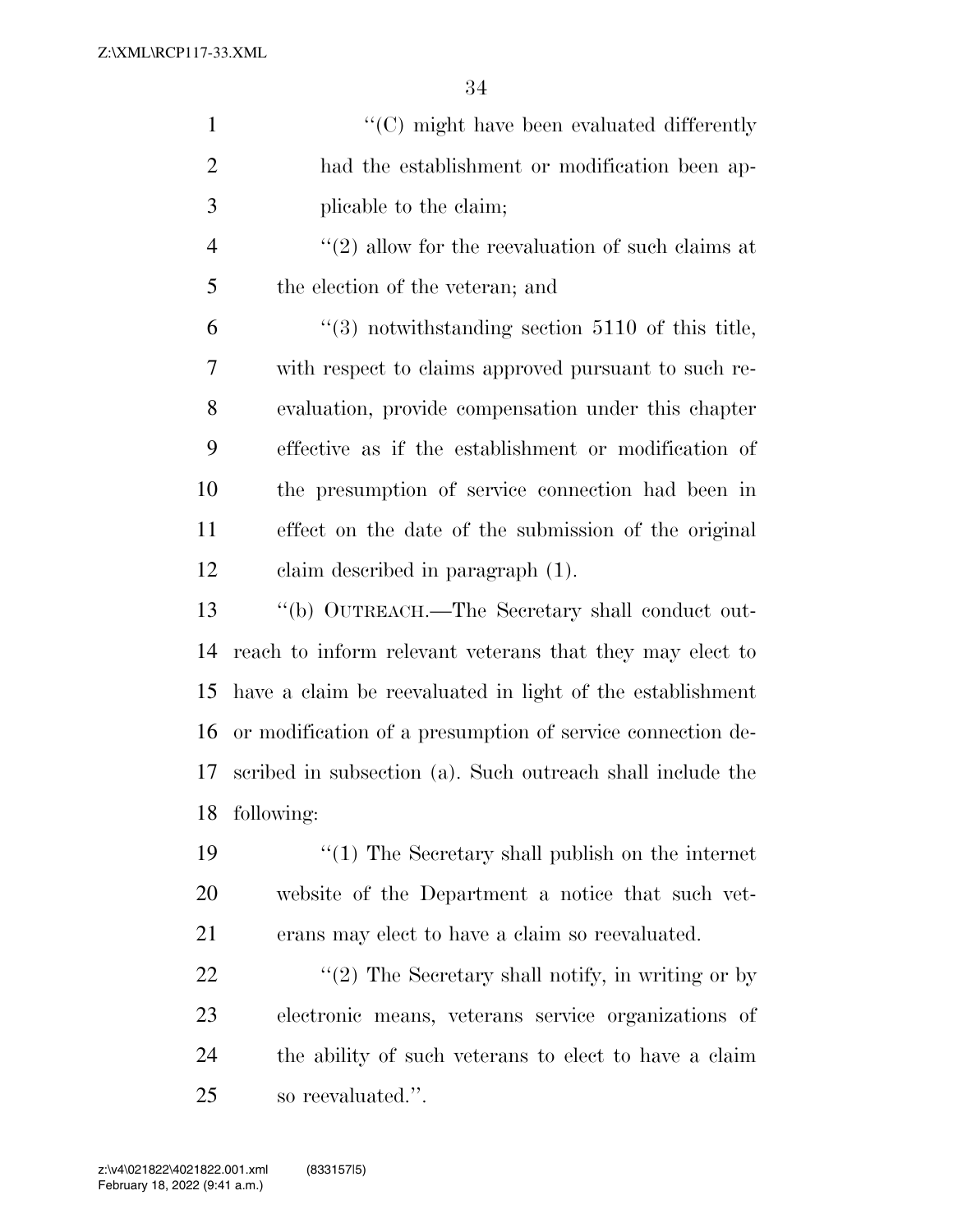(b) APPLICATION.—Section 1167 of title 38, United States Code, as added by subsection (a), shall apply with respect to presumptions of service connection established or modified on or after the date of the enactment of this Act, including pursuant to amendments made by this Act. **TITLE III—IMPROVING THE ES- TABLISHMENT OF SERVICE CONNECTION PROCESS FOR TOXIC-EXPOSED VETERANS** 

### **SEC. 301. SHORT TITLE.**

 This title may be cited as the ''Veterans Burn Pits Exposure Recognition Act''.

## **SEC. 302. PRESUMPTIONS OF TOXIC EXPOSURE.**

 Subchapter II of chapter 11 is amended by adding at the end the following new section:

## **''§ 1119. Presumptions of toxic exposure**

 ''(a) CONSIDERATION OF RECORDS.—If a veteran submits to the Secretary a claim for compensation for a service-connected disability under section 1110 of this title with evidence of a disability and a toxic exposure that oc- curred during active military, naval, air, or space service, the Secretary may, in adjudicating such claim, consider— 23 ''(1) any record of the veteran in an exposure

tracking record system; and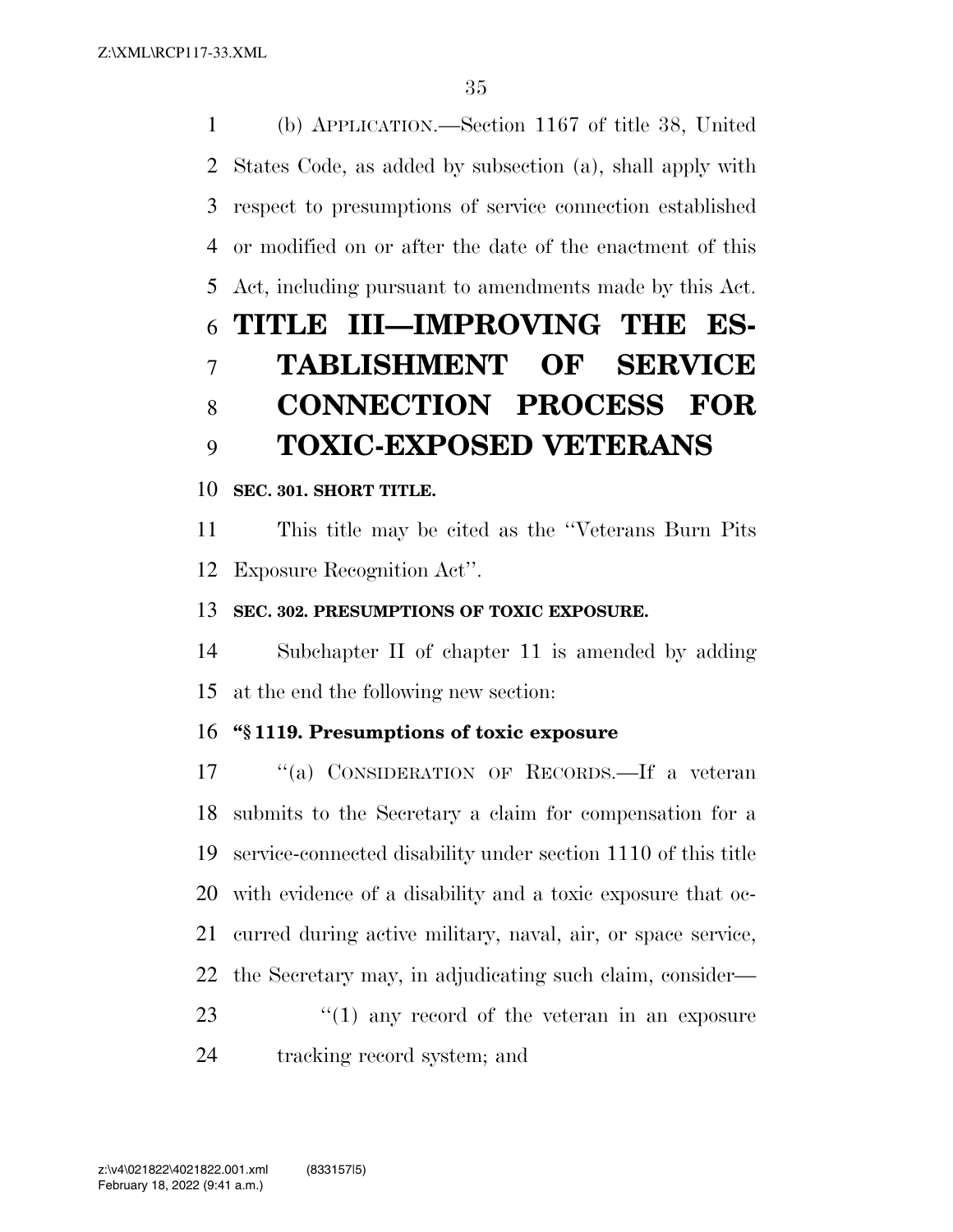$(2)$  if no record of the veteran in an exposure tracking record system indicates that the veteran was subject to a toxic exposure during active mili- tary, naval, air, or space service, the totality of the circumstances of the service of the veteran.

 ''(b) PRESUMPTION OF SPECIFIC TOXIC EXPOSURE FOR MEMBERS WHO SERVED IN CERTAIN LOCATIONS.— (1) The Secretary shall, for purposes of section 1110 and chapter 17 of this title, presume that any covered veteran was exposed to the substances, chemicals, and airborne hazards identified in the list under paragraph (2) during the service of the covered veteran specified in subsection  $(c)(1)$ , unless there is affirmative evidence to establish that the covered veteran was not exposed to any such sub- stances, chemicals, or hazards in connection with such service.

 ''(2) The Secretary shall establish and maintain a list that contains an identification of one or more such sub- stances, chemicals, and airborne hazards as the Secretary, in collaboration with the Secretary of Defense, may deter-mine appropriate for purposes of this section.

22 ''(3) Beginning not later than two years after the date of the enactment of the Honoring our Promise to Ad- dress Comprehensive Toxics Act of 2021, and not less fre-quently than once every two years thereafter, the Sec-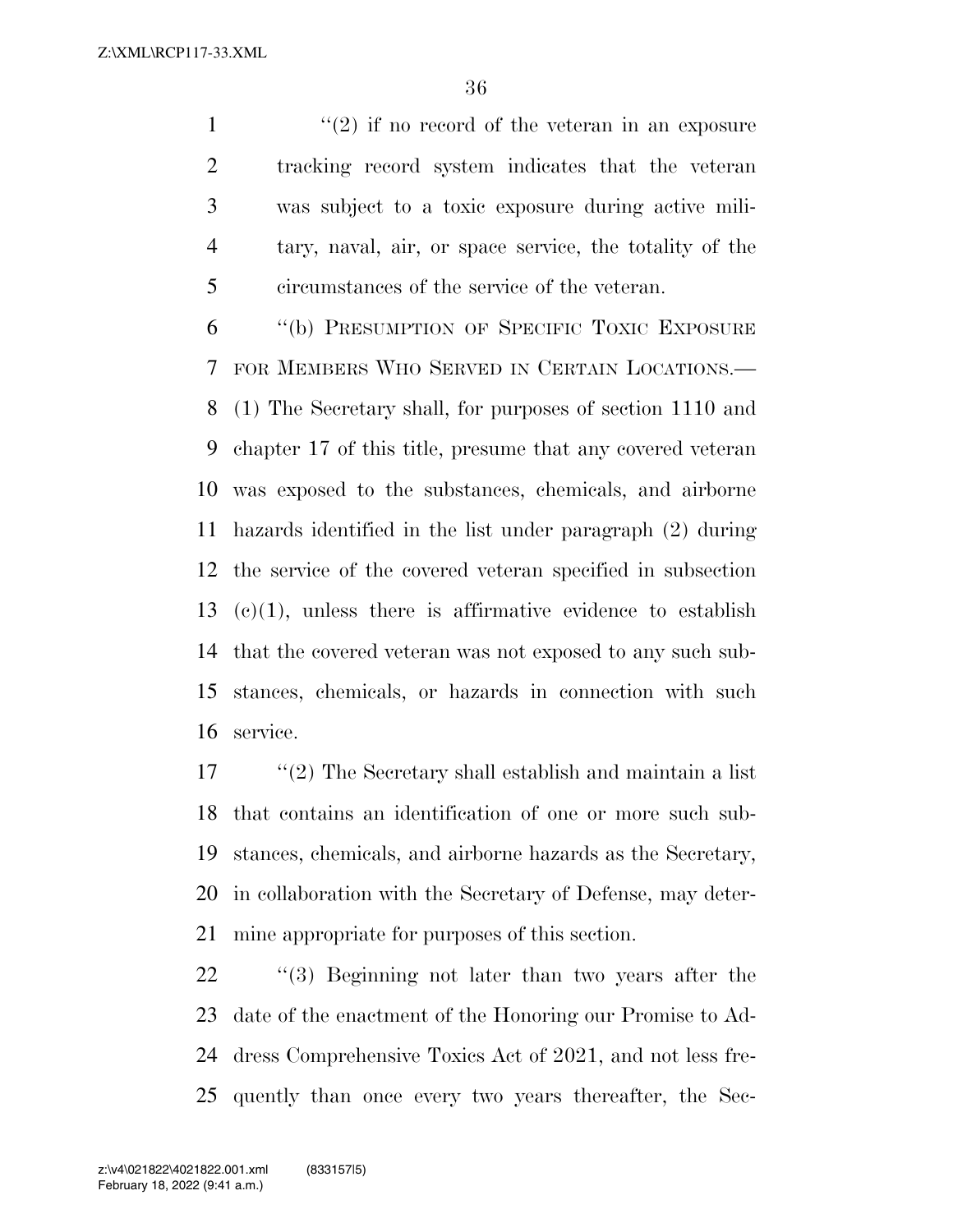| 1              | retary shall submit to the Committees on Veterans' Affairs |
|----------------|------------------------------------------------------------|
| $\overline{2}$ | of the House of Representatives and the Senate a report    |
| 3              | identifying any additions or removals to the list under    |
| $\overline{4}$ | paragraph $(2)$ during the period covered by the report.   |
| 5              | "(c) DEFINITIONS.—In this section:                         |
| 6              | $"(1)$ The term 'covered veteran' means any vet-           |
| 7              | eran who-                                                  |
| 8              | "(A) on or after August 2, 1990, per-                      |
| 9              | formed active military, naval, air, or space serv-         |
| 10             | ice while assigned to a duty station in—                   |
| 11             | $\lq\lq$ (i) Bahrain;                                      |
| 12             | "(ii) Iraq;                                                |
| 13             | "(iii) Kuwait;                                             |
| 14             | " $(iv)$ Oman;                                             |
| 15             | "(v) Qatar;                                                |
| 16             | "(vi) Saudi Arabia;                                        |
| 17             | "(vii) Somalia; or                                         |
| 18             | "(viii) United Arab Emirates; or                           |
| 19             | "(B) on or after September 11, 2001, per-                  |
| 20             | formed active military, naval, air, or space serv-         |
| 21             | ice while assigned to a duty station in—                   |
| 22             | "(i) Afghanistan;                                          |
| 23             | "(ii) Djibouti;                                            |
| 24             | $``$ (iii) Egypt;                                          |
| 25             | "(iv) Jordan;                                              |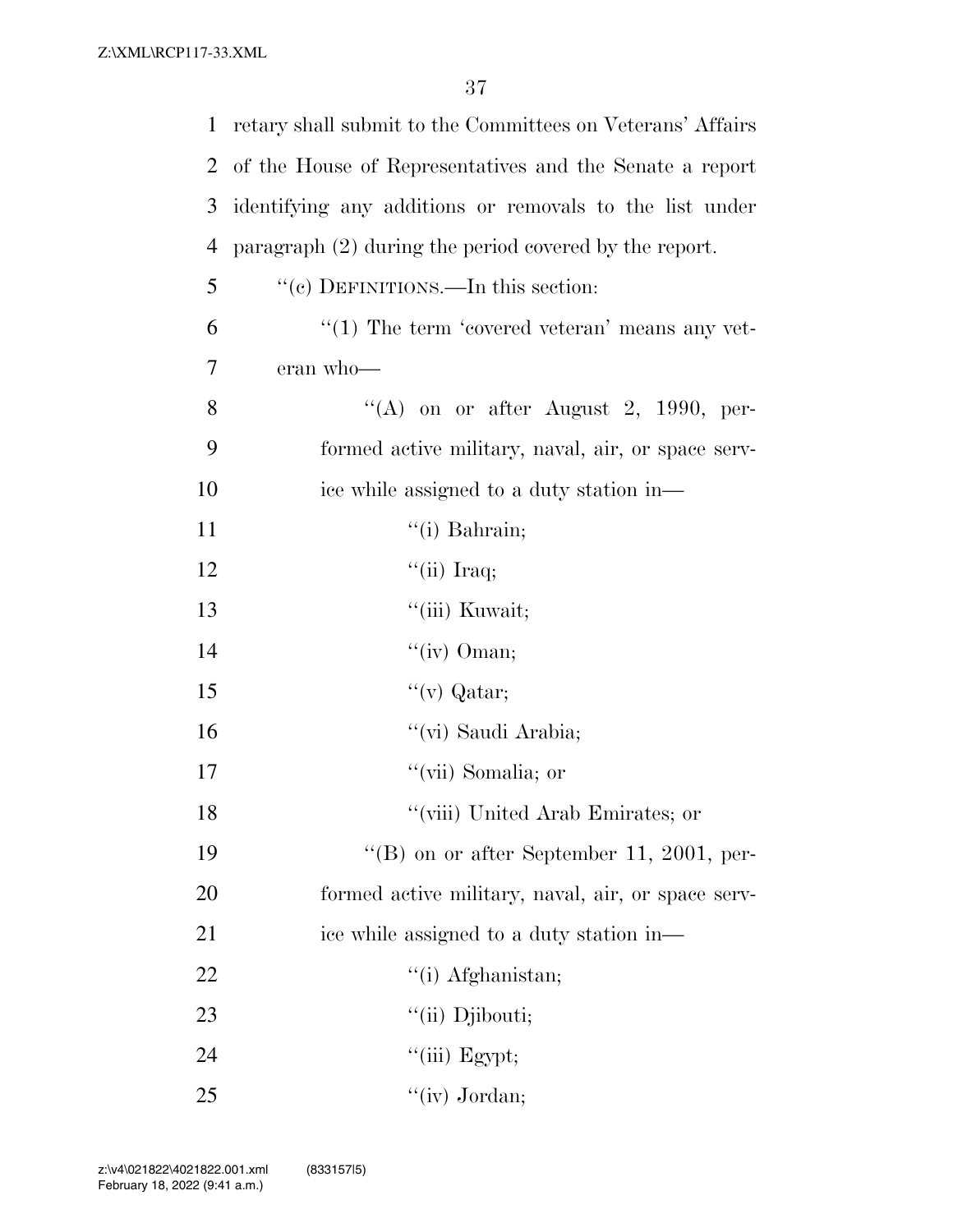Z:\XML\RCP117-33.XML

| $\mathbf{1}$   | "(v) Lebanon;                                              |
|----------------|------------------------------------------------------------|
| $\overline{2}$ | " $(vi)$ Syria;                                            |
| 3              | "(vii) Yemen;                                              |
| $\overline{4}$ | "(viii) Uzbekistan;                                        |
| 5              | "(ix) the Philippines; or                                  |
| 6              | $f'(x)$ any other country determined rel-                  |
| $\overline{7}$ | evant by the Secretary.                                    |
| 8              | $\lq(2)$ The term 'exposure tracking record sys-           |
| 9              | $tem'$ —                                                   |
| 10             | "(A) means any system, program, or pilot                   |
| 11             | program used by the Secretary of Veterans Af-              |
| 12             | fairs or the Secretary of Defense to track how             |
| 13             | veterans or members of the Armed Forces have               |
| 14             | been exposed to various occupational or envi-              |
| 15             | ronmental hazards; and                                     |
| 16             | "(B) includes the Individual Longitudinal                  |
| 17             | Exposure Record, or successor system.                      |
| 18             | $(3)$ The term 'toxic exposure risk activity' has          |
| 19             | the meaning given such term in section $1710(e)(4)$        |
| 20             | of this title.".                                           |
| 21             | SEC. 303. MEDICAL NEXUS EXAMINATIONS FOR TOXIC EX-         |
| 22             | POSURE RISK ACTIVITIES.                                    |
| 23             | Subchapter VI of chapter 11, as amended by section         |
| 24             | 203, is further amended by adding at the end the following |
| 25             | new section:                                               |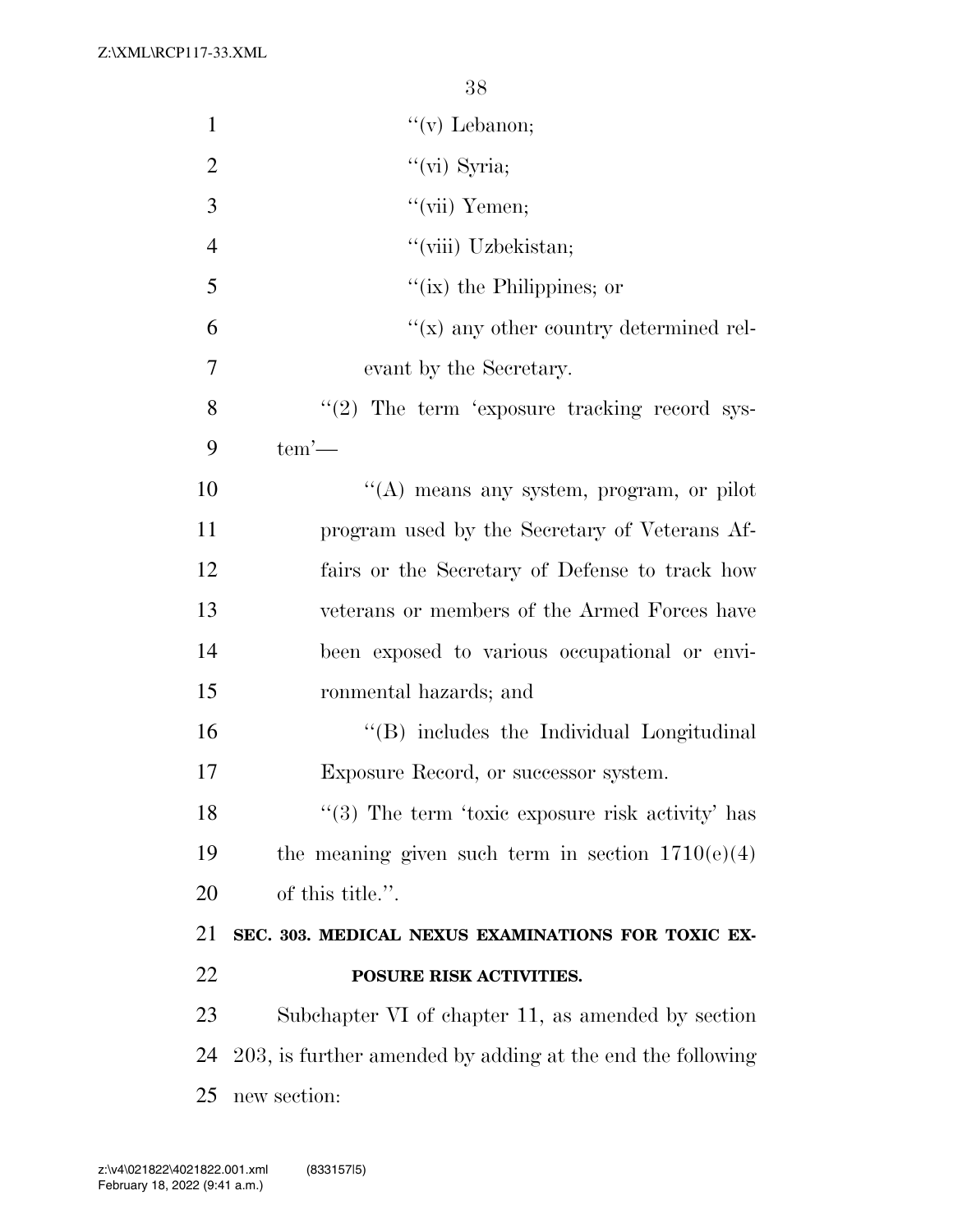### **''§ 1168. Medical nexus examinations for toxic expo-sure risk activities**

 ''(a) MEDICAL EXAMINATIONS AND MEDICAL OPIN- IONS.—(1) Except as provided in subsection (b), if a vet- eran submits to the Secretary a claim for compensation for a service-connected disability under section 1110 of this title with evidence of a disability and evidence of par- ticipation in a toxic exposure risk activity during active military, naval, air, or space service, and such evidence is not sufficient to establish a service connection for the disability, the Secretary shall—

 $'$ (A) provide the veteran with a medical exam-13 ination under section 5103A(d) of this title; and

 ''(B) obtain a medical opinion (to be requested by the Secretary in connection with the medical ex- amination under subparagraph (A)) as to whether it is at least as likely as not that there is a nexus be- tween the disability and the toxic exposure risk ac-tivity.

20  $\frac{1}{2}$  (2) When providing the Secretary with a medical 21 opinion under paragraph  $(1)(B)$  for a veteran, the health care provider shall consider—

 $\langle A \rangle$  the total potential exposure through all applicable military deployments of the veteran; and ''(B) the synergistic, combined effect of all toxic exposure risk activities of the veteran.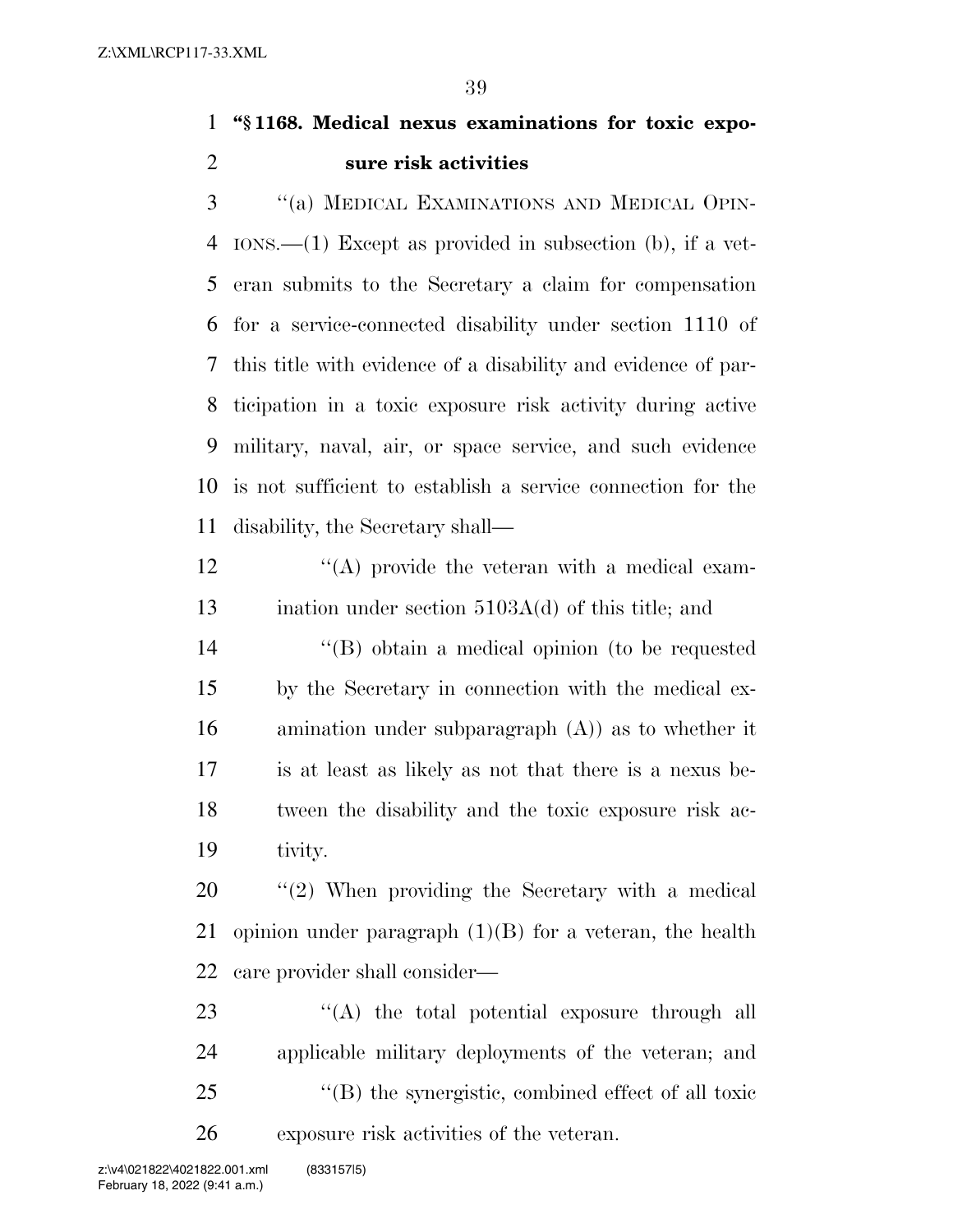$\qquad$  ''(3) The requirement under paragraph (2)(B) shall not be construed as requiring a health care provider to consider the synergistic, combined effect of each of the substances, chemicals, and airborne hazards identified in the list under section 1119(b)(2) of this title.

 ''(b) EXCEPTION.—Subsection (a) shall not apply if the Secretary determines there is no indication of an asso- ciation between the disability claimed by the veteran and the toxic exposure risk activity for which the veteran sub-mitted evidence.

11 "(c) TOXIC EXPOSURE RISK ACTIVITY DEFINED.— In this section, the term 'toxic exposure risk activity' has 13 the meaning given that term in section  $1710(e)(4)$  of this title.''.

# **TITLE IV—PRESUMPTIONS OF SERVICE CONNECTION**

**SEC. 401. TREATMENT OF VETERANS WHO PARTICIPATED** 

**IN CLEANUP OF ENEWETAK ATOLL AS RADI- ATION-EXPOSED VETERANS FOR PURPOSES OF PRESUMPTION OF SERVICE CONNECTION** 

**OF CERTAIN DISABILITIES BY DEPARTMENT** 

### **OF VETERANS AFFAIRS.**

(a) SHORT TITLE.—This section may be cited as the

''Mark Takai Atomic Veterans Healthcare Parity Act''.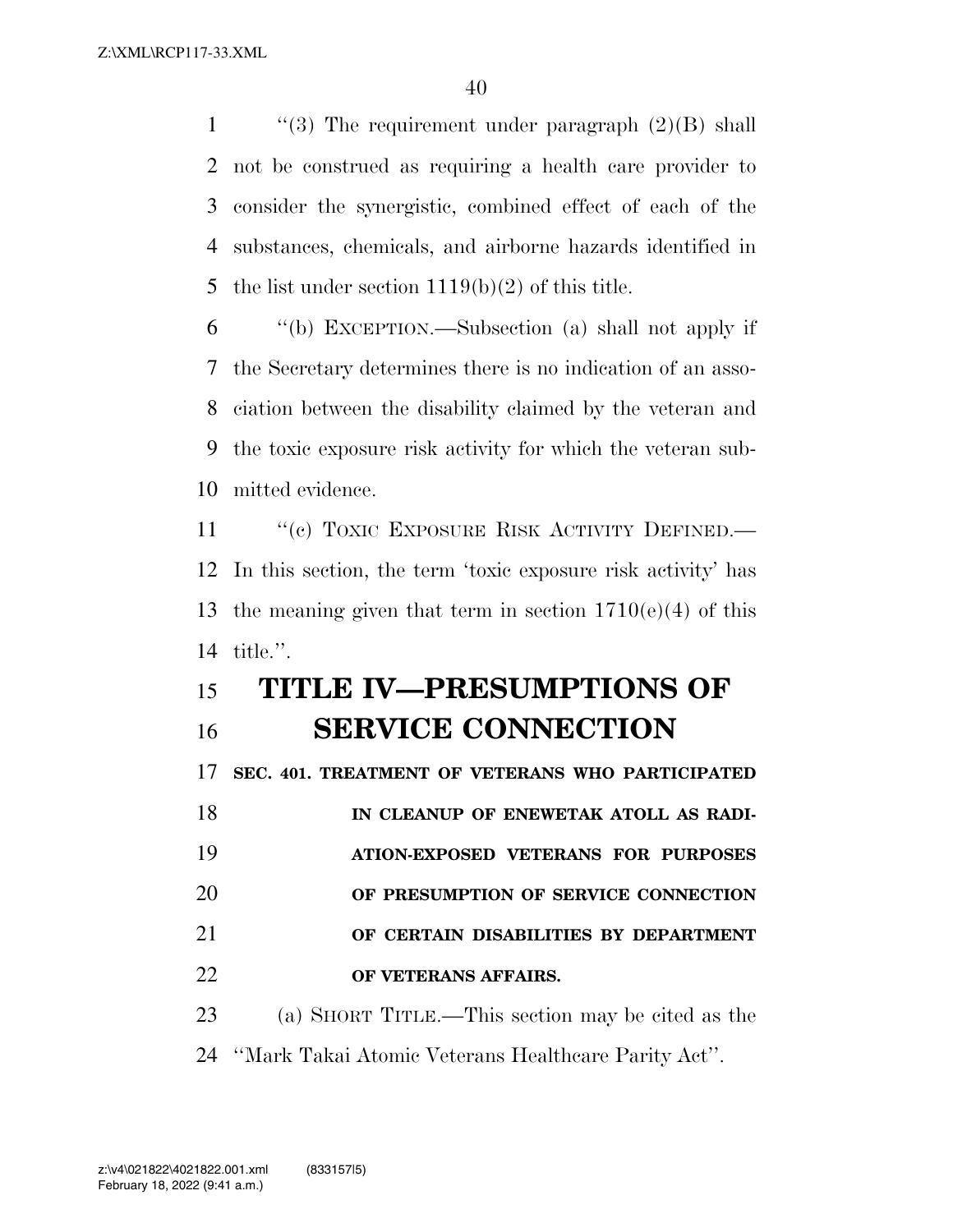| 1              | (b) ENEWETAK ATOLL.—Section $1112(c)(3)(B)$ is         |
|----------------|--------------------------------------------------------|
| $\overline{2}$ | amended by adding at the end the following new clause: |
| 3              | "(v) Cleanup of Enewetak Atoll during the              |
| $\overline{4}$ | period beginning on January 1, 1977, and end-          |
| 5              | ing on December 31, 1980.".                            |
| 6              | SEC. 402. TREATMENT OF VETERANS WHO PARTICIPATED       |
| $\overline{7}$ | IN NUCLEAR RESPONSE NEAR PALOMARES,                    |
| 8              | SPAIN, AS RADIATION-EXPOSED VETERANS                   |
| 9              | FOR PURPOSES OF PRESUMPTION OF SERV-                   |
| 10             | ICE CONNECTION OF CERTAIN DISABILITIES                 |
| 11             | BY DEPARTMENT OF VETERANS AFFAIRS.                     |
| 12             | (a) SHORT TITLE.—This section may be cited as the      |
| 13             | "Palomares Veterans Act".                              |
| 14             | (b) PALOMARES.—Section $1112(c)(3)(B)$ , as amend-     |
| 15             | ed by section 401, is further amended by adding at the |
| 16             | end the following new clause:                          |
| 17             | $\lq\lq$ (vi) Onsite participation in the response     |
| 18             | effort following the collision of a United States      |
| 19             | Air Force B-52 bomber and refueling plane              |
| 20             | that caused the release of four thermonuclear          |
| 21             | weapons in the vicinity of Palomares, Spain,           |
| 22             | during the period beginning January 17, 1966,          |
| 23             | and ending March 31, 1967.".                           |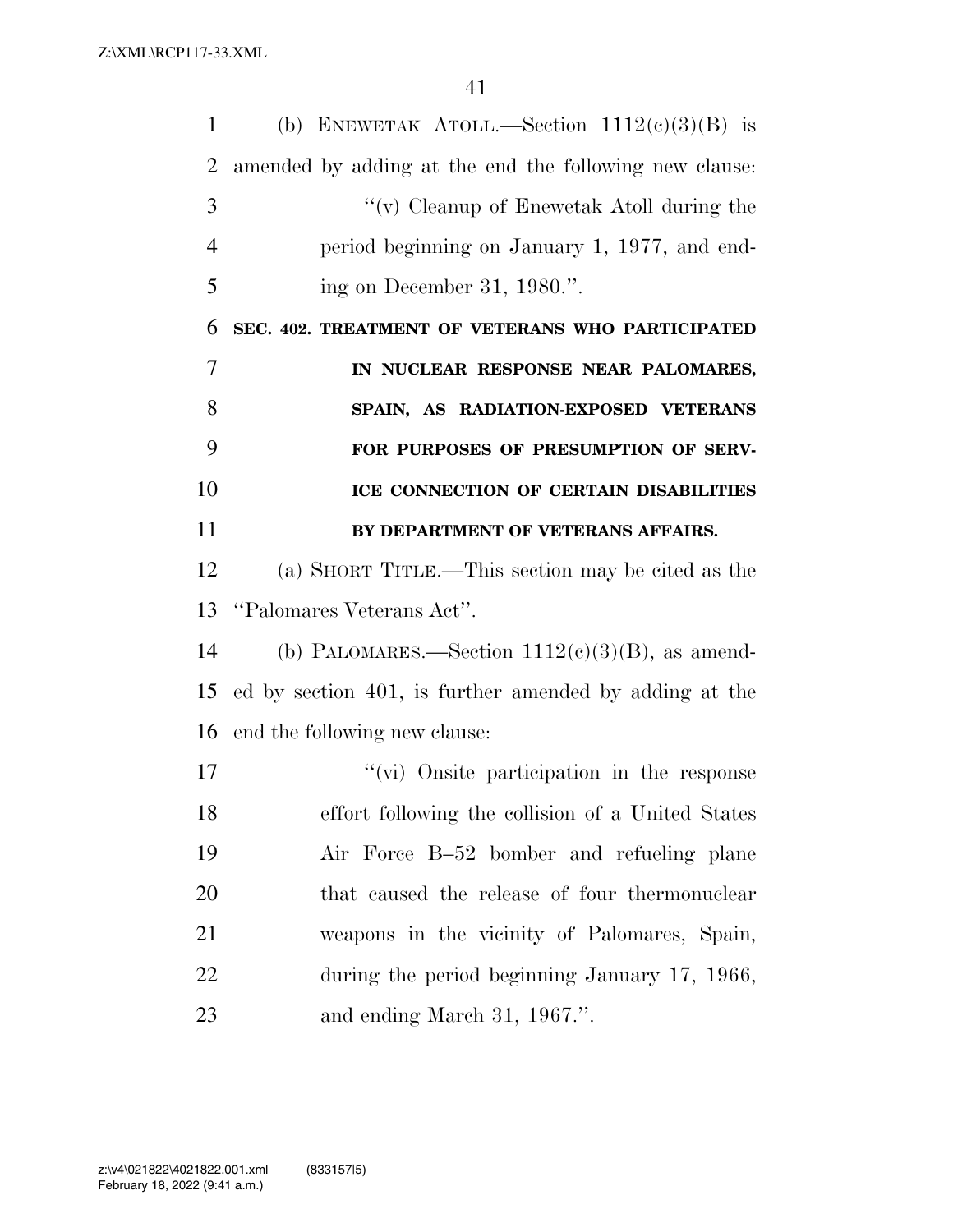| 1              | SEC. 403. PRESUMPTIONS OF SERVICE CONNECTION FOR       |
|----------------|--------------------------------------------------------|
| $\overline{2}$ | DISEASES ASSOCIATED WITH EXPOSURES TO                  |
| 3              | <b>CERTAIN HERBICIDE AGENTS FOR VETERANS</b>           |
| $\overline{4}$ | WHO SERVED IN CERTAIN LOCATIONS.                       |
| 5              | (a) SHORT TITLE.—This section may be cited as the      |
| 6              | "Veterans Agent Orange Exposure Equity Act".           |
| 7              | (b) IN GENERAL.—Section 1116, as amended by sec-       |
| 8              | tion 202, is further amended—                          |
| 9              | (1) by striking ", during active military, naval,      |
| 10             | air, or space service, served in the Republic of Viet- |
| 11             | nam during the period beginning on January 9,          |
| 12             | 1962, and ending on May 7, 1975" each place it ap-     |
| 13             | pears and inserting "performed covered service";       |
| 14             | (2) by striking "performed active military,            |
| 15             | naval, air, or space service in the Republic of Viet-  |
| 16             | nam during the period beginning on January 9,          |
| 17             | 1962, and ending on May 7, 1975" each place it ap-     |
| 18             | pears and inserting "performed covered service";       |
| 19             | and                                                    |
| 20             | (3) by adding at the end the following new sub-        |
| 21             | section:                                               |
| 22             | "(d) In this section, the term 'covered service' means |
| 23             | active military, naval, air, or space service—         |
| 24             | $\lq(1)$ performed in the Republic of Vietnam dur-     |
| 25             | ing the period beginning on January 9, 1962, and       |
| 26             | ending on May $7, 1975$ ;                              |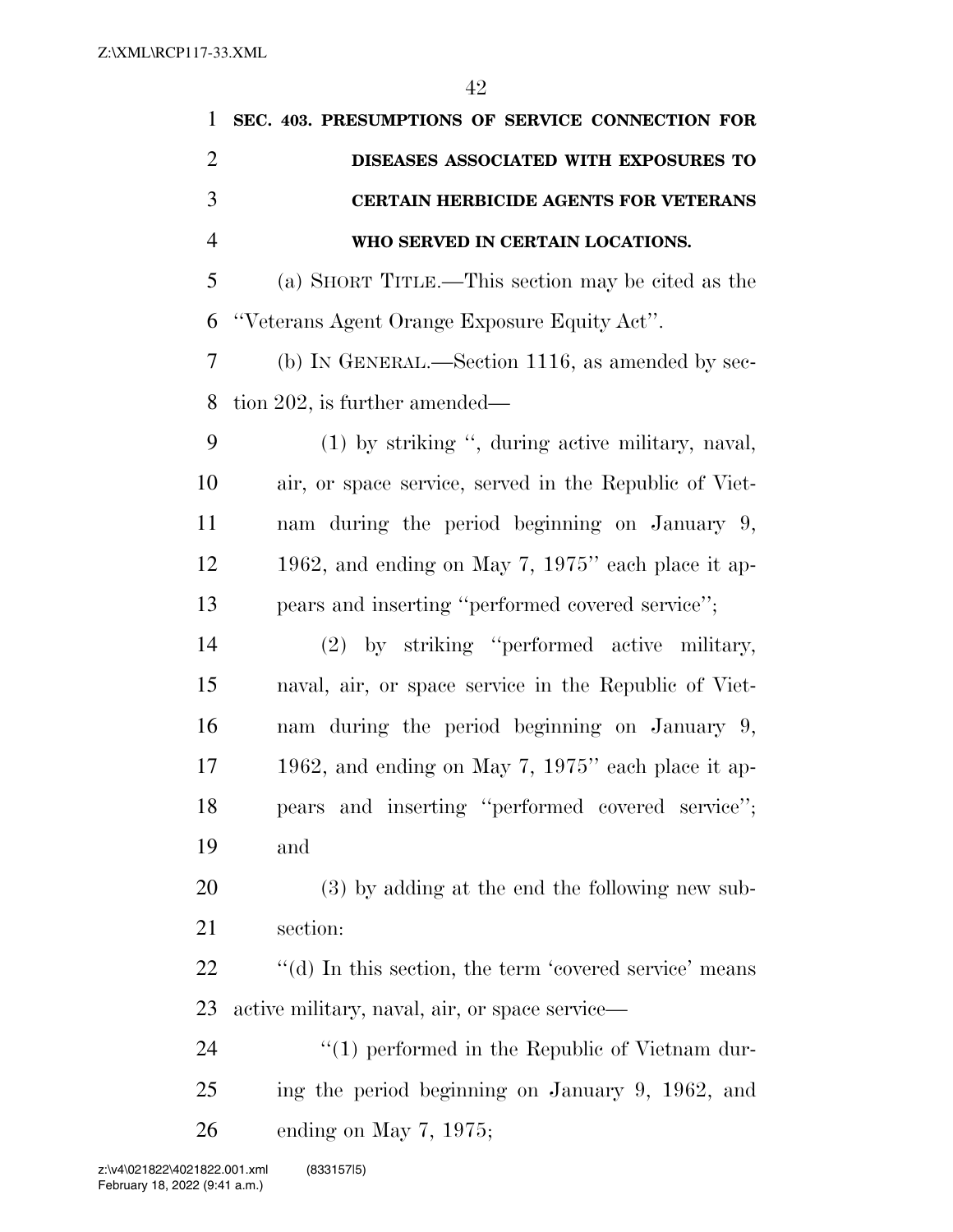| $\mathbf{1}$   | $(2)$ performed in Thailand at any United                    |
|----------------|--------------------------------------------------------------|
| $\overline{2}$ | States or Royal Thai base during the period begin-           |
| 3              | ning on January 9, 1962, and ending on June $30$ ,           |
| $\overline{4}$ | 1976, without regard to where on the base the vet-           |
| 5              | eran was located or what military job specialty the          |
| 6              | veteran performed;                                           |
| 7              | $\lq(3)$ performed in Laos during the period be-             |
| 8              | ginning on December 1, 1965, and ending on Sep-              |
| 9              | tember 30, 1969;                                             |
| 10             | $\lq(4)$ performed in Cambodia at Mimot or Krek,             |
| 11             | Kampong Cham Province during the period begin-               |
| 12             | ning on April 16, 1969, and ending on April 30,              |
| 13             | $1969;$ or                                                   |
| 14             | "(5) performed on Guam or American Samoa,                    |
|                |                                                              |
| 15             | or in the territorial waters thereof, during the period      |
| 16             | beginning on January 9, 1962, and ending on July             |
| 17             | 31, 1980, or served on Johnston Atoll or on a ship           |
| 18             | that called at Johnston Atoll during the period be-          |
| 19             | ginning on January 1, 1972, and ending on Sep-               |
| 20             | tember 30, 1977.".                                           |
| 21             | (c) ELIGIBILITY FOR HOSPITAL CARE AND MEDICAL                |
| 22             | SERVICES.—Section $1710(e)(4)$ , as amended by section       |
| 23             | $102(c)$ , is further amended by striking subparagraph $(A)$ |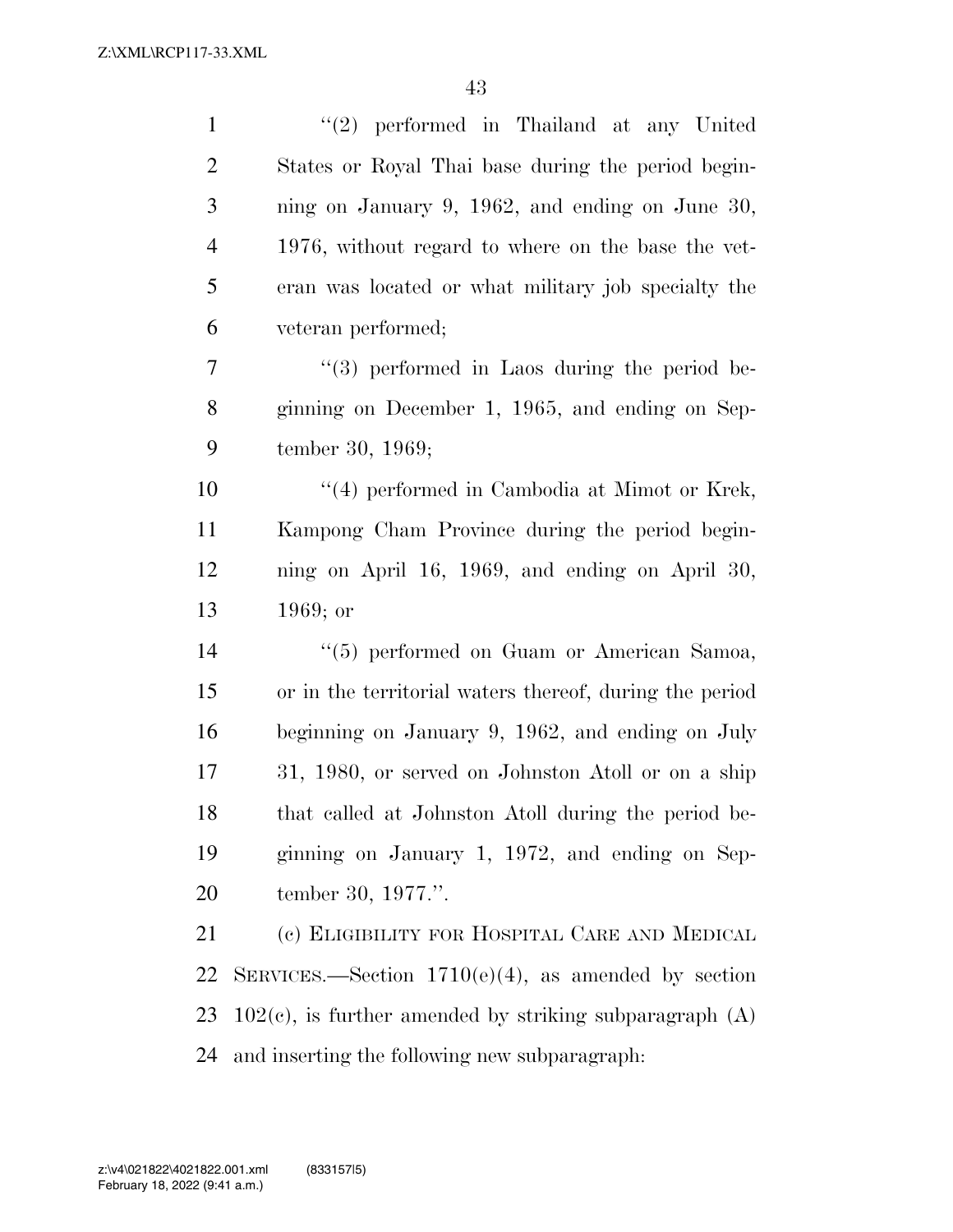| $\mathbf{1}$   | "(A) The term 'Vietnam-era herbicide-exposed             |
|----------------|----------------------------------------------------------|
| $\overline{2}$ | veteran' means a veteran who-                            |
| 3              | "(i) performed covered service, as defined               |
| $\overline{4}$ | in section $1116(d)$ of this title; or                   |
| 5              | "(ii) the Secretary finds may have been ex-              |
| 6              | posed during such service to dioxin or was ex-           |
| 7              | posed during such service to a toxic substance           |
| 8              | found in a herbicide or defoliant used for mili-         |
| 9              | tary purposes during such period.".                      |
| 10             | (d) CONFORMING AMENDMENT.—The heading for                |
| 11             | section 1116 is amended by striking "the Republic of     |
|                | 12 Vietnam" and inserting "certain locations".           |
| 13             | SEC. 404. ADDITION OF ADDITIONAL DISEASES ASSOCI-        |
| 14             | ATED WITH EXPOSURE TO CERTAIN HERBI-                     |
| 15             | CIDE AGENTS FOR WHICH THERE IS A PRE-                    |
| 16             | SUMPTION OF SERVICE CONNECTION FOR                       |
| 17             | VETERANS WHO SERVED IN CERTAIN LOCA-                     |
| 18             | TIONS.                                                   |
| 19             | (a) SHORT TITLE.—This section may be cited as the        |
| 20             | "Fair Care for Vietnam Veterans Act".                    |
| 21             | (b) ADDITIONAL DISEASES.—Section $1116(a)(2)$ , as       |
| 22             | amended by section 9109 of the William M. (Mac) Thorn-   |
| 23             | berry National Defense Authorization Act for Fiscal Year |
| 24             | $2021$ (Public Law 116–283), is further amended by add-  |
| 25             |                                                          |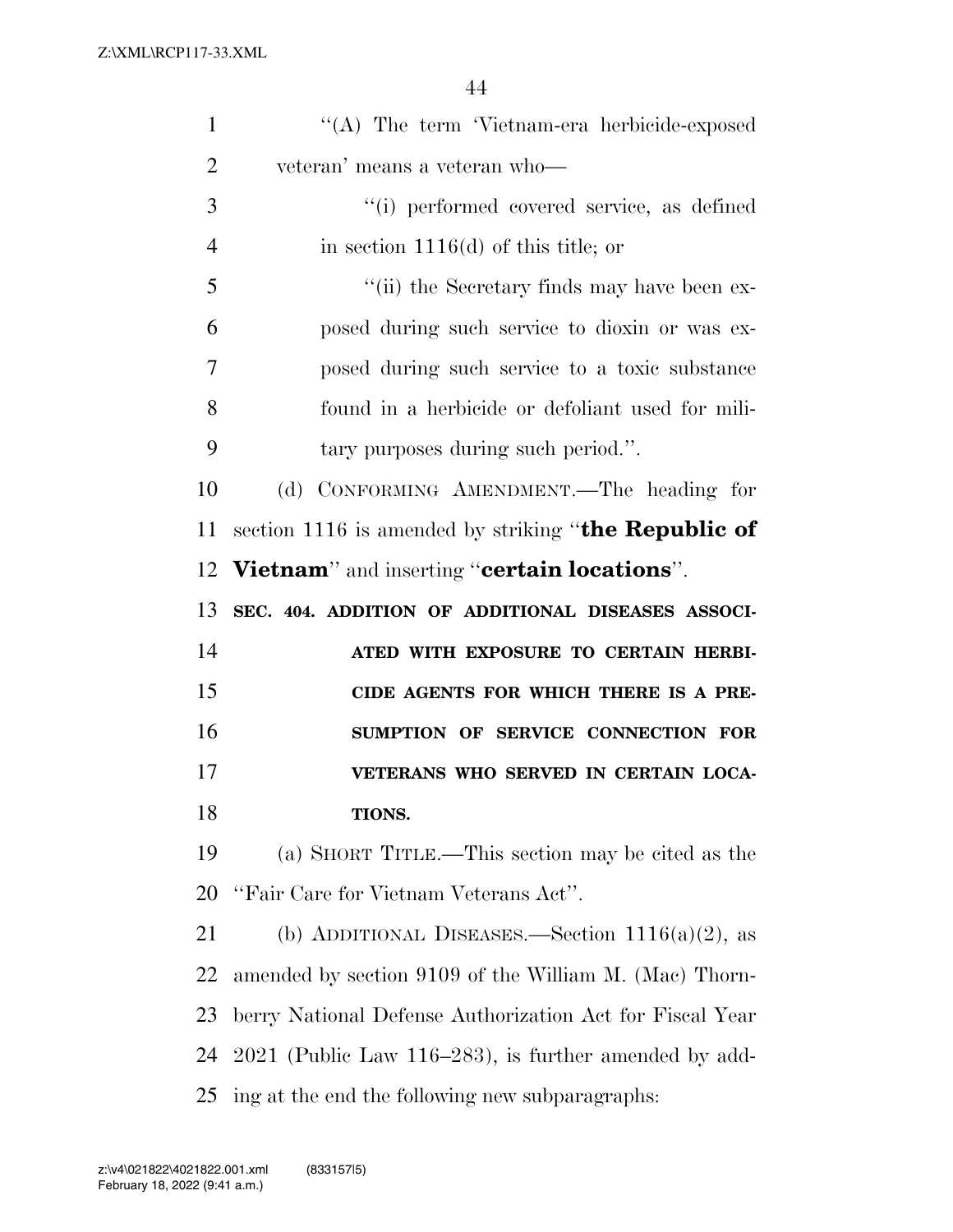1 ''(L) Hypertension.  $\bullet$  ''(M) Monoclonal gammopathy of undetermined significance.''. **SEC. 405. IMPROVING COMPENSATION FOR DISABILITIES OCCURRING IN PERSIAN GULF WAR VET- ERANS.**  (a) REDUCTION IN THRESHOLD OF ELIGIBILITY.— Subsection (a)(1) of section 1117 is amended by striking ''became manifest—'' and all that follows through the pe- riod at the end and inserting ''became manifest to any degree at any time.''. (b) PERMANENT EXTENSION OF PERIOD OF ELIGI- BILITY.—Such section is further amended— (1) by striking subsection (b); (2) by redesignating subsections (c) and (d) as subsections (b) and (c), respectively; and 17 (3) in subsection (a)(2)(C), by striking "under subsection (d)'' and inserting ''under subsection 19  $(e)$ ". (c) ESTABLISHING SINGULAR DISABILITY-BASED QUESTIONNAIRE.—Such section is further amended by in- serting after subsection (c) (as redesignated by subsection (b)) the following new subsection (d): ''(d) If a Persian Gulf veteran at a medical facility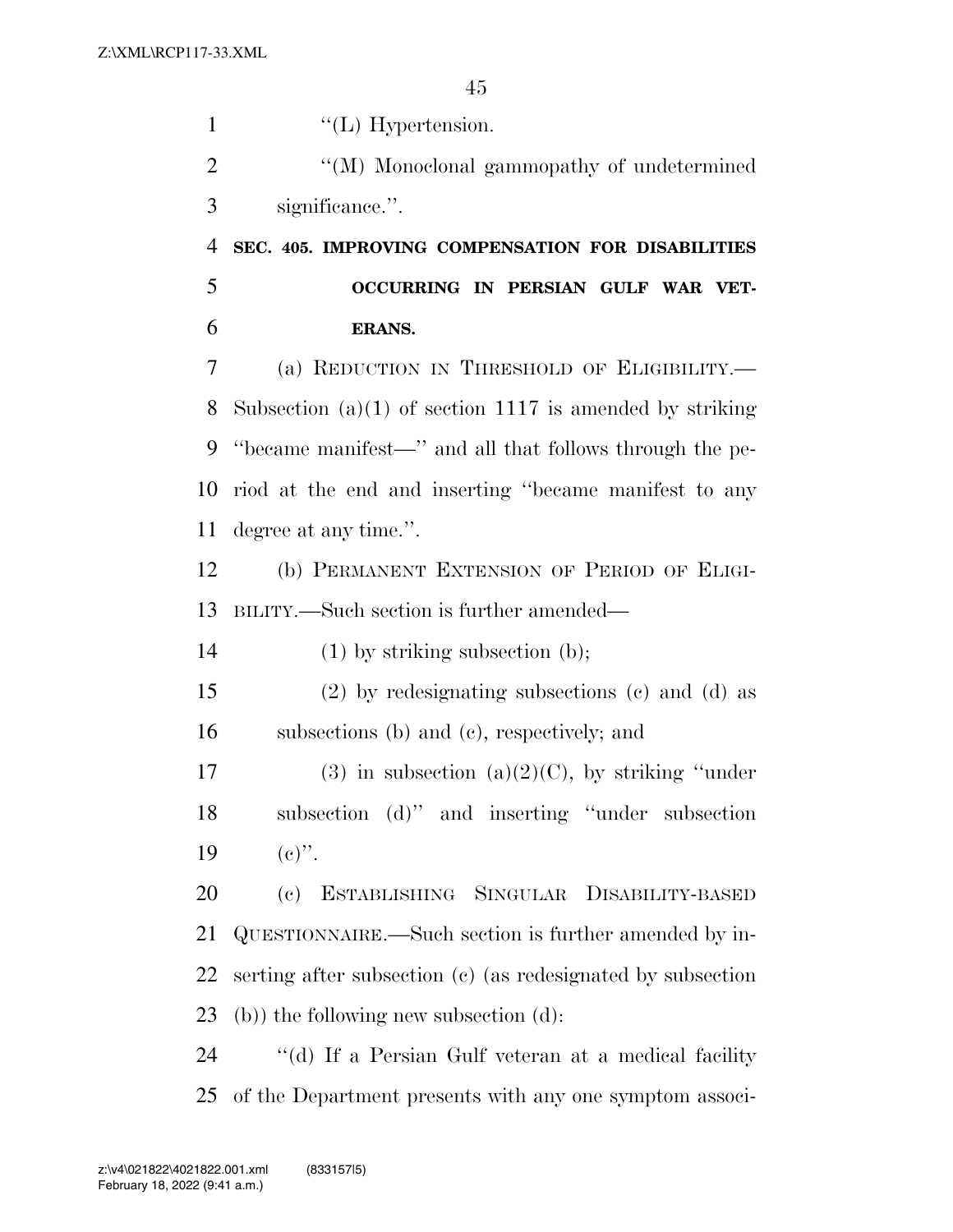ated with Gulf War Illness, the Secretary shall ensure that health care personnel of the Department use a disability benefits questionnaire, or successor questionnaire, de- signed to identify Gulf War Illness, in addition to any other diagnostic actions the personnel determine appro-priate.''.

 (d) EXPANSION OF DEFINITION OF PERSIAN GULF VETERAN.—Subsection (f) of such section is amended by inserting '', Afghanistan, Israel, Egypt, Turkey, Syria, or Jordan,'' after ''operations''.

 (e) TRAINING.—Such section is further amended by adding at the end the following new subsection:

 $\frac{1}{10}$  The Secretary shall take such actions as may be necessary to ensure that health care personnel of the Department are appropriately trained to effectively carry out this section.

17 ''(2) Not less frequently than once each year, the Sec- retary shall submit to Congress a report on the actions taken by the Secretary to carry out paragraph (1).''.

 **SEC. 406. PRESUMPTION OF SERVICE CONNECTION FOR CERTAIN DISEASES ASSOCIATED WITH EXPO-SURE TO BURN PITS AND OTHER TOXINS.** 

 (a) SHORT TITLE.—This section may be cited as the ''Presumptive Benefits for War Fighters Exposed to Burn Pits and Other Toxins Act''.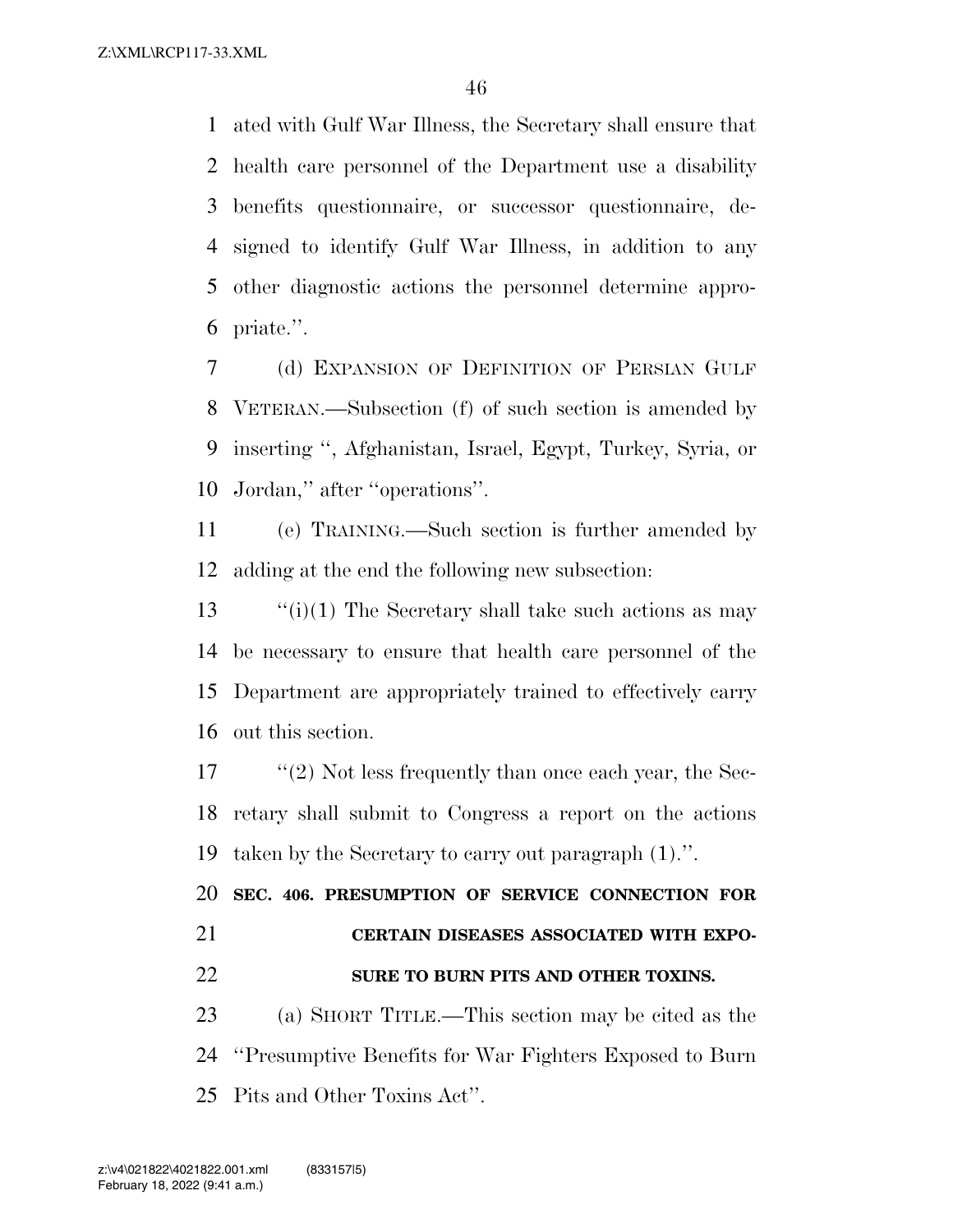(b) IN GENERAL.—Subchapter II of chapter 11, as amended by section 302, is further amended by inserting after section 1119 the following new section:

# **''§ 1120. Presumption of service connection for cer- tain diseases associated with exposure to burn pits and other toxins**

 ''(a) PRESUMPTION OF SERVICE CONNECTION.—For the purposes of section 1110 of this title, and subject to section 1113 of this title, a disease specified in subsection (b) becoming manifest in a covered veteran shall be con- sidered to have been incurred in or aggravated during ac- tive military, naval, air, or space service, notwithstanding that there is no record of evidence of such disease during the period of such service.

 ''(b) DISEASES SPECIFIED.—The diseases specified in this subsection are the following:

17 ''(1) Asthma that was diagnosed after service of the covered veteran as specified in subsection (c).

19  $\frac{1}{2}$  The following types of cancer:

- 20  $"$ (A) Head cancer of any type.
- 21 ""(B) Neck cancer of any type.
- 22  $\langle \text{C} \rangle$  Respiratory cancer of any type.
- 23 ''(D) Gastrointestinal cancer of any type.
- 24 "(E) Reproductive cancer of any type.
- 25 "'(F) Lymphoma cancer of any type.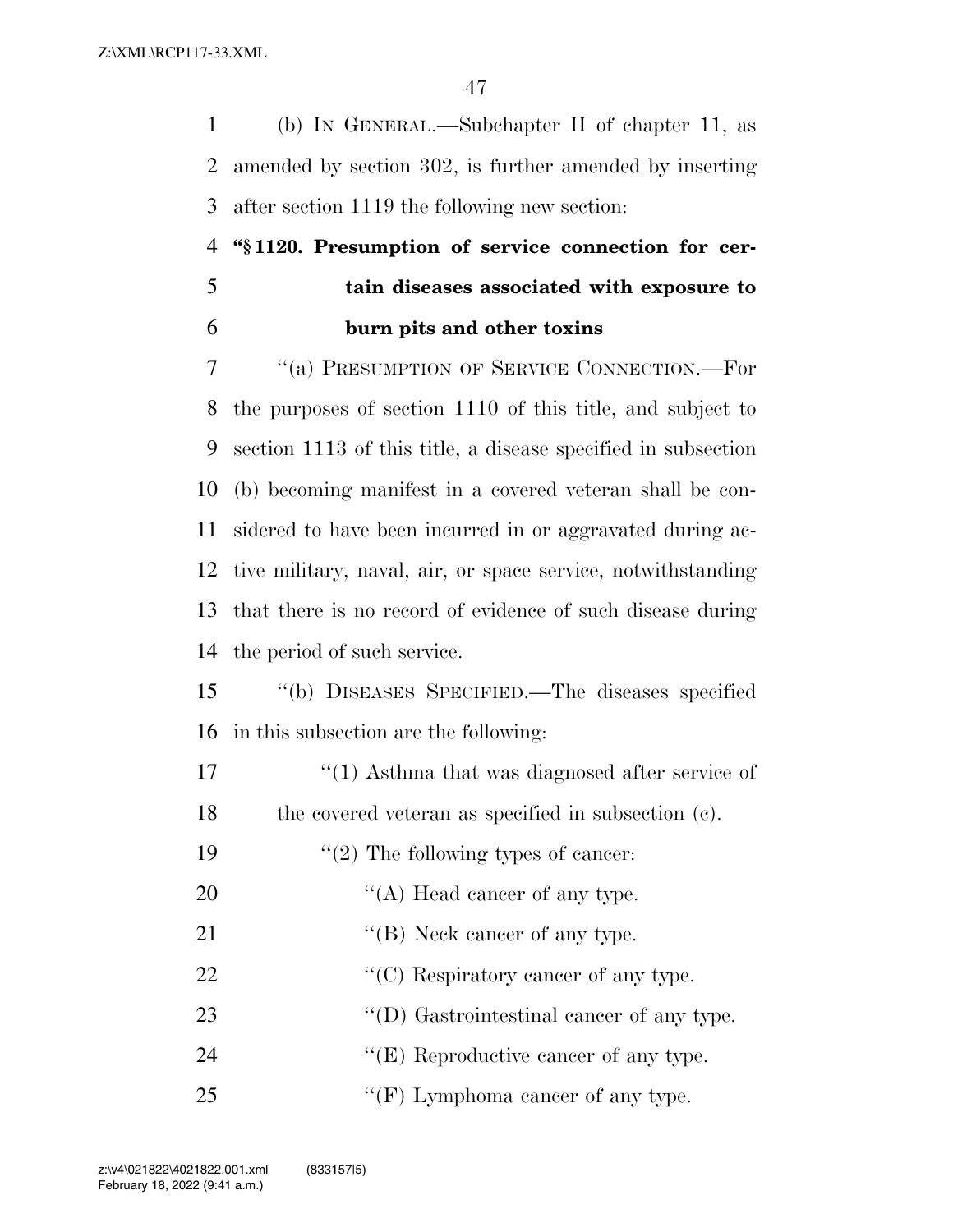Z:\XML\RCP117-33.XML

| $\mathbf{1}$   | $\lq\lq(G)$ Lymphomatic cancer of any type.           |
|----------------|-------------------------------------------------------|
| $\overline{2}$ | "(H) Kidney cancer.                                   |
| 3              | $\lq\lq$ (I) Brain cancer.                            |
| $\overline{4}$ | $\lq\lq(J)$ Melanoma.                                 |
| 5              | "(K) Pancreatic cancer.                               |
| 6              | $\lq(3)$ Chronic bronchitis.                          |
| 7              | "(4) Chronic obstructive pulmonary disease.           |
| 8              | (5)<br>Constrictive bronchiolitis or obliterative     |
| 9              | bronchiolitis.                                        |
| 10             | $\lq(6)$ Emphysema.                                   |
| 11             | $\lq(7)$ Granulomatous disease.                       |
| 12             | $\cdot$ (8) Interstitial lung disease.                |
| 13             | $\lq(9)$ Pleuritis.                                   |
| 14             | $\lq(10)$ Pulmonary fibrosis.                         |
| 15             | $"(11)$ Sarcoidosis.                                  |
| 16             | $\lq(12)$ Chronic sinusitis.                          |
| 17             | $\lq(13)$ Chronic rhinitis.                           |
| 18             | $``(14)$ Glioblastoma.                                |
| 19             | $\lq(15)$ Any other disease for which the Secretary   |
| 20             | determines, pursuant to regulations prescribed under  |
| 21             | subchapter VII that a presumption of service con-     |
| 22             | nection is warranted based on a positive association  |
| 23             | with a substance, chemical, or airborne hazard iden-  |
| 24             | tified in the list under section $1119(b)(2)$ of this |
| 25             | title.                                                |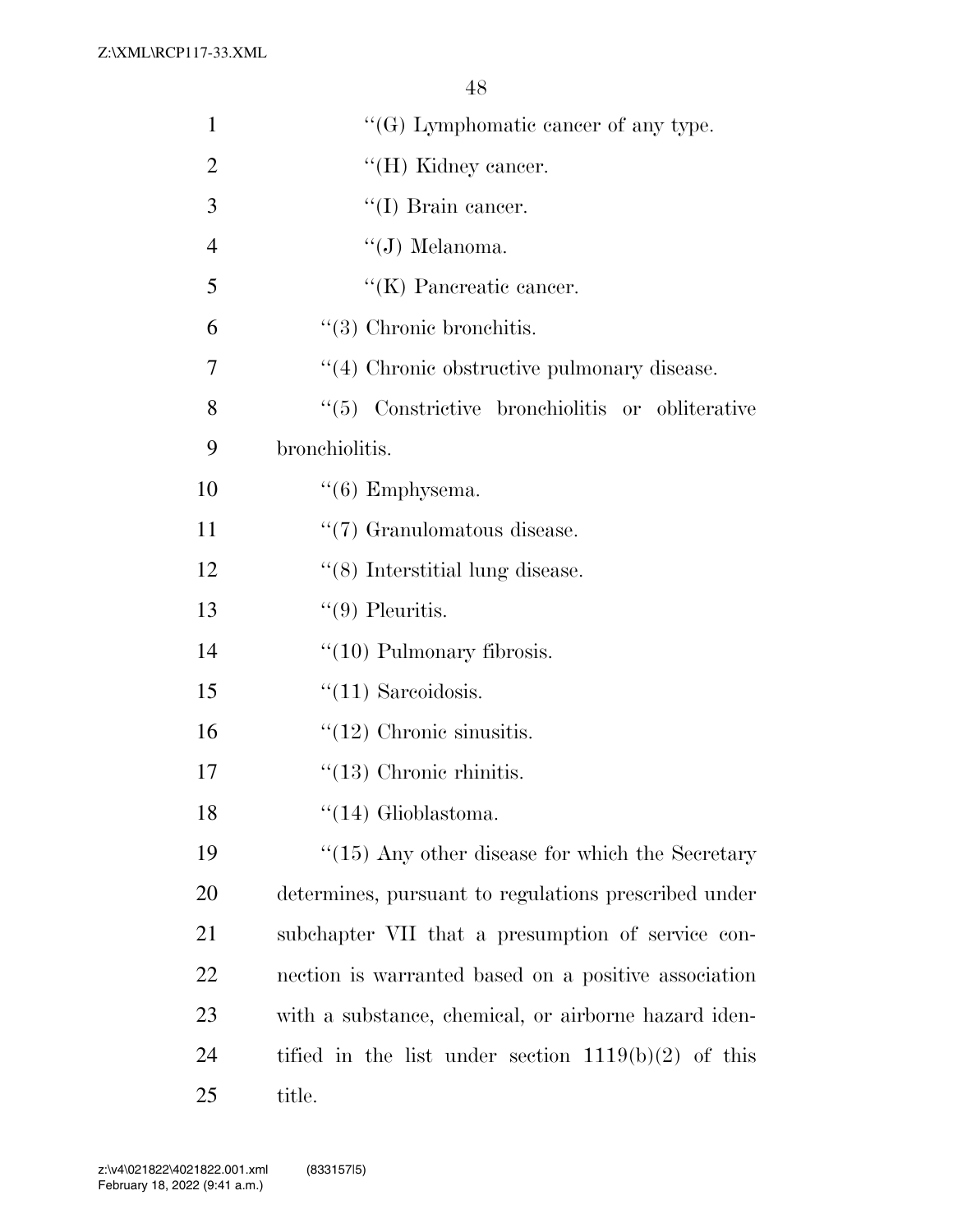''(c) COVERED VETERAN DEFINED.—In this section, the term 'covered veteran' has the meaning given that term in section 1119(c) of this title.''.

 (c) CONFORMING AMENDMENT.—Section 1113 is amended by striking ''or 1118'' each place it appears and inserting ''1118, or 1120''.

### **TITLE V—RESEARCH MATTERS**

### **SEC. 501. COORDINATION BY DEPARTMENT OF VETERANS**

### **AFFAIRS OF TOXIC EXPOSURE RESEARCH.**

 Subchapter II of chapter 73 is amended by adding at the end the following new section:

### **''§ 7330D. Coordination of toxic exposure research**

 ''(a) IN GENERAL.—The Secretary shall coordinate all research activities carried out or funded by the execu- tive branch of the Federal Government on the health con- sequences of toxic exposures experienced during service in the Armed Forces.

 ''(b) STRATEGIC PLAN.—In carrying out subsection (a), the Secretary shall establish a strategic plan, to be known as the Toxic Exposure Research Strategic Plan, to ensure that the research activities specified in such sub- section are collaborative, transparent, and highly coordi-nated.

24 ''(c) REPORT.—Not later than one year after the date of the enactment of the Honoring our Promise to Address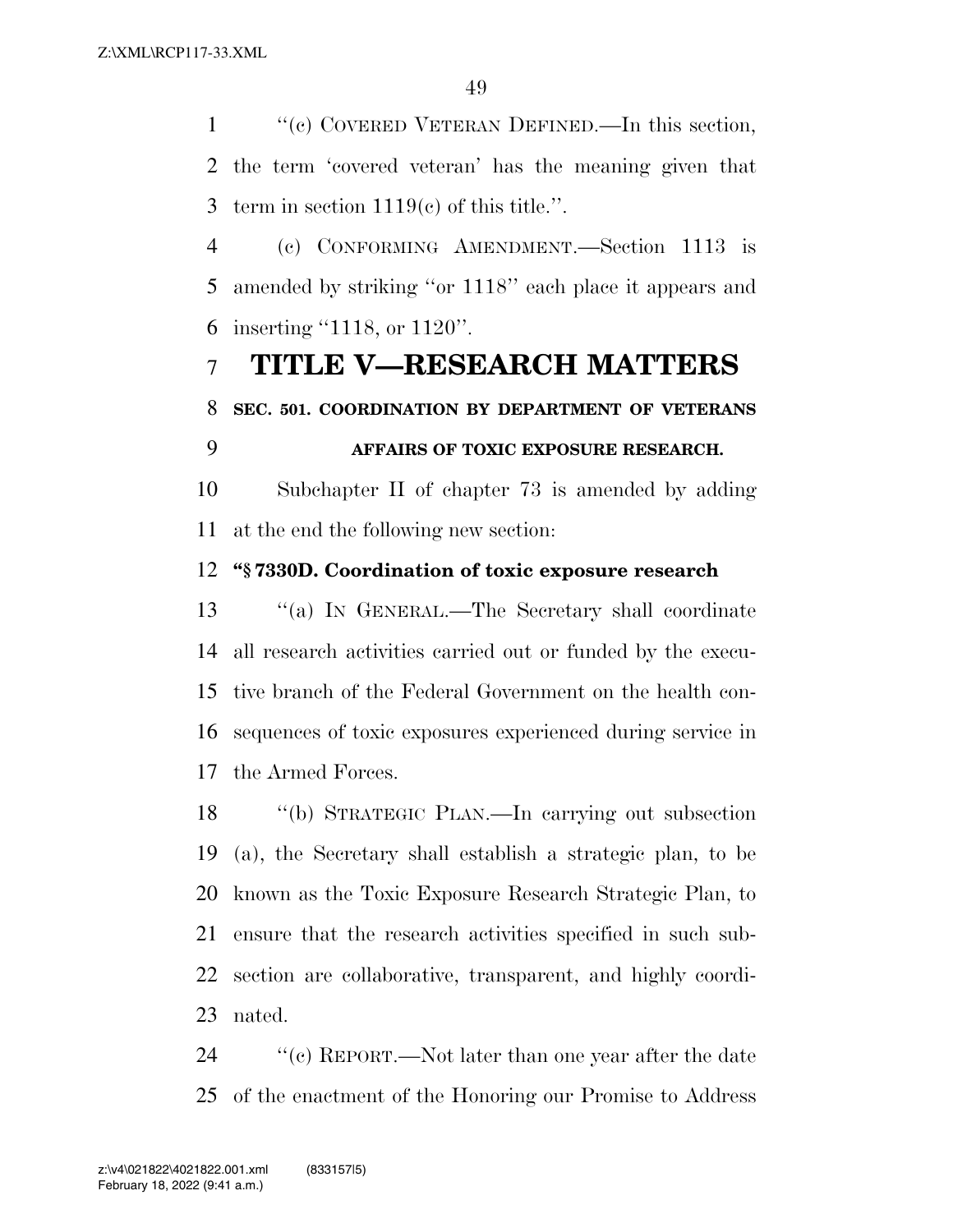Comprehensive Toxics Act of 2021, and annually there- after, the Secretary shall submit to the Committees on Veterans' Affairs of the House of Representatives and the Senate a report on any research activities specified in sub- section (a) carried out during the year covered by the re-port.''.

# **SEC. 502. DATA COLLECTION, ANALYSIS, AND REPORT ON TREATMENT OF VETERANS FOR ILLNESSES RELATED TO TOXIC EXPOSURE.**

 (a) IN GENERAL.—The Secretary of Veterans Affairs shall compile and analyze, on a continuous basis, all clin-ical data that—

 (1) is obtained by the Secretary in connection with hospital care, medical services, or nursing home care furnished to a veteran for an illness under sec-16 tion  $1710(a)(2)(F)$  of title 38, United States Code, as amended by section 102; and

 (2) is likely to be scientifically useful, as deter- mined by the Secretary, in determining whether a positive association exists between the illness of the veteran and a toxic exposure.

 (b) CONSENT OF PATIENTS.—The Secretary shall en- sure that the compilation and analysis of the clinical data of a veteran under subsection (a) shall be conducted, and such data shall be used, in a manner that is consistent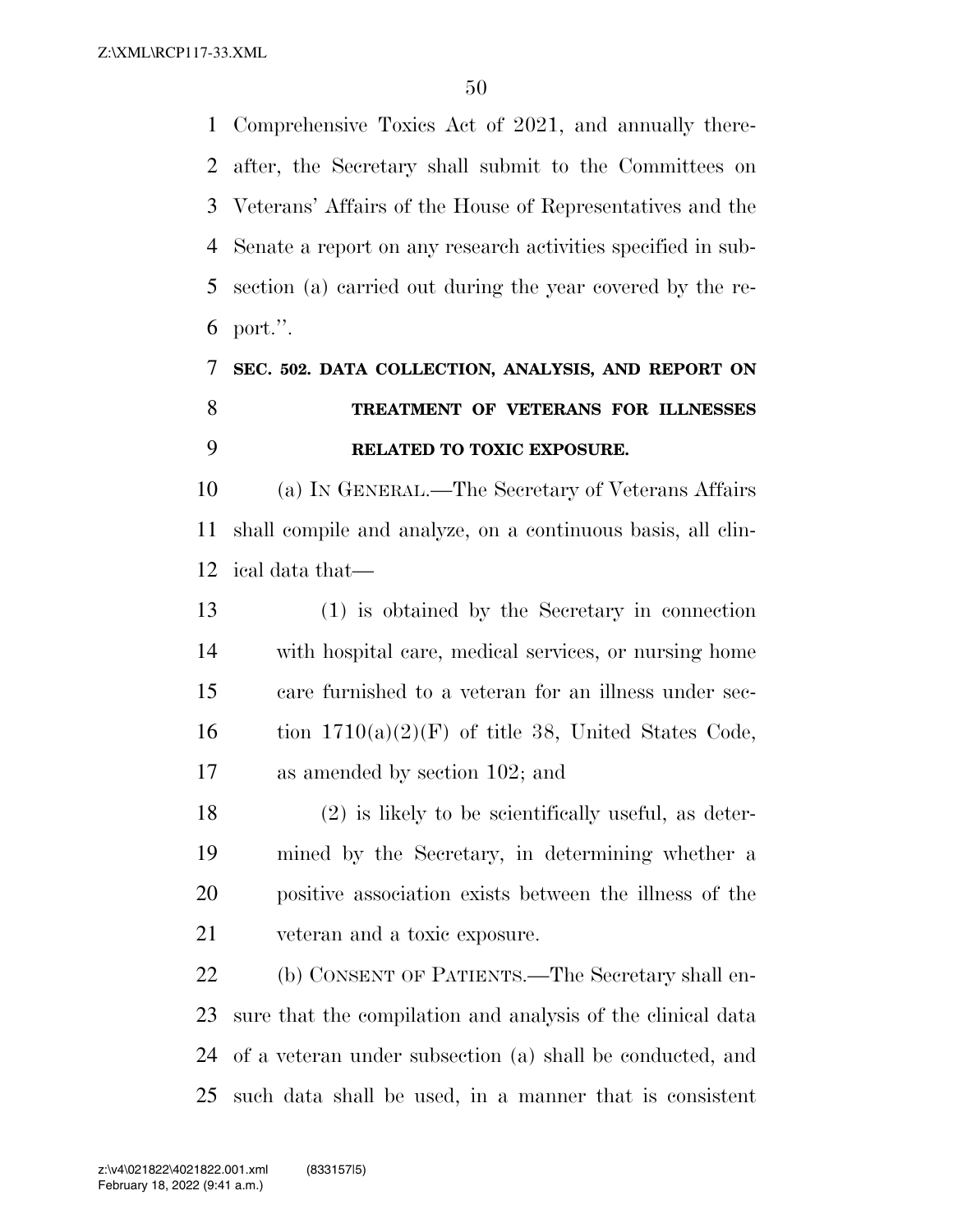with the informed consent of the veteran and in compli-ance with all applicable Federal law.

 (c) ANNUAL REPORT.—Not later than one year after the date of the enactment of this Act, and annually there- after, the Secretary shall submit to the Committees on Veterans' Affairs of the House of Representatives and the Senate a report containing—

(1) any data compiled under subsection (a);

- (2) an analysis of any such data;
- (3) a description of the types and incidences of illnesses identified by the Secretary pursuant to such subsection;
- (4) an explanation by the Secretary for the inci- dence of such illnesses and such alternate expla- nations for the incidence of such illnesses as the Sec-retary may consider reasonable; and
- (5) a description of the views of the Secretary regarding the scientific validity of drawing conclu- sions from the incidence of such illnesses, as evi- denced by the data compiled under subsection (a), regarding the existence of a positive association be-tween such illness and a toxic exposure.

23 (d) DEFINITIONS.—In this section: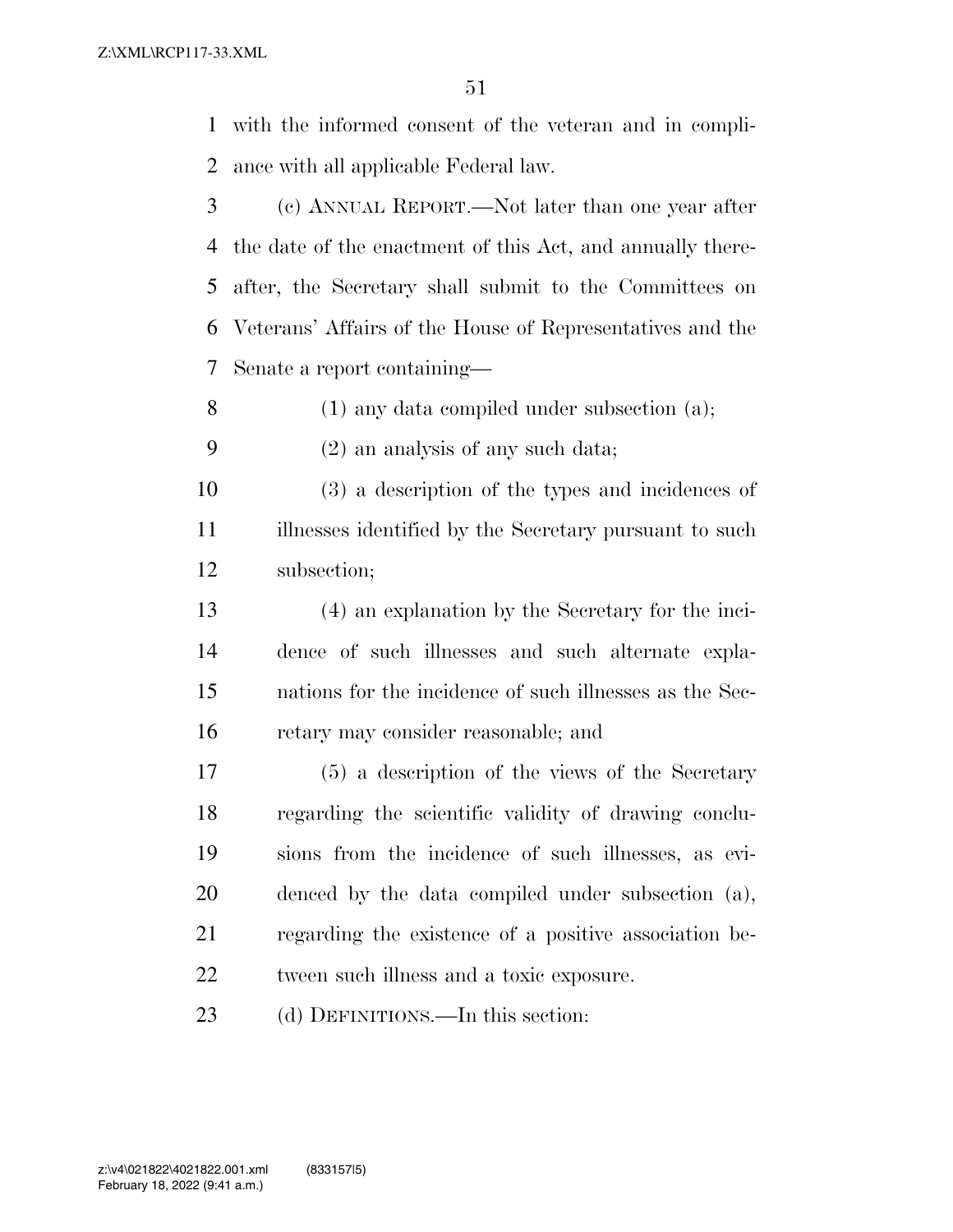| $\mathbf{1}$   | (1) The term "toxic exposure" has the meaning           |
|----------------|---------------------------------------------------------|
| $\overline{2}$ | given that term in section 101 of title 38, United      |
| 3              | States Code.                                            |
| 4              | (2) The term "illness" has the meaning given            |
| 5              | that term in section 1171 of such title, as added by    |
| 6              | section 202.                                            |
| 7              | SEC. 503. STUDIES RELATED TO VETERANS WHO SERVED IN     |
| 8              | SOUTHWEST ASIA AND CERTAIN OTHER LO-                    |
| 9              | <b>CATIONS.</b>                                         |
| 10             | (a) ANALYSIS ON MORTALITY IN COVERED VET-               |
| 11             | ERANS.                                                  |
| 12             | (1) ANALYSIS.—Not later than 180 days after             |
| 13             | the date of the enactment of this Act, the Secretary    |
| 14             | of Veterans Affairs shall conduct an updated anal-      |
| 15             | ysis of total and respiratory disease mortality in cov- |
| 16             | ered veterans.                                          |
| 17             | (2) ELEMENTS.—The analysis under paragraph              |
| 18             | (1) shall include, to the extent practicable, the fol-  |
| 19             | lowing:                                                 |
| 20             | (A) Metrics of airborne exposures.                      |
| 21             | (B) The location and timing of any deploy-              |
| 22             | ments of the veteran.                                   |
| 23             | (C) The military occupational specialty of              |
| 24             | the veteran.                                            |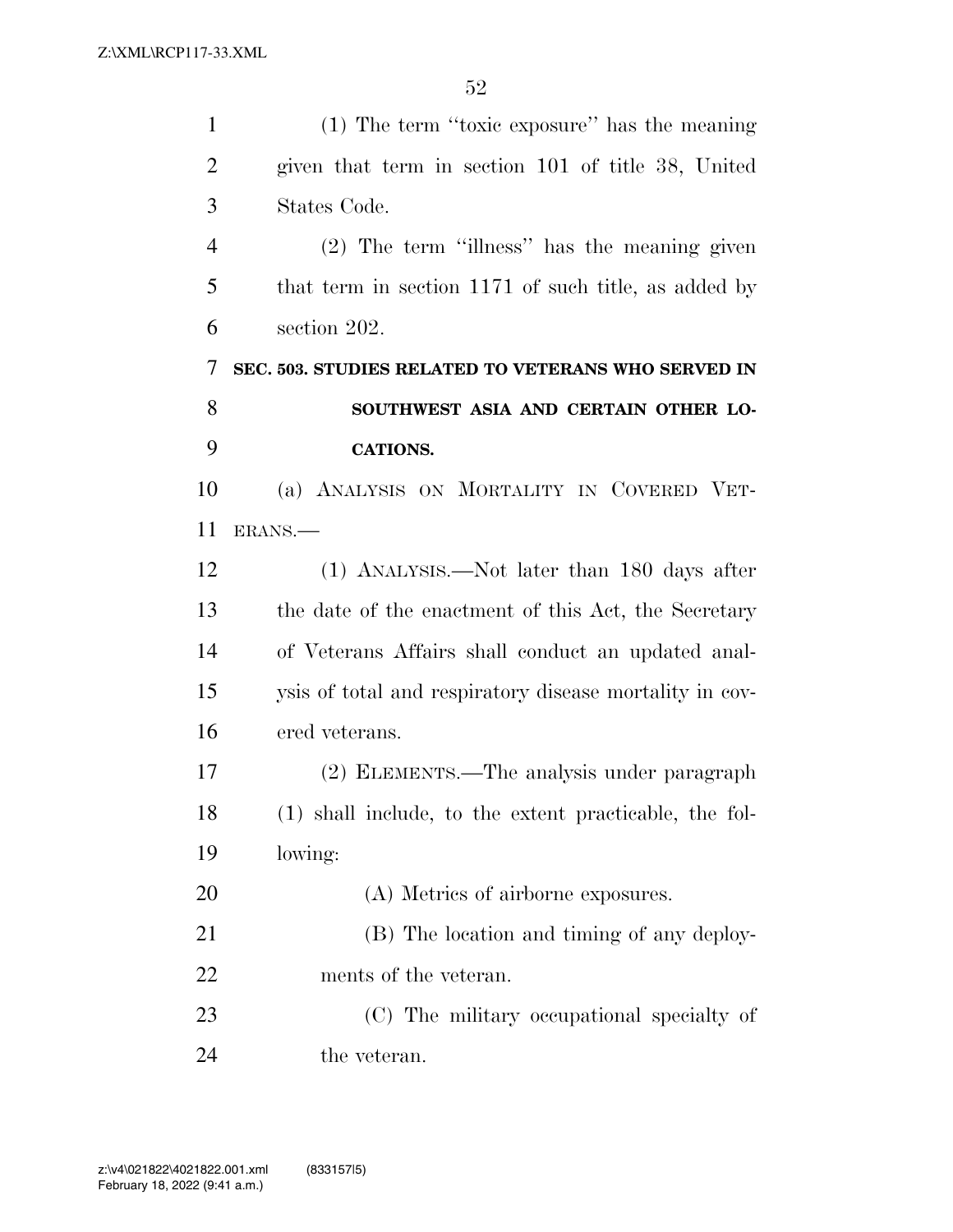Z:\XML\RCP117-33.XML

| $\mathbf{1}$   | (D) The Armed Force in which the veteran                   |
|----------------|------------------------------------------------------------|
| $\overline{c}$ | served.                                                    |
| 3              | (E) The preexisting health status of the                   |
| 4              | veteran, including with respect to asthma.                 |
| 5              | (F) Such personal information of the vet-                  |
| 6              | eran as the Secretary may consider relevant, in-           |
| 7              | cluding cigarette and e-cigarette smoking his-             |
| 8              | tory, diet, sex, gender, age, race, and ethnicity.         |
| 9              | (b) EPIDEMIOLOGICAL STUDY.—Not later than 180              |
| 10             | days after the date of the enactment of this Act, the Sec- |
| 11             | retary shall conduct an epidemiological study of covered   |
| 12             | veterans that involves—                                    |
| 13             | (1) the use of improved spatio-temporal esti-              |
| 14             | mates of ambient air pollution exposures that lever-       |
| 15             | age advances in retrospective exposure assessment;         |
| 16             | and                                                        |
| 17             | (2) the collection of detailed information on the          |
| 18             | covered veterans studied through medical records,          |
| 19             | administrative data, and other existing sources, in-       |
| 20             | cluding, with respect to the covered veterans—             |
| 21             | (A) personal information, including ciga-                  |
| 22             | rette and e-cigarette smoking history, diet, sex,          |
| 23             | gender, age, race, and ethnicity;                          |
| 24             | deployment history, including loca-<br>(B)                 |

tions, periods, and number of deployments;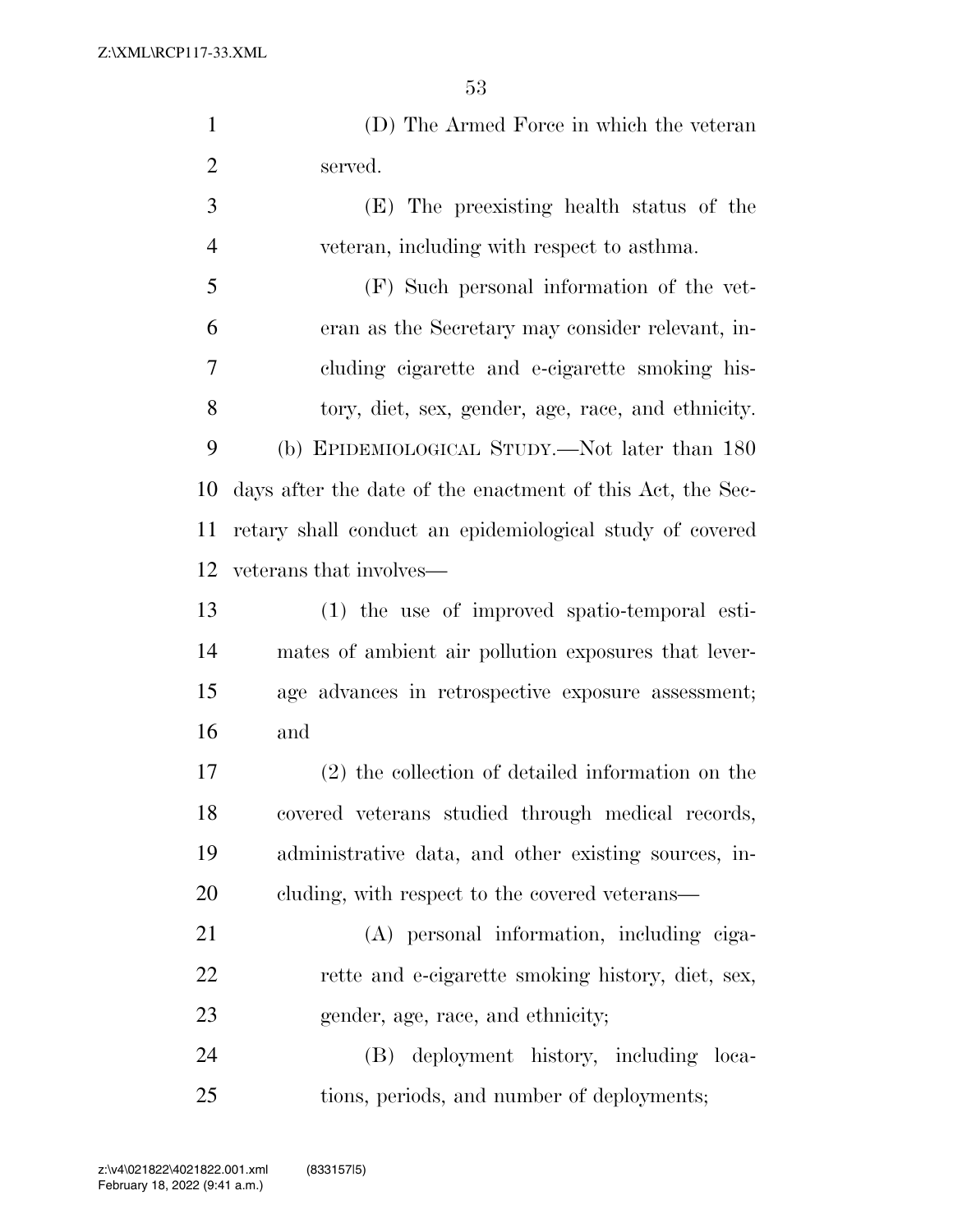Z:\XML\RCP117-33.XML

| $\mathbf{1}$   | (C) biospecimen data; and                                  |
|----------------|------------------------------------------------------------|
| $\overline{2}$ | (D) supplementary health status and out-                   |
| 3              | comes data, including imaging and physiological            |
| $\overline{4}$ | parameters.                                                |
| 5              | (c) TOXICOLOGY STUDY.—                                     |
| 6              | (1) STUDY.—Not later than 180 days after the               |
| 7              | date of the enactment of this Act, the Secretary           |
| 8              | shall conduct a toxicology study, to include varia-        |
| 9              | bility, to replicate toxic exposures of healthy, young     |
| 10             | members of the Armed Forces, as well as potentially        |
| 11             | susceptible members, with preexisting health condi-        |
| 12             | tions.                                                     |
| 13             | (2) ELEMENTS.—The study under paragraph                    |
| 14             | $(1)$ shall include—                                       |
| 15             | (A) an analysis of results for mechanistic                 |
| 16             | markers and clinically relevant outcomes; and              |
| 17             | (B) a validation of any serum, tissue, or                  |
| 18             | other biomarkers of toxic exposure, suscepti-              |
| 19             | bility, or effect with respect to the subjects of          |
| 20             | the study.                                                 |
| 21             | (d) COVERED VETERAN DEFINED.—In this section,              |
| 22             | the term "covered veteran" has the meaning given that      |
| 23             | term in section $1119(c)$ of title 38, United States Code, |
| 24             | as added by section 302.                                   |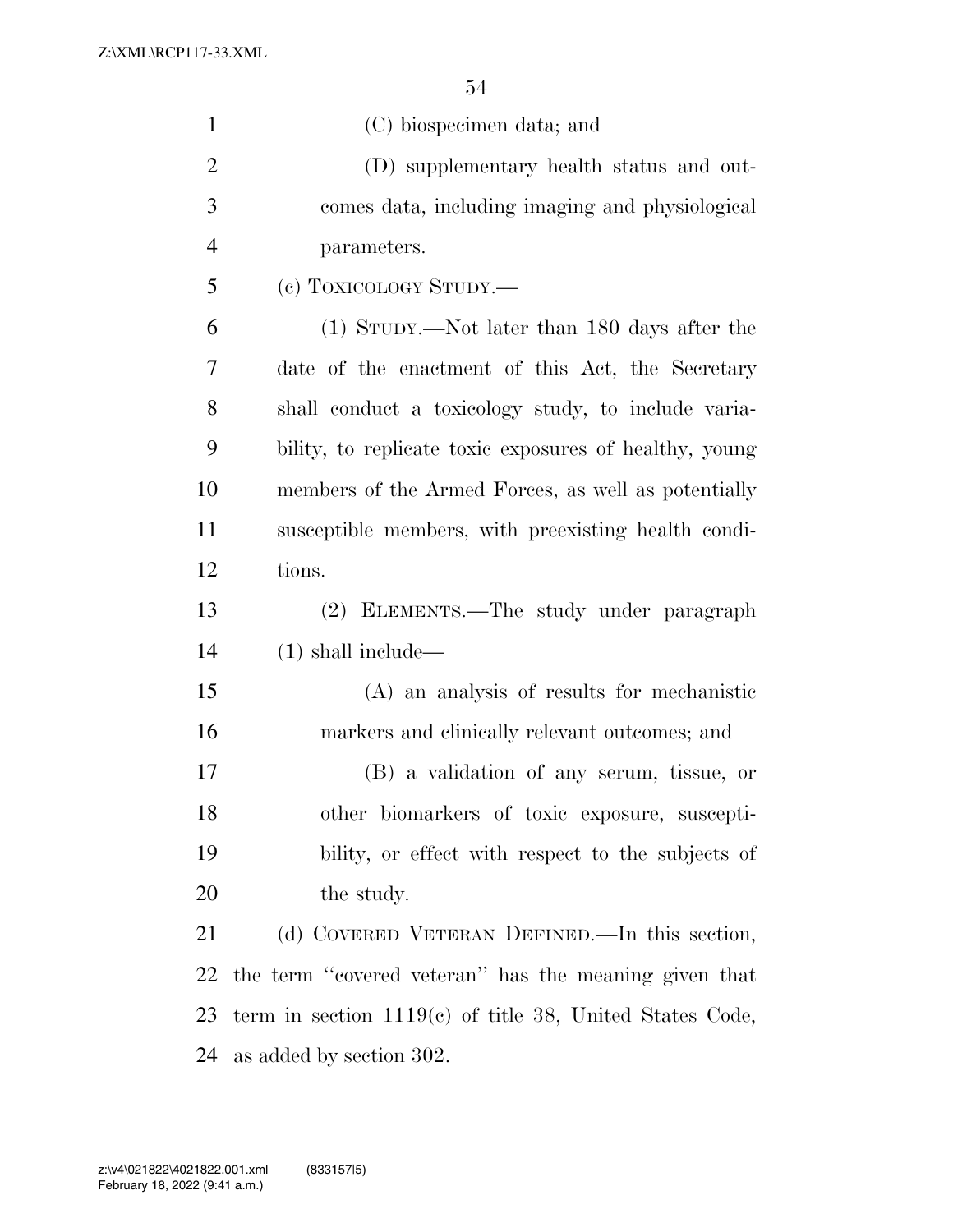### **SEC. 504. STUDY ON HEALTH TRENDS OF POST 9/11 VET-ERANS.**

 (a) STUDY.—The Secretary of Veterans Affairs shall conduct an epidemiological study on the health trends of veterans who served in the Armed Forces after September 11, 2001.

 (b) REPORT.—Not later than two years after the date of the enactment of this Act, the Secretary shall submit to the Committees on Veterans' Affairs of the House of Representatives and the Senate a report on the study under subsection (a).

#### **SEC. 505. STUDY ON CANCER RATES AMONG VETERANS.**

 (a) STUDY.—The Secretary of Veterans Affairs shall conduct a study on the incidence of cancer in veterans to determine trends in the rates of the incidence of cancer in veterans.

 (b) ELEMENTS.—The study under subsection (a) shall assess, with respect to each veteran included in the study, the following:

- (1) The age of the veteran.
- (2) The period of service and length of service 22 of the veteran in the Armed Forces.

 (3) Any military occupational speciality of the veteran.

(4) The gender of the veteran.

26 (5) Any type of cancer that the veteran has.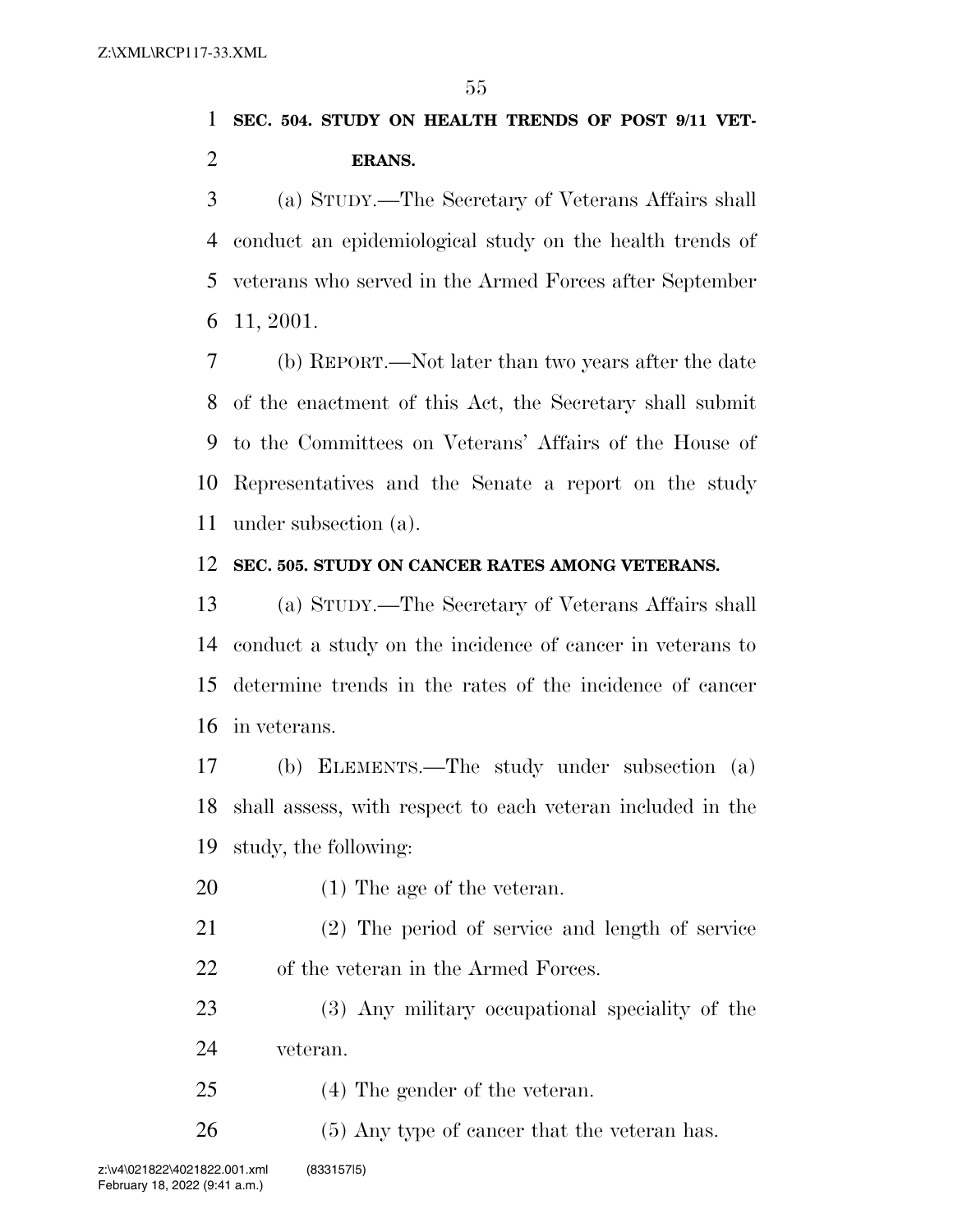(c) REPORT.—Not later than two years after the date of the enactment of this Act, the Secretary shall submit to the Committees on Veterans' Affairs of the House of Representatives and the Senate a report on the study under subsection (a).

 **SEC. 506. STUDY ON FEASIBILITY AND ADVISABILITY OF FURNISHING HOSPITAL CARE AND MEDICAL SERVICES TO DEPENDENTS OF VETERANS WHO PARTICIPATED IN TOXIC EXPOSURE RISK ACTIVITIES.** 

 (a) STUDY.—The Secretary of Veterans Affairs shall conduct a study on the feasibility and advisability of fur- nishing hospital care and medical services to qualifying de-14 pendents of veterans described in section  $1710(e)(1)(G)$  of title 38, United States Code, as added by section  $16 \quad 103(a)(1)$ , for any illness determined by the Secretary to be connected to a toxic exposure risk activity carried out by the veteran, as determined by the Secretary, notwith- standing that there is insufficient medical evidence to con-clude that such illness is attributable to such activity.

 (b) ELEMENTS.—The study under subsection (a) shall include—

 (1) an assessment of the impact of furnishing hospital care and medical services to qualifying de-pendents as described in such subsection on the abil-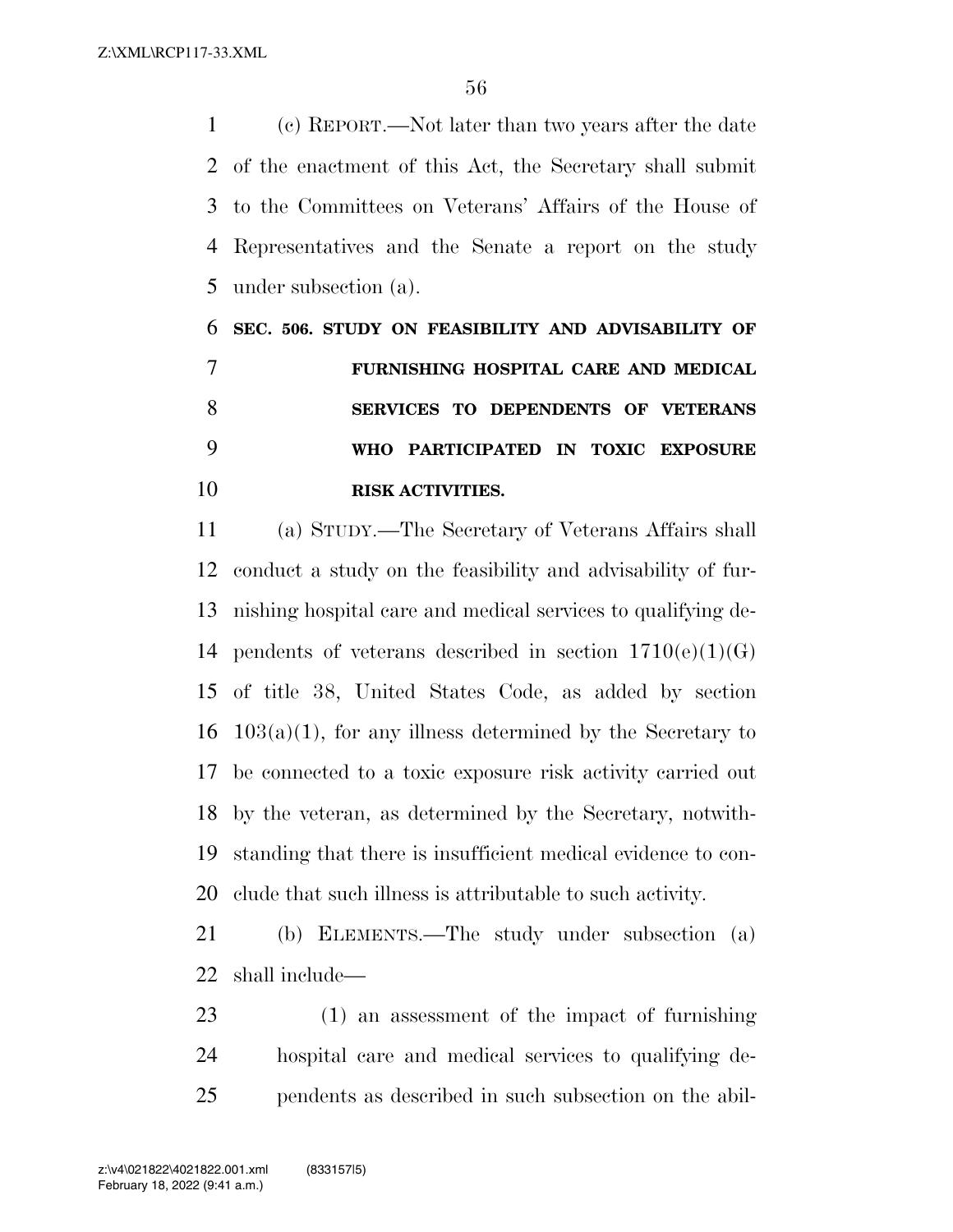| $\mathbf{1}$   | ity of the Department of Veterans Affairs to furnish         |
|----------------|--------------------------------------------------------------|
| $\overline{2}$ | hospital care and medical services to veterans;              |
| 3              | $(2)$ an assessment of the potential cost of fur-            |
| $\overline{4}$ | nishing hospital care and medical services to quali-         |
| 5              | fying dependents as described in such subsection;            |
| 6              | (3) an estimate of the resources required to fur-            |
| 7              | nish such care and services;                                 |
| 8              | (4) an assessment of any stress or other effect              |
| 9              | furnishing such care and services would have on the          |
| 10             | claims and appeals system of the Department;                 |
| 11             | $(5)$ an estimate of the number of qualifying de-            |
| 12             | pendents who would be eligible for such care and             |
| 13             | services; and                                                |
| 14             | $(6)$ an assessment of the feasibility of adjudi-            |
| 15             | cating claims for such care and services.                    |
| 16             | (c) PHASED-IN APPLICATION.—In conducting the                 |
| 17             | study under subsection (a), the Secretary shall assess the   |
| 18             | feasibility and advisability of phasing in the furnishing of |
| 19             | hospital care and medical services to qualifying depend-     |
| 20             | ents described in such subsection by the decade in which     |
| 21             | such toxic exposure risk activity occurred, starting with    |
| 22             | the most recent decade.                                      |
| 23             | (d) REVIEW OF TOXIC EXPOSURE CASES REGARDING                 |

LIABILITY OF DEPARTMENT OF DEFENSE.—In con-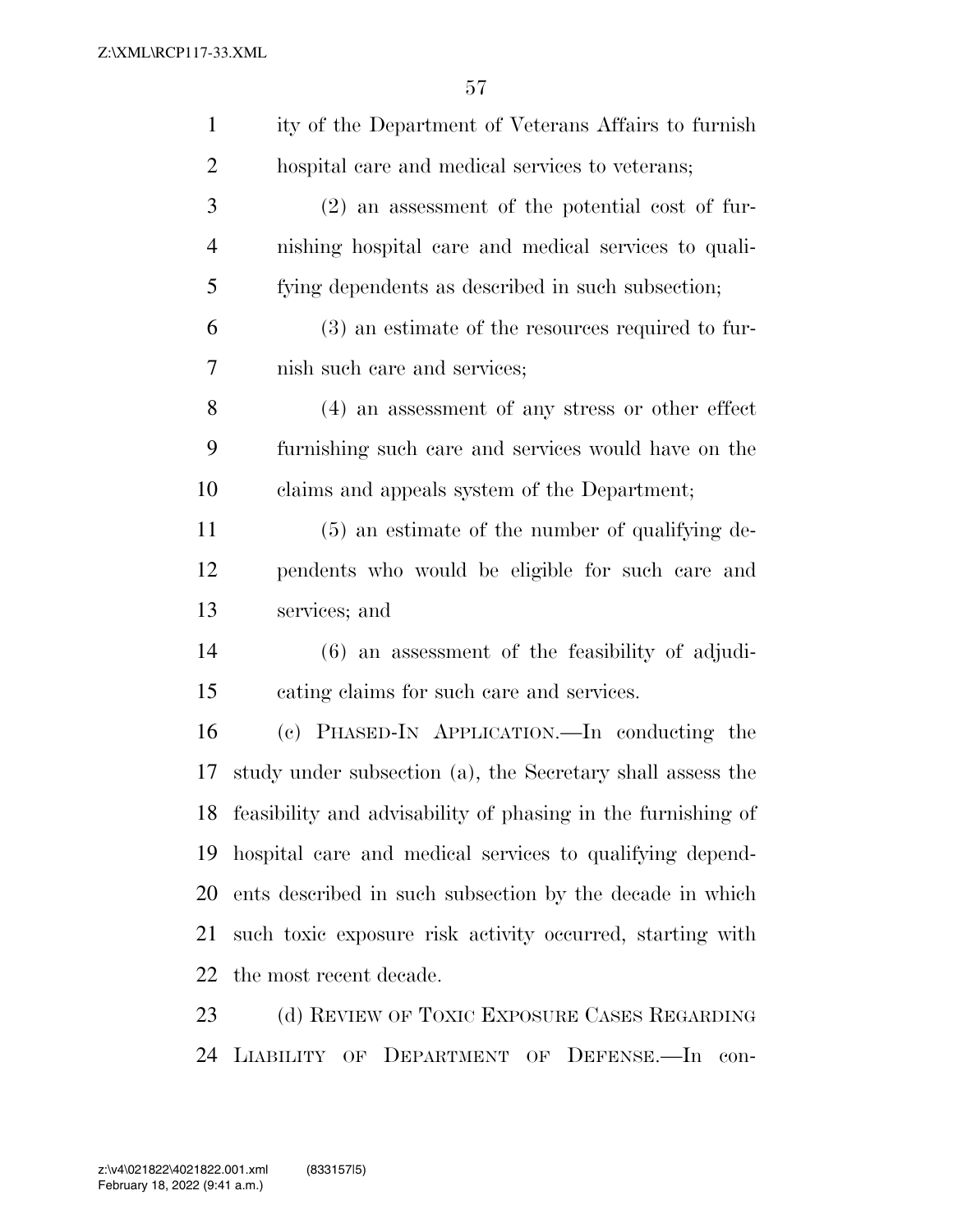ducting the study under subsection (a), the Secretary shall— (1) review known cases of toxic exposure on military installations of the Department of Defense located in the United States; (2) analyze the liability of the Department of Defense in each such case; and (3) assess whether the Secretary of Defense should provide care and services relating to such toxic exposures under the TRICARE program. (e) REPORT.—Not later than two years after the date of the enactment of this Act, the Secretary shall submit

 to Congress a report on the study conducted under sub-section (a).

(f) DEFINITIONS.—In this section:

 (1) The terms ''hospital care'' and ''medical services'' have the meanings given those terms in section 1701 of title 38, United States Code.

 (2) The term ''illness'' has the meaning given that term in section 1171 of such title, as added by section 202.

 (3) The term ''qualifying dependent'' means— (A) a dependent of a veteran described in 24 section  $1710(e)(1)(G)$  of title 38, United States 25 Code, as added by section  $104(a)(1)$ , who re-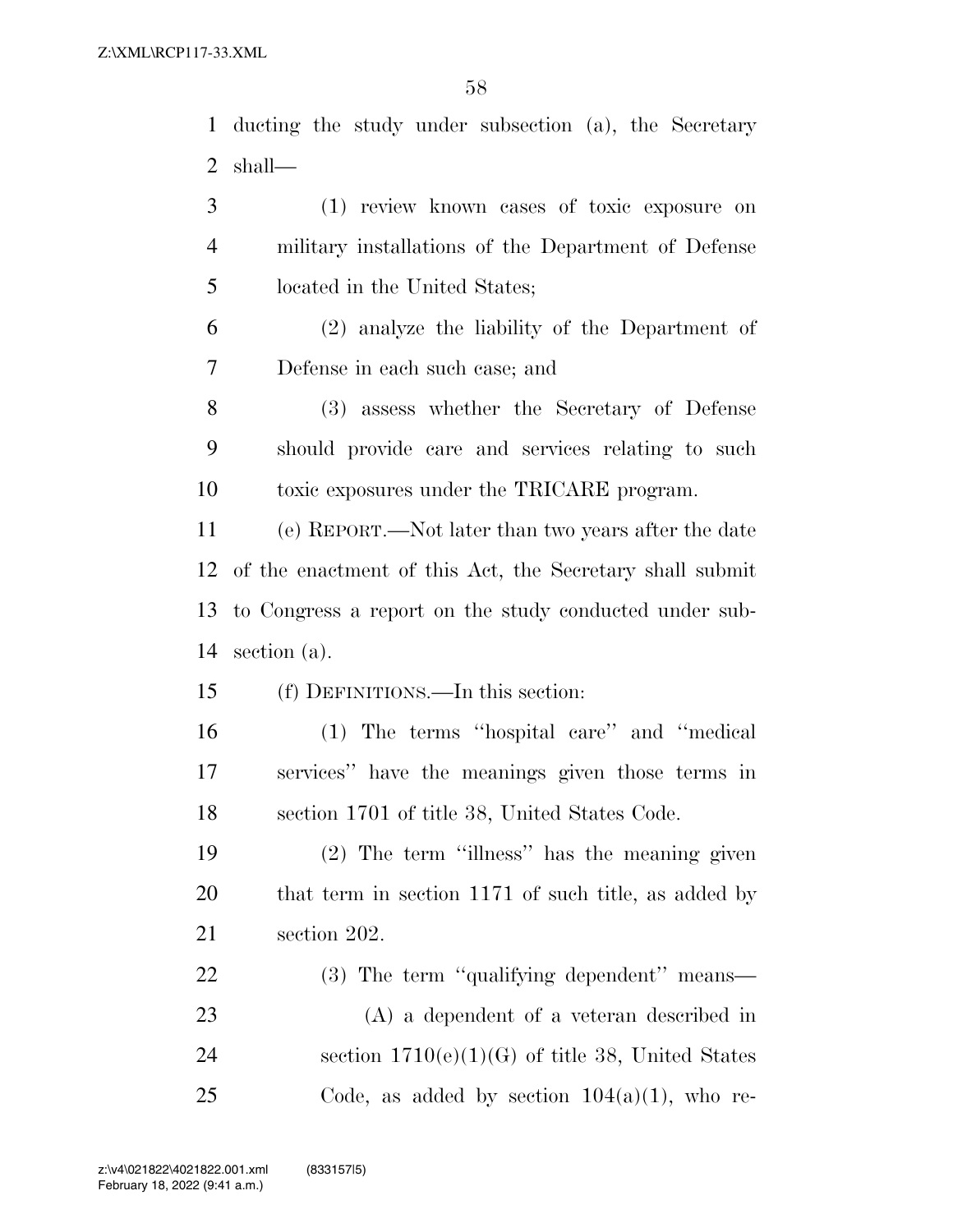| $\mathbf{1}$   | sided with the veteran during the period in         |
|----------------|-----------------------------------------------------|
| $\overline{2}$ | which, and on the installation at which, the vet-   |
| 3              | eran participated in a toxic exposure risk activ-   |
| $\overline{4}$ | ity;                                                |
| 5              | (B) an individual who was in utero of such          |
| 6              | a veteran or other qualifying dependent when        |
| 7              | the veteran participated in a toxic exposure risk   |
| 8              | activity; or                                        |
| 9              | (C) a dependent of such a veteran who is            |
| 10             | not described in subparagraph $(A)$ or $(B)$ but    |
| 11             | who may have an illness that is connected to        |
| 12             | the toxic exposure risk activity of the veteran,    |
| 13             | as determined by the Secretary.                     |
| 14             | (4) The term "toxic exposure" has the meaning       |
| 15             | given that term in section 101 of such title, as    |
| 16             | added by section $102(b)$ .                         |
| 17             | (5) The term "toxic exposure risk activity" has     |
| 18             | the meaning given that term in section $1710(e)(4)$ |
| 19             | of such title, as added by section $102(c)$ .       |
| 20             | (6) The term "TRICARE program" has the              |
| 21             | meaning given that term in section 1072 of such     |
| 22             | title.                                              |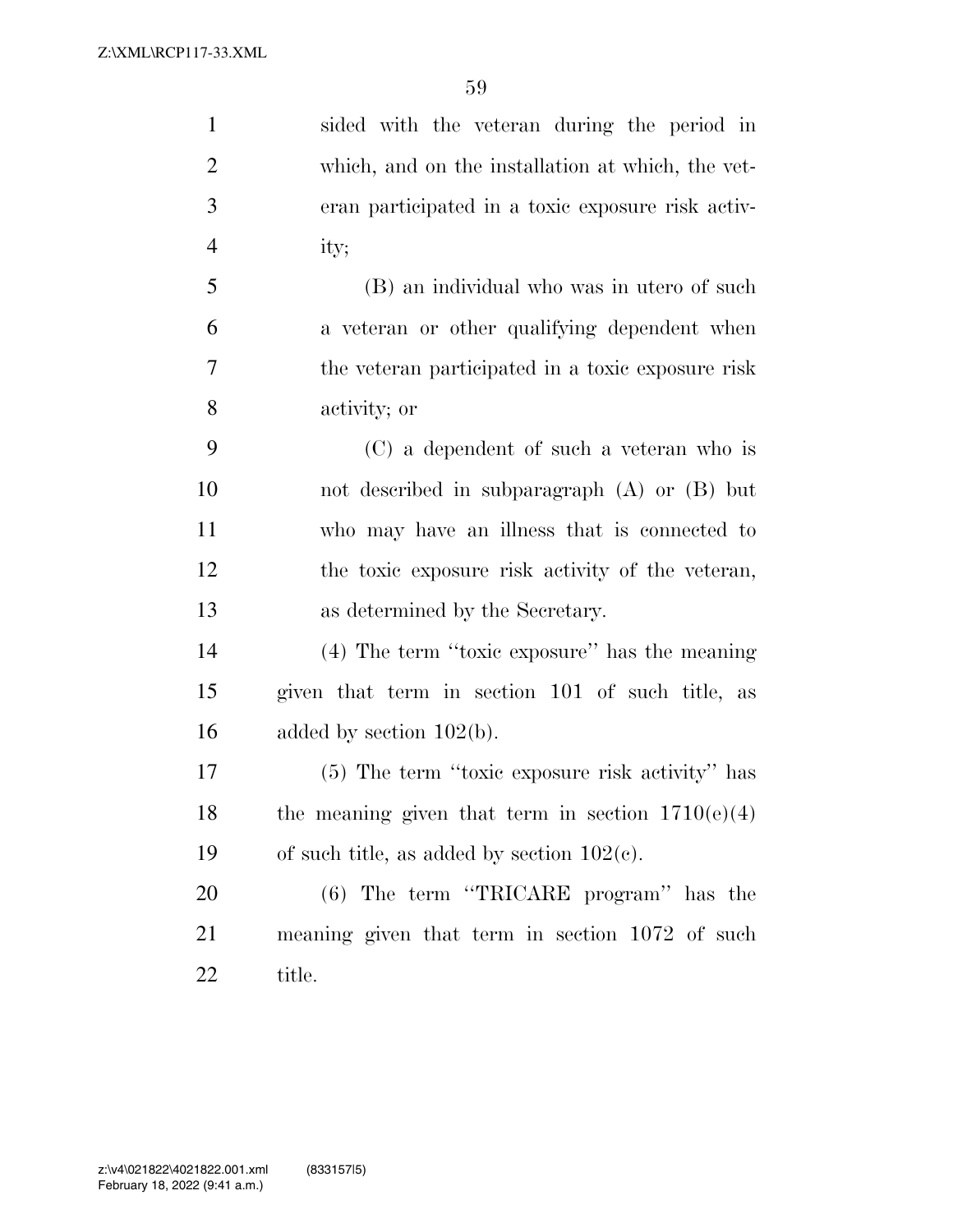# **TITLE VI—IMPROVEMENT OF RE- SOURCES AND TRAINING RE- GARDING TOXIC-EXPOSED VETERANS**

#### **SEC. 601. SHORT TITLE; DEFINITIONS.**

 (a) SHORT TITLE.—This title may be cited as the ''Toxic Exposure in the American Military Act'' or the ''TEAM Act''.

 (b) DEFINITIONS.—In this title, the terms ''active military, naval, air, or space service'', ''toxic exposure'', and ''toxic-exposed veteran'' have the meanings given those terms in section 101 of title 38, United States Code. **SEC. 602. PUBLICATION OF LIST OF RESOURCES OF DE- PARTMENT OF VETERANS AFFAIRS FOR TOXIC-EXPOSED VETERANS AND OUTREACH PROGRAM FOR SUCH VETERANS AND CARE-GIVERS AND SURVIVORS OF SUCH VETERANS.** 

(a) PUBLICATION OF LIST OF RESOURCES.—

 (1) IN GENERAL.—Not later than one year after the date of the enactment of this Act, and an- nually thereafter, the Secretary of Veterans Affairs shall publish a list of resources of the Department of Veterans Affairs for—

 (A) toxic-exposed veterans, including with respect to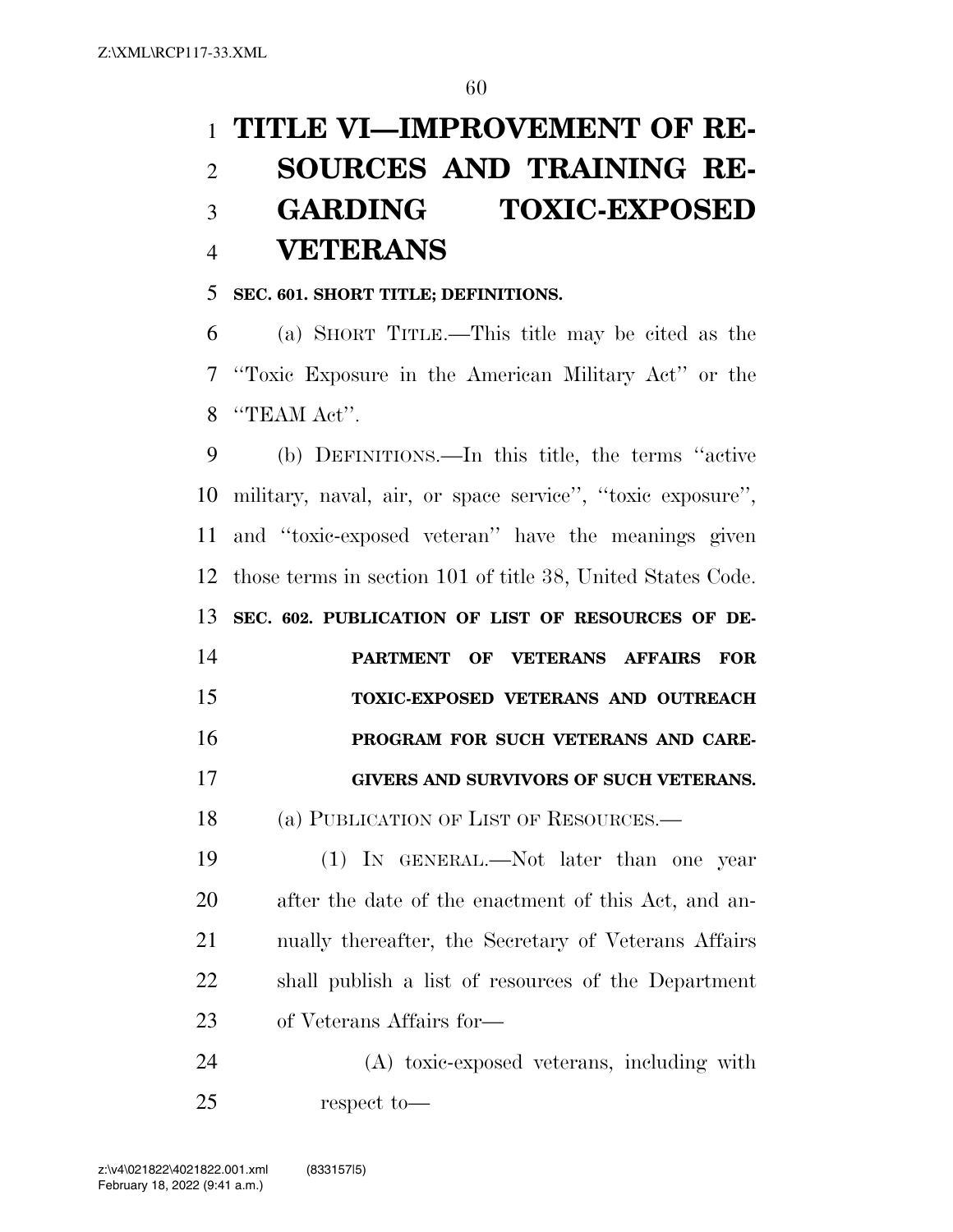Z:\XML\RCP117-33.XML

| $\mathbf{1}$   | disability compensation under<br>(i)                              |
|----------------|-------------------------------------------------------------------|
| $\overline{2}$ | chapter 11 of title 38, United States Code;                       |
| 3              | and                                                               |
| $\overline{4}$ | hospital care, medical services,<br>(ii)                          |
| 5              | and nursing home care under section                               |
| 6              | $1710(a)(2)(F)$ of such title;                                    |
| $\overline{7}$ | (B) caregivers of toxic-exposed veterans                          |
| 8              | who are participating in the program of com-                      |
| 9              | prehensive assistance for family caregivers                       |
| 10             | under section $1720G(a)$ of such title; and                       |
| 11             | (C) survivors of toxic-exposed veterans who                       |
| 12             | are receiving death benefits under the laws ad-                   |
| 13             | ministered by the Secretary.                                      |
| 14             | (2) UPDATE.—The Secretary shall periodically                      |
| 15             | update the list published under paragraph (1).                    |
| 16             | (b) OUTREACH.—The Secretary shall develop, with                   |
| 17             | input from the community, an informative outreach pro-            |
| 18             | gram for veterans on illnesses that may be related to toxic       |
| 19             | exposure, including outreach with respect to benefits and         |
| 20             | support programs.                                                 |
| 21             | SEC. 603. INCORPORATION OF TOXIC EXPOSURE QUES-                   |
| 22             | <b>DURING PRIMARY</b><br><b>TIONNAIRE</b><br><b>CARE</b><br>$AP-$ |
| 23             | POINTMENTS.                                                       |
| 24             | (a) IN GENERAL.—The Secretary of Veterans Affairs                 |
| 25             | shall incorporate a clinical questionnaire to help determine      |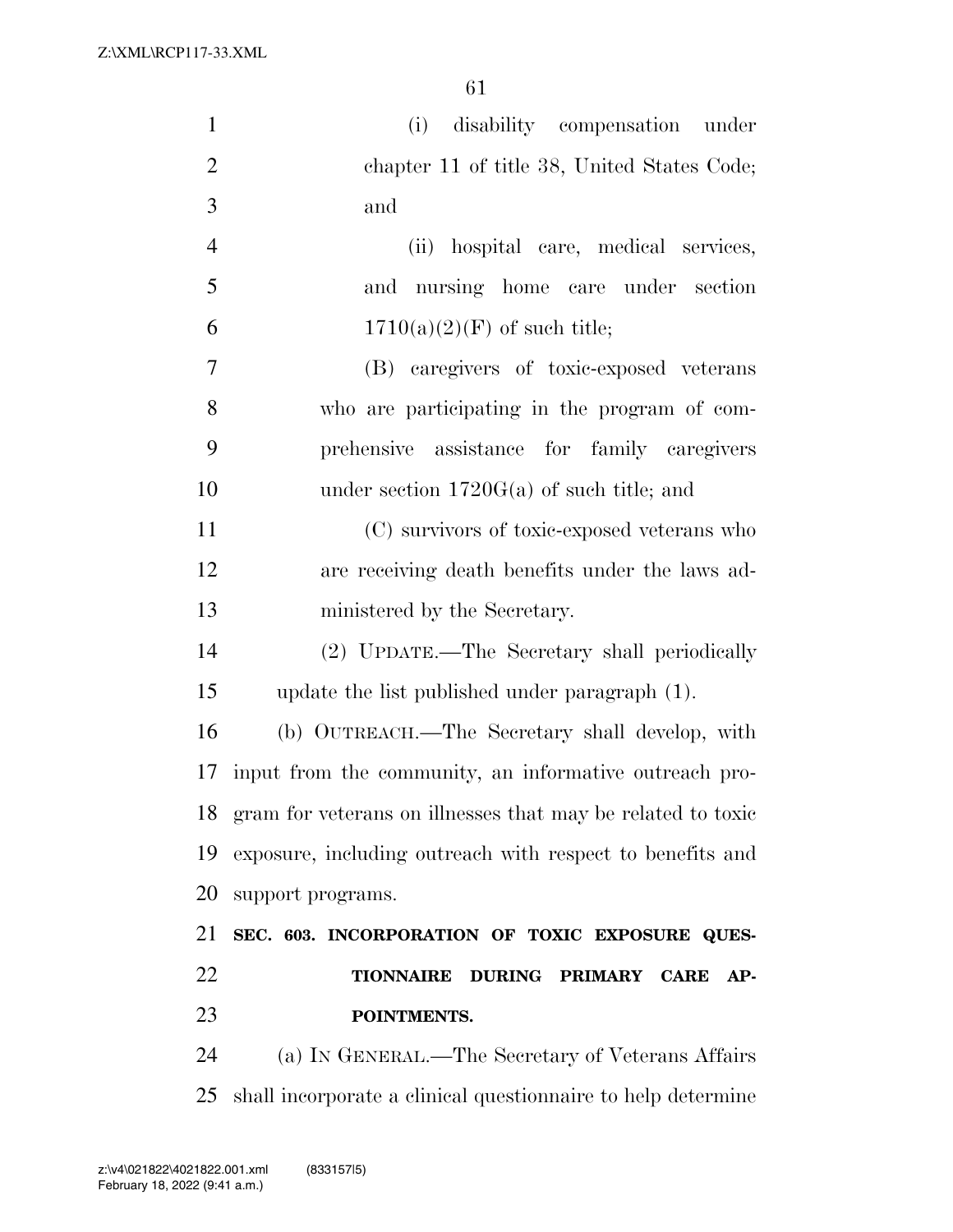potential toxic exposures during active military, naval, air, or space service as part of the initial screening conducted for an appointment of a veteran with a primary care pro- vider of the Department of Veterans Affairs to improve understanding by the Department of toxic exposures of veterans while serving in the Armed Forces.

 (b) DETERMINATION OF QUESTIONS.—The questions included in the questionnaire required under subsection (a) shall be determined by the Secretary with input from medical professionals.

# **SEC. 604. TRAINING FOR PERSONNEL OF THE DEPART- MENT OF VETERANS AFFAIRS WITH RESPECT TO TOXIC-EXPOSED VETERANS.**

 (a) HEALTH CARE PERSONNEL.—The Secretary of Veterans Affairs shall provide to health care personnel of the Department of Veterans Affairs education and train- ing to identify, treat, and assess the impact on toxic-ex- posed veterans of illnesses related to toxic exposure and inform such personnel of how to ask for additional infor-mation from veterans regarding different toxic exposures.

(b) BENEFITS PERSONNEL.—

 (1) STANDARD CLAIMS PROCESSOR TRAINING CURRICULUM.—

24 (A) CURRICULUM.—Not later than 180 days after the date of the enactment of this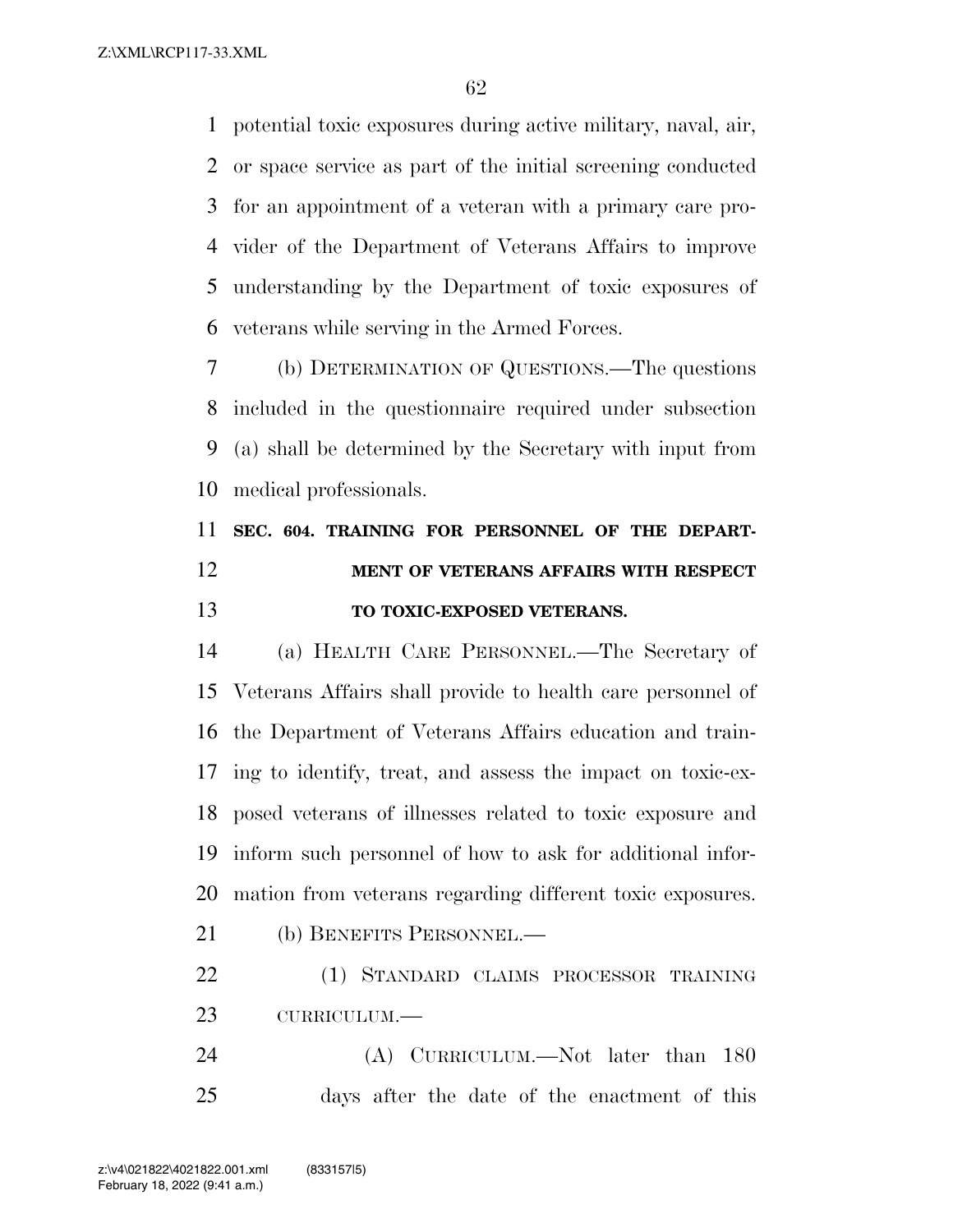| $\mathbf{1}$   | Act, the Secretary shall ensure that a standard  |
|----------------|--------------------------------------------------|
| $\overline{2}$ | training curriculum exists for processors of     |
| 3              | claims under the laws administered by the Sec-   |
| $\overline{4}$ | retary who review claims for disability benefits |
| 5              | relating to service-connected disabilities based |
| 6              | on toxic exposure, including employees who ad-   |
| 7              | judicate such claims.                            |
| 8              | (B) MATTERS INCLUDED.—The Secretary              |
| 9              | shall ensure that the training under subpara-    |
| 10             | graph (A) includes the following explanations    |
| 11             | with respect to claims relating to toxic expo-   |
| 12             | sure:                                            |
| 13             | (i) A lack of a presumption of service           |
| 14             | connection is not by itself sufficient to de-    |
| 15             | termine that service connection does not         |
| 16             | exist.                                           |
| 17             | (ii) The claims adjudicator shall al-            |
| 18             | ways consider whether direct service con-        |
| 19             | nection is applicable and request, as need-      |
| 20             | ed, an advisory medical opinion pursuant         |
| 21             | to section 1168 of title 38, United States       |
| 22             | Code, as added by section 303.                   |
| 23             | (iii) The claims adjudicator may re-             |
| 24             | view and consider any record of the claim-       |
| 25             | ant in an exposure tracking record system        |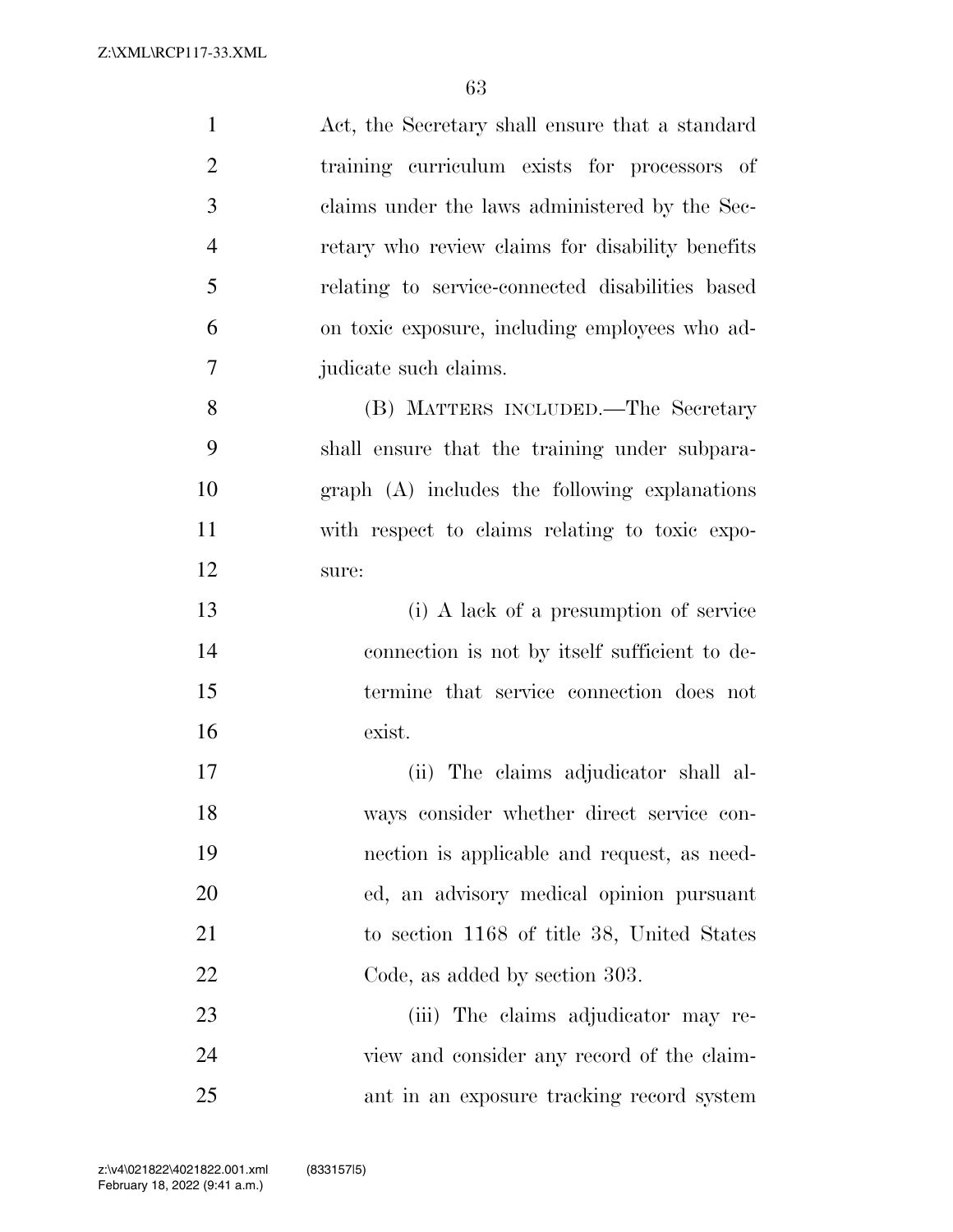Z:\XML\RCP117-33.XML

| $\mathbf{1}$   | pursuant to section 1119 of such title, as      |
|----------------|-------------------------------------------------|
| $\overline{2}$ | added by section 302, but a lack of such        |
| 3              | information is not by itself sufficient to de-  |
| $\overline{4}$ | termine that such exposure did not occur        |
| 5              | or sufficient to deny the claim.                |
| 6              | (C) PROVISION OF TRAINING.—The Sec-             |
| 7              | retary shall—                                   |
| 8              | (i) provide training under subpara-             |
| 9              | graph (A) to each employee described in         |
| 10             | such subparagraph not less frequently than      |
| 11             | annually; and                                   |
| 12             | (ii) using the Systematic Technical             |
| 13             | Accuracy Review program, or such suc-           |
| 14             | cessor program, conduct a nationwide,           |
| 15             | quarterly, randomized review of the quality     |
| 16             | of adjudication of claims relating to toxic     |
| 17             | exposure.                                       |
| 18             | (2) STANDARD MEDICAL EXAMINER TRAINING          |
| 19             | CURRICULUM.-                                    |
| 20             | (A) CURRICULUM.—Not later than<br><b>180</b>    |
| 21             | days after the date of the enactment of this    |
| 22             | Act, the Secretary shall ensure that a standard |
| 23             | medical training curriculum exists for medical  |
| 24             | providers who conduct examinations and pro-     |
| 25             | vide opinions pursuant to section 1168 of title |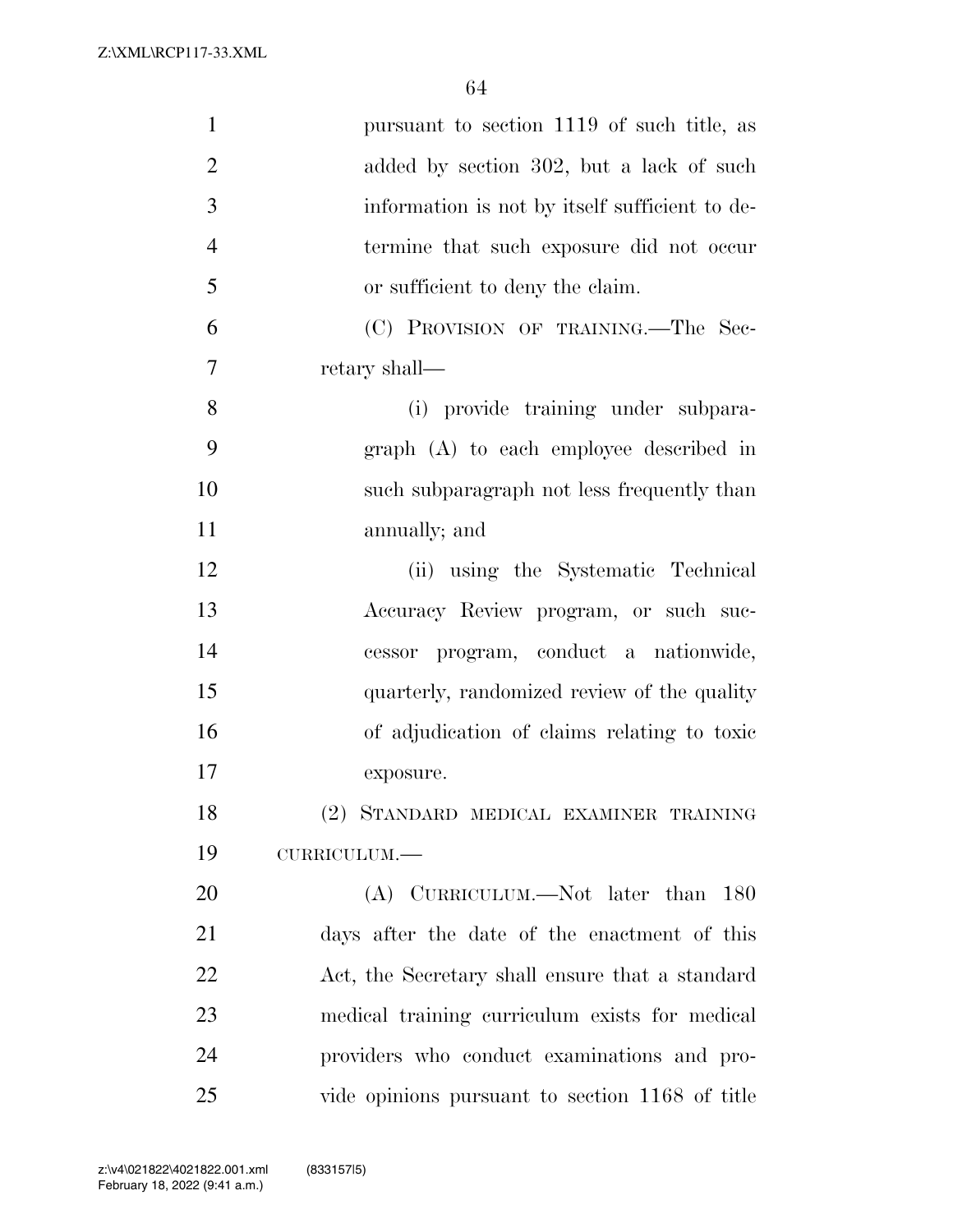| $\mathbf{1}$   | 38, United States Code, as added by section    |
|----------------|------------------------------------------------|
| $\overline{2}$ | 303, regardless of whether the provider is an  |
| 3              | employee of the Department or a contractor.    |
| $\overline{4}$ | (B) STANDARDIZED APPROACH.—The Sec-            |
| 5              | retary shall ensure that the curriculum estab- |
| 6              | lished under subparagraph $(A)$ —              |
| 7              | (i) provides a standardized approach           |
| 8              | to conducting and providing examinations       |
| 9              | and opinions in accordance with such sec-      |
| 10             | tion $1168$ ; and                              |
| 11             | (ii) instructs medical providers to con-       |
| 12             | sider, when conducting an examination or       |
| 13             | providing an opinion—                          |
| 14             | (I) relevant medical and scientific            |
| 15             | literature;                                    |
| 16             | (II) the proximity, intensity, and             |
| 17             | frequency of exposure of the indi-             |
| 18             | vidual to the identified toxic exposure;       |
| 19             | medically unexplained<br>(III)                 |
| 20             | chronic multisymptom illnesses; and            |
| 21             | (IV) all competent and credible                |
| 22             | evidence of record.                            |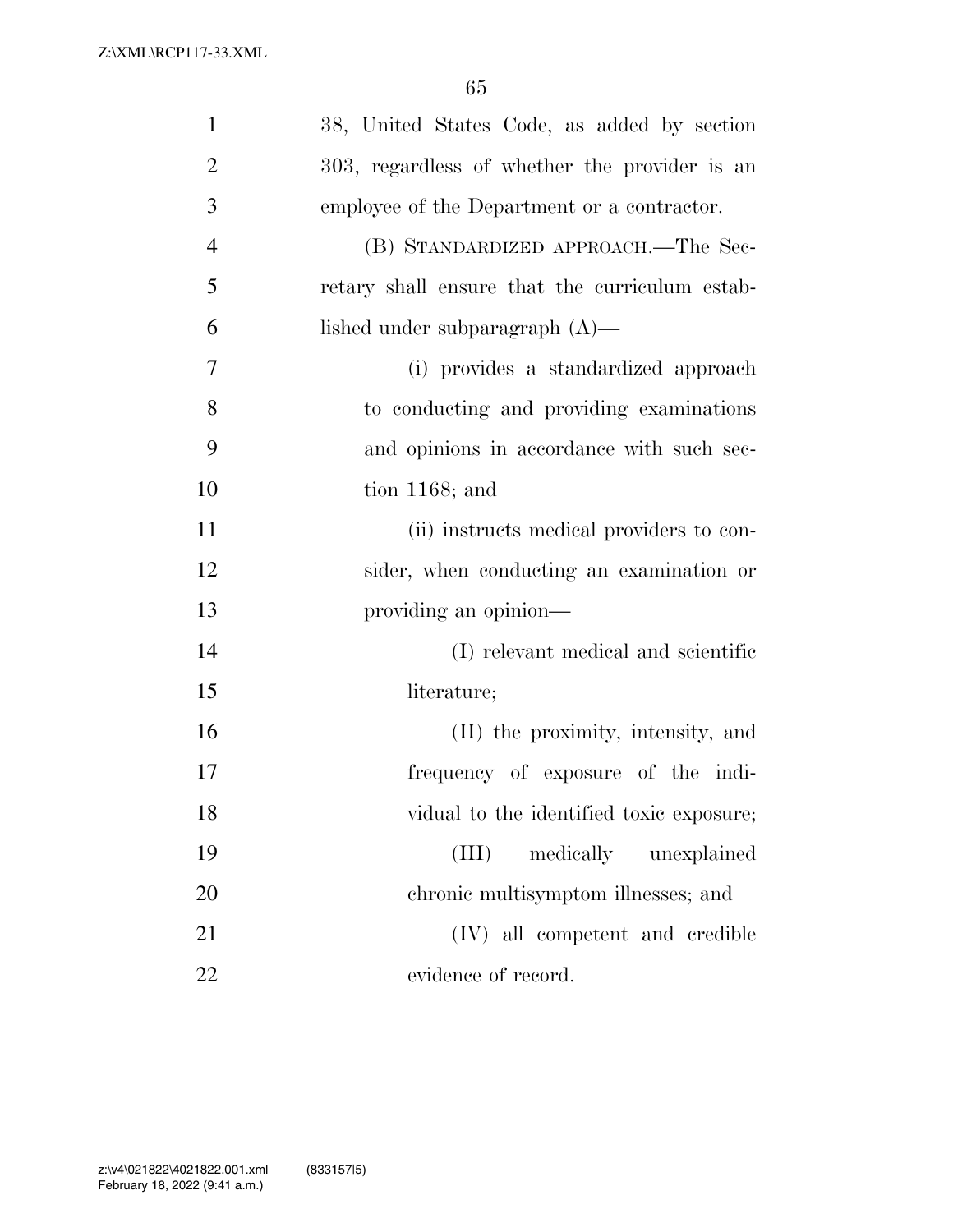**TITLE VII—REGISTRIES, RECORDS, AND OTHER MATTERS SEC. 701. REGISTRY OF INDIVIDUALS EXPOSED TO PER-**

 **AND POLYFLUOROALKYL SUBSTANCES ON MILITARY INSTALLATIONS.** 

(a) ESTABLISHMENT OF REGISTRY.—

 (1) IN GENERAL.—Not later than one year after the date of the enactment of this Act, the Sec-retary of Veterans Affairs shall—

 (A) establish and maintain a registry for eligible individuals who may have been exposed to per- and polyfluoroalkyl substances (in this section referred to as ''PFAS'') due to the envi- ronmental release of aqueous film-forming foam (in this section referred to as ''AFFF'') on mili- tary installations to meet the requirements of 17 military specification MIL–F–24385F;

 (B) include any information in such reg- istry that the Secretary determines necessary to ascertain and monitor the health effects of the exposure of members of the Armed Forces to 22 PFAS associated with AFFF;

 (C) develop a public information campaign to inform eligible individuals about the registry,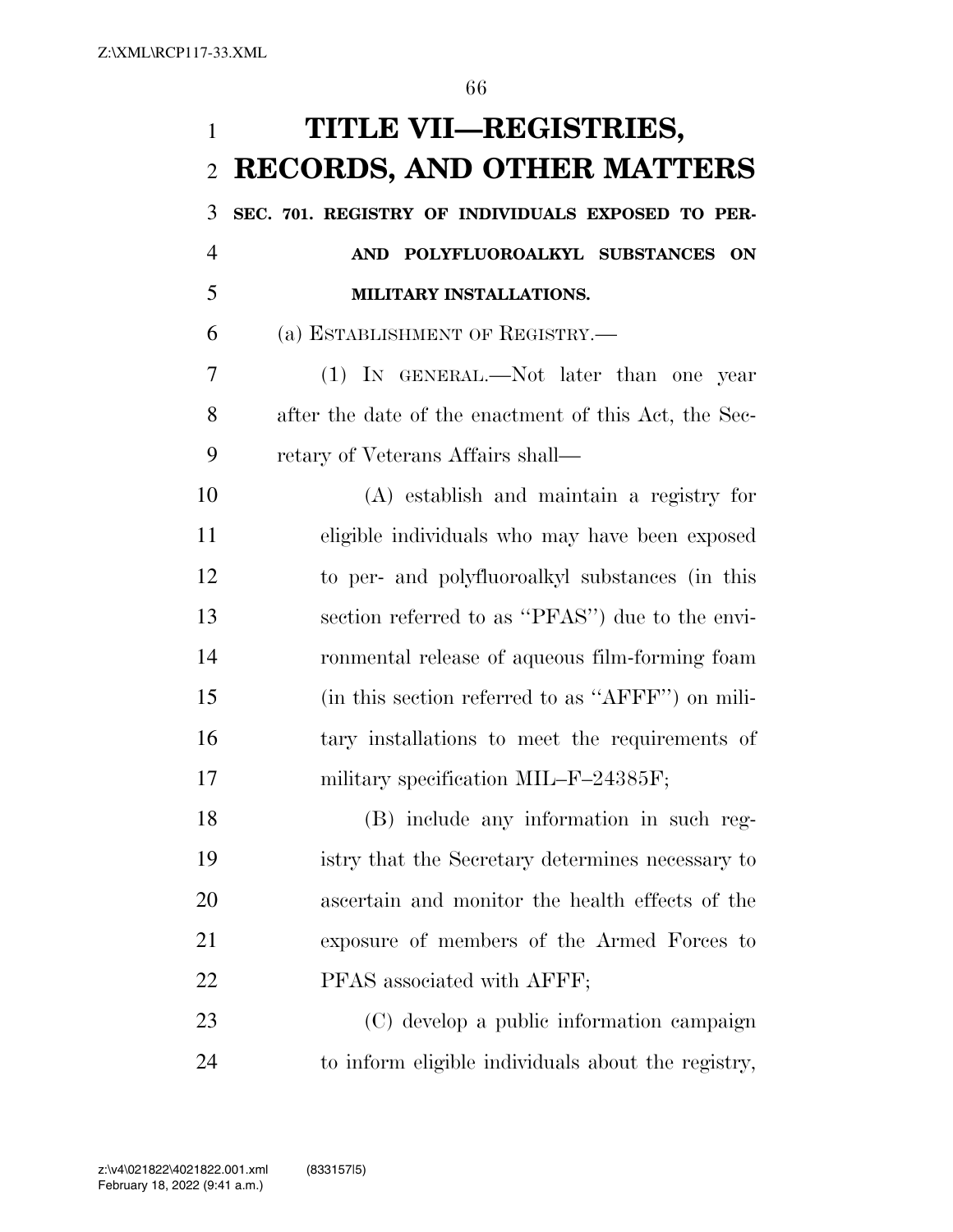| $\mathbf{1}$   | including how to register and the benefits of         |
|----------------|-------------------------------------------------------|
| $\overline{2}$ | registering; and                                      |
| 3              | (D) periodically notify eligible individuals          |
| $\overline{4}$ | of significant developments in the study and          |
| 5              | treatment of conditions associated with expo-         |
| 6              | sure to PFAS.                                         |
| 7              | (2) COORDINATION.—The Secretary of Vet-               |
| 8              | erans Affairs shall coordinate with the Secretary of  |
| 9              | Defense in carrying out paragraph (1).                |
| 10             | (b) REPORTS.—                                         |
| 11             | (1) INITIAL REPORT.—Not later than two years          |
| 12             | after the date on which the registry under subsection |
| 13             | (a) is established, the Secretary of Veterans Affairs |
| 14             | shall submit to Congress an initial report containing |
| 15             | the following:                                        |
| 16             | $(A)$ An assessment of the effectiveness of           |
| 17             | actions taken by the Secretary of Veterans Af-        |
| 18             | fairs and the Secretary of Defense to collect         |
| 19             | and maintain information on the health effects        |
| 20             | of exposure to PFAS.                                  |
| 21             | (B) Recommendations to improve the col-               |
| 22             | lection and maintenance of such information.          |
| 23             | (C) Using established and previously pub-             |
| 24             | lished epidemiological studies, recommendations       |
| 25             | regarding the most effective and prudent means        |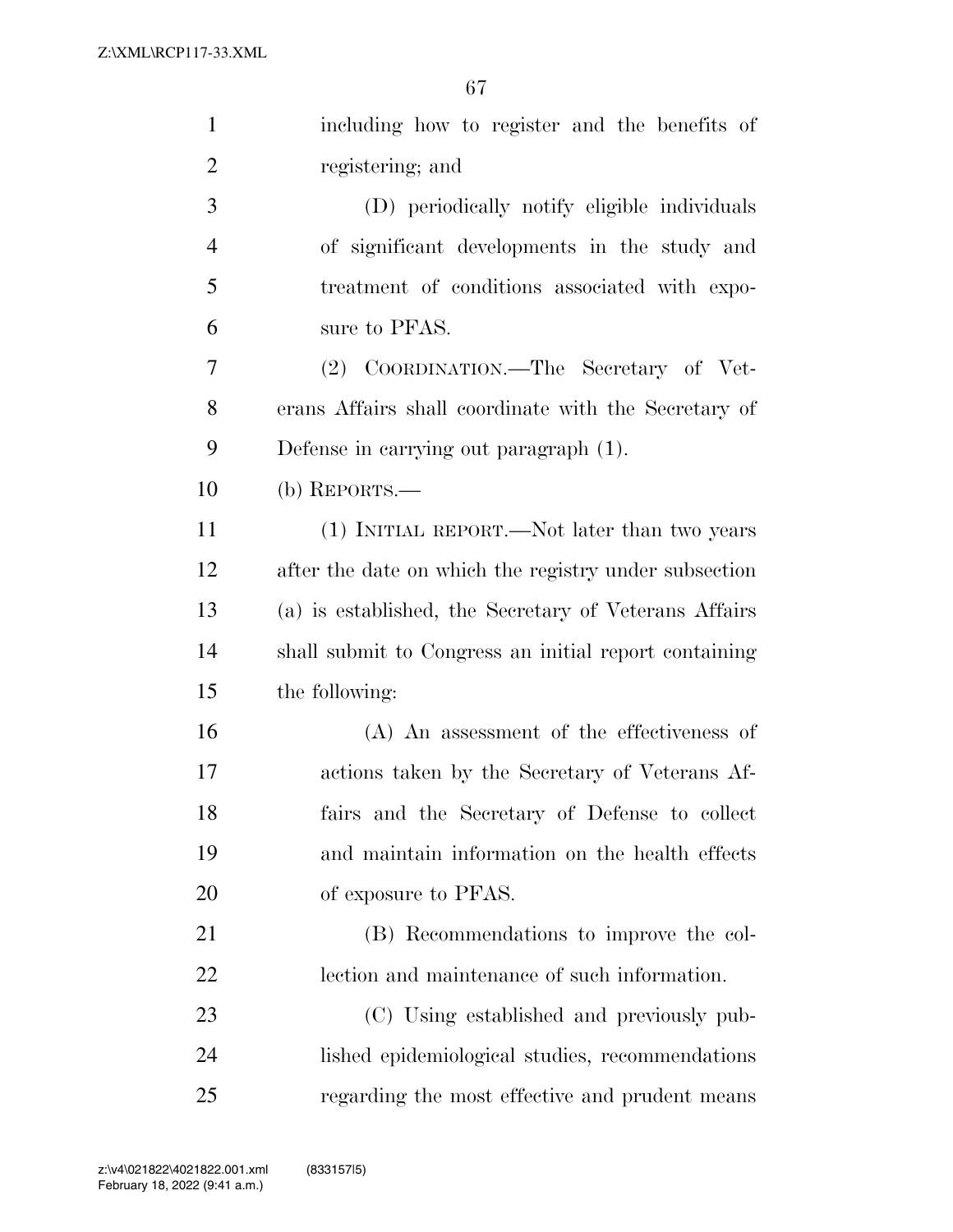| $\mathbf{1}$   | of addressing the medical needs of eligible indi-           |
|----------------|-------------------------------------------------------------|
| $\overline{2}$ | viduals with respect to exposure to PFAS.                   |
| 3              | (2) FOLLOWUP REPORT.—Not later than five                    |
| $\overline{4}$ | years after submitting the initial report under para-       |
| 5              | graph (1), the Secretary of Veterans Affairs shall          |
| 6              | submit to Congress a followup report containing the         |
| 7              | following:                                                  |
| 8              | (A) An update to the initial report sub-                    |
| 9              | mitted under paragraph (1).                                 |
| 10             | (B) An assessment of whether and to what                    |
| 11             | degree the content of the registry established              |
| 12             | under subsection (a) is current and scientif-               |
| 13             | ically up to date.                                          |
| 14             | (3)<br>INDEPENDENT SCIENTIFIC<br>ORGANIZA-                  |
| 15             | TION.—The Secretary of Veterans Affairs shall enter         |
| 16             | into an agreement with an independent scientific or-        |
| 17             | ganization to prepare the reports under paragraphs          |
| 18             | $(1)$ and $(2)$ .                                           |
| 19             | RECOMMENDATIONS FOR ADDITIONAL EXPO-<br>(e)                 |
| 20             | SURES TO BE INCLUDED.—Not later than five years after       |
| 21             | the date of the enactment of this Act, and every five years |
| 22             | thereafter, the Secretary of Veterans Affairs, in consulta- |
| 23             | tion with the Secretary of Defense and the Administrator    |
| 24             | of the Environmental Protection Agency, shall submit to     |
| 25             | Congress recommendations for additional chemicals with      |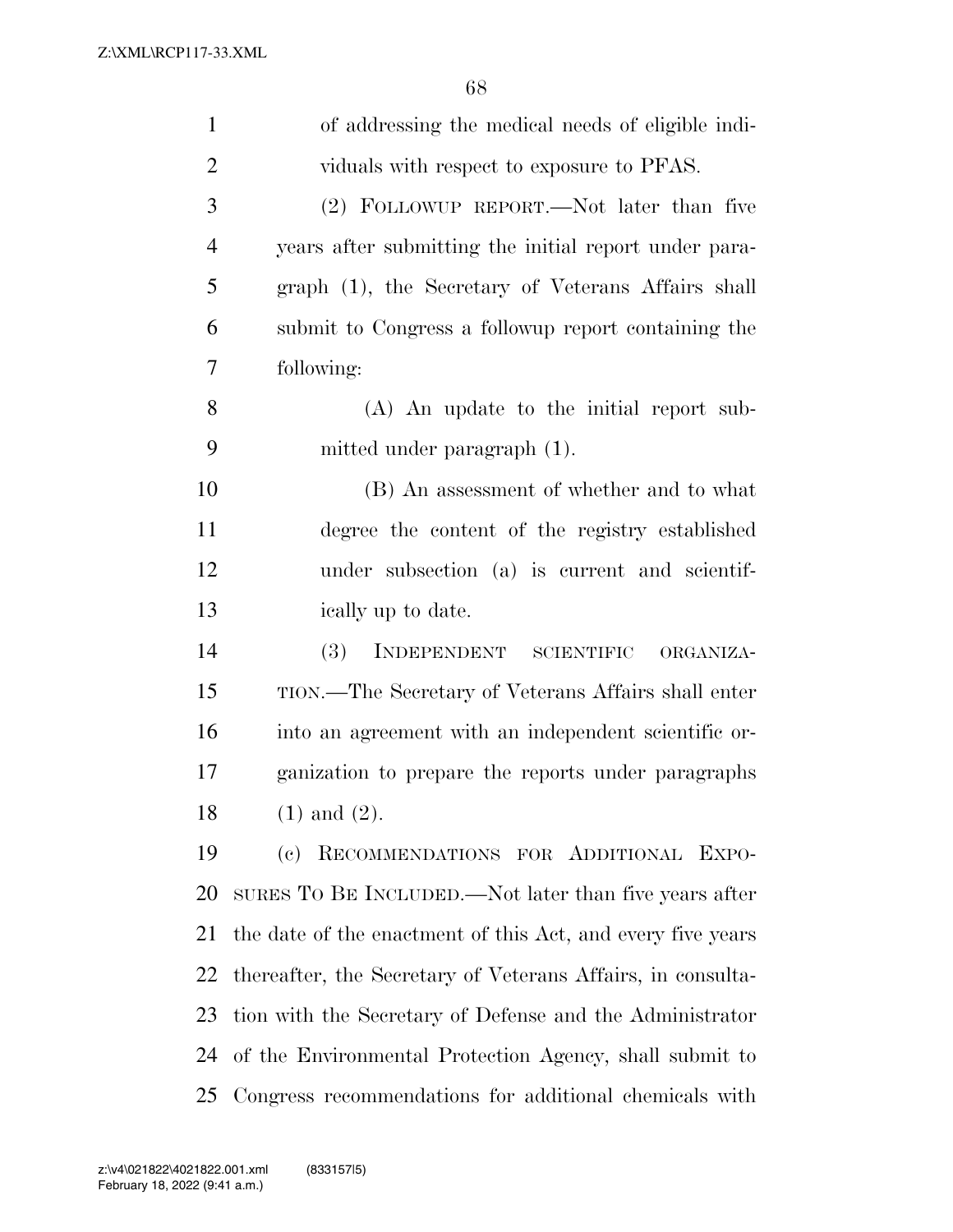respect to which individuals exposed to such chemicals should be included in the registry established under sub-section (a).

 (d) ELIGIBLE INDIVIDUAL DEFINED.—In this sec- tion, the term ''eligible individual'' means any individual who, on or after a date specified by the Secretary of Vet- erans Affairs through regulations, served or is serving in the Armed Forces at a military installation where AFFF was used or at another location of the Department of De-fense where AFFF was used.

#### **SEC. 702. FORT MCCLELLAN HEALTH REGISTRY.**

 (a) ESTABLISHMENT.—The Secretary of Veterans Affairs shall establish and maintain a special record to be known as the Fort McClellan Health Registry (in this sec-tion referred to as the ''Registry'').

 (b) CONTENTS.—Except as provided in subsection (c), the Registry shall include the following information: (1) A list containing the name of each indi- vidual who, while serving as a member of the Armed Forces, was stationed at Fort McClellan, Alabama, at any time during the period beginning January 1, 1935, and ending on May 20, 1999, and who—

 (A) applies for care or services from the Department of Veterans Affairs under chapter 17 of title 38, United States Code;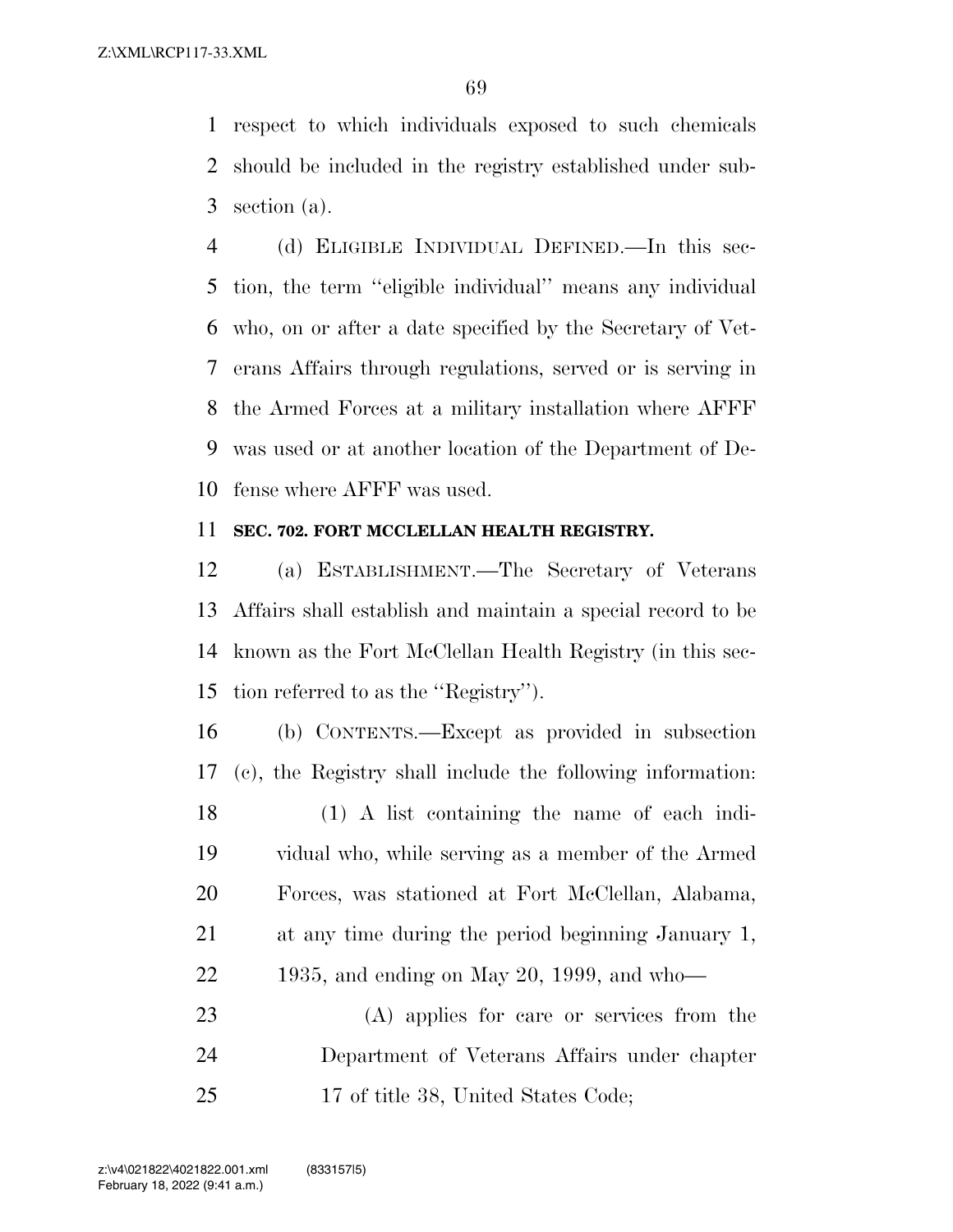| $\mathbf{1}$   | (B) files a claim for compensation under                   |
|----------------|------------------------------------------------------------|
| $\overline{2}$ | chapter 11 of such title on the basis of any dis-          |
| 3              | ability which may be associated with such serv-            |
| $\overline{4}$ | ice;                                                       |
| 5              | (C) dies and is survived by a spouse, child,               |
| 6              | or parent who files a claim for dependency and             |
| 7              | indemnity compensation under chapter 13 of                 |
| 8              | such title on the basis of such service;                   |
| 9              | (D) requests from the Secretary a health                   |
| 10             | examination under subsection (d); or                       |
| 11             | (E) receives from the Secretary a health                   |
| 12             | examination similar to the health examination              |
| 13             | referred to in subparagraph $(D)$ and requests             |
| 14             | inclusion in the Registry.                                 |
| 15             | (2) Relevant medical data relating to the health           |
| 16             | status of, and other information that the Secretary        |
| 17             | considers relevant and appropriate with respect to,        |
| 18             | each individual described in paragraph (1) who-            |
| 19             | (A) grants to the Secretary permission to                  |
| 20             | include such information in the Registry; or               |
| 21             | (B) at the time the individual is listed in                |
| 22             | the Registry, is deceased.                                 |
| 23             | (c) INDIVIDUALS SUBMITTING CLAIMS OR MAKING                |
| 24             | REQUESTS BEFORE DATE OF ENACTMENT.—If in the               |
| 25             | case of an individual described in subsection $(b)(1)$ the |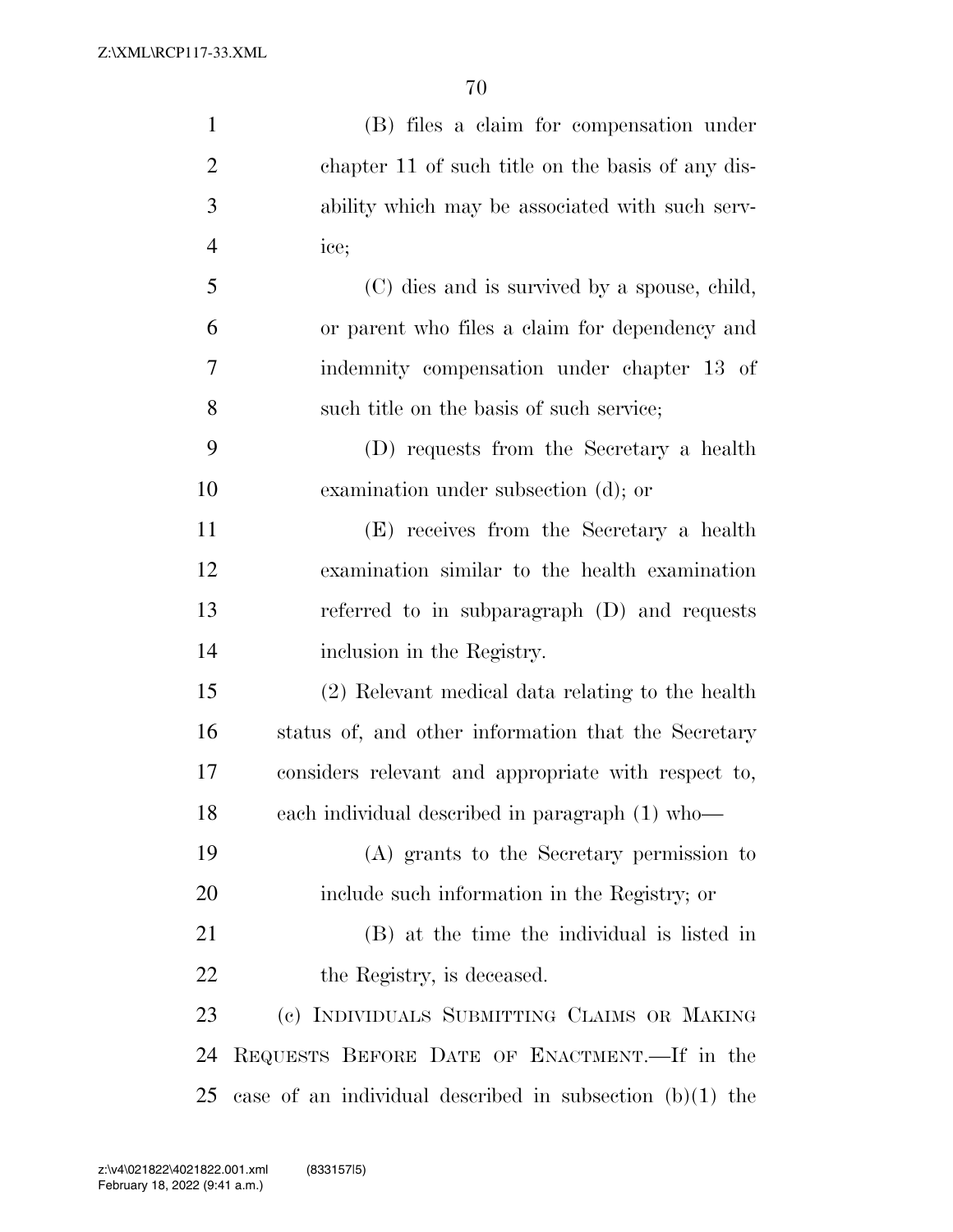application, claim, or request referred to in such sub- section was submitted, filed, or made before the date of the enactment of this Act, the Secretary shall, to the ex- tent feasible, include in the Registry such individual's name and the data and information, if any, described in 6 subsection  $(b)(2)$  relating to the individual.

 (d) EXAMINATIONS.—Upon the request of a veteran who was stationed at Fort McClellan, Alabama, at any time during the period beginning January 1, 1935, and ending on May 20, 1999, the Secretary shall provide the veteran with a health examination (including any appro- priate diagnostic tests) and consultation and counseling with respect to the results of the examination and the tests.

(e) OUTREACH.—

16 (1) ONGOING OUTREACH TO INDIVIDUALS LIST- ED IN REGISTRY.—The Secretary shall, from time to 18 time, notify individuals listed in the Registry of sig- nificant developments in research on the health con- sequences of potential exposure to a toxic substance or environmental hazard related to service at Fort McClellan.

23 (2) EXAMINATION OUTREACH.—The Secretary shall carry out appropriate outreach activities with respect to the provision of any health examinations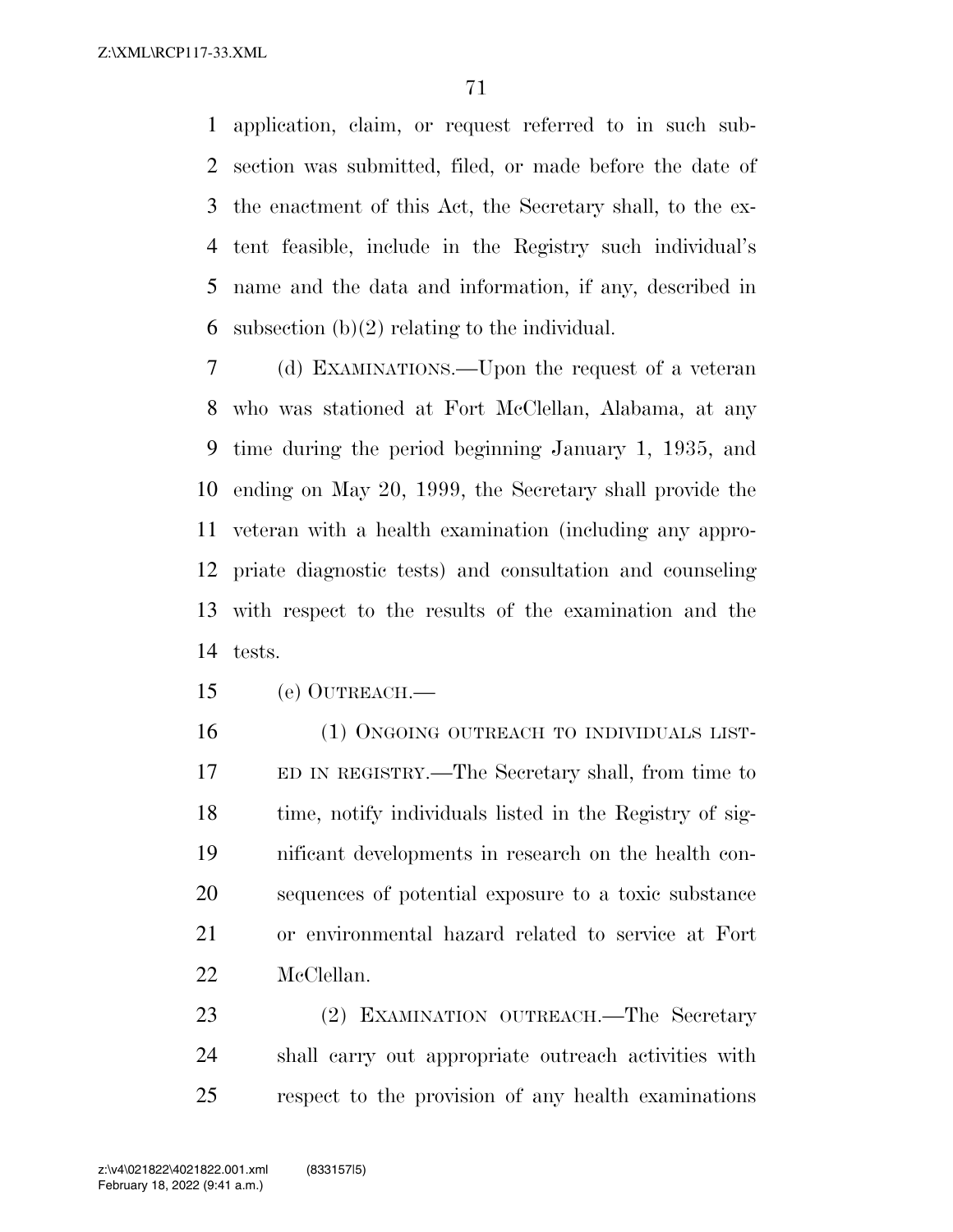(including any diagnostic tests) and consultation and counseling services under subsection (d).

 (f) CONSULTATION.—The Secretary of Veterans Af- fairs shall consult with the Secretary of Defense to acquire information maintained by the Secretary of Defense that the Secretary of Veterans Affairs considers necessary to establish and maintain the Registry.

# **SEC. 703. INDEPENDENT STUDY ON INDIVIDUAL LONGITU-DINAL EXPOSURE RECORD.**

 (a) IN GENERAL.—Not later than 60 days after the date of the enactment of this Act, the Secretary of Defense shall enter into a contract with an independent research entity described in subsection (b) to carry out a com- prehensive study of the development of the Individual Lon- gitudinal Exposure Record, or successor system, to deter-mine—

 (1) the quality of the location data, occupa- tional and environmental exposure data, and health surveillance data; and

 (2) whether a member of the Armed Forces can be reasonably assured that any toxic exposure they experience during service in the Armed Forces will be accurately reflected in the record of the member in such Individual Longitudinal Exposure Record.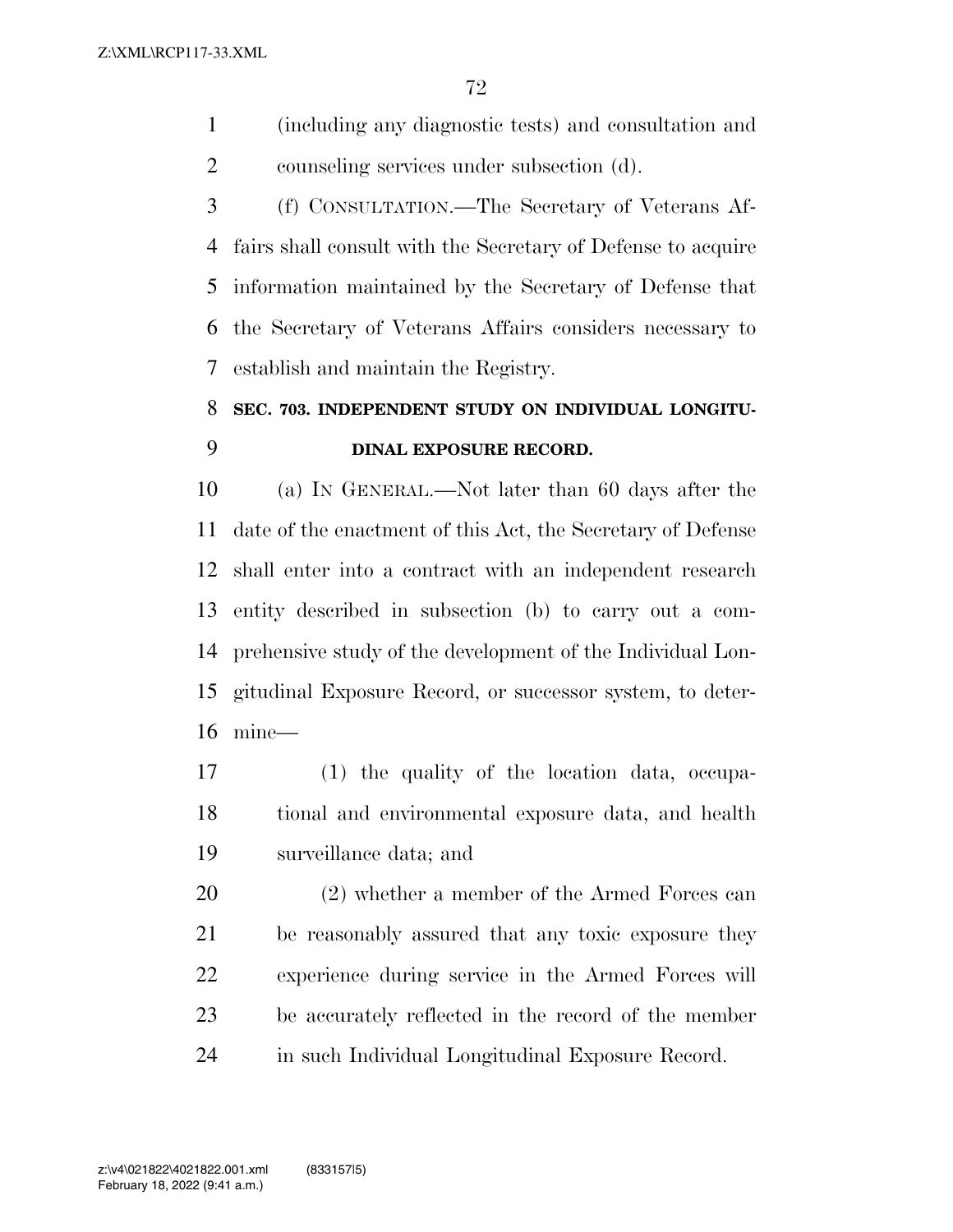(b) INDEPENDENT RESEARCH ENTITY.—The entity described in this subsection is an independent research en- tity that is a not-for-profit entity or a federally funded research and development center with appropriate exper- tise and analytical capability to carry out the study re-quired under subsection (a).

 (c) TOXIC EXPOSURE DEFINED.—In this section, the term ''toxic exposure'' has the meaning given that term in section 101(37) of title 38, United States Code, as added by section 102(b).

## **SEC. 704. BIANNUAL REPORT ON INDIVIDUAL LONGITU-DINAL EXPOSURE RECORD.**

 (a) IN GENERAL.—Not later than one year after the date on which the Individual Longitudinal Exposure Record, or successor system, achieves full operation capa- bility, as determined by the Secretary of Defense, and every 180 days thereafter, the Secretary of Defense, in consultation with the Secretary of Veterans Affairs, shall submit to the appropriate committees of Congress a report on—

 (1) the data quality of the databases of the De- partment of Defense that provide the information presented in such Individual Longitudinal Exposure Record; and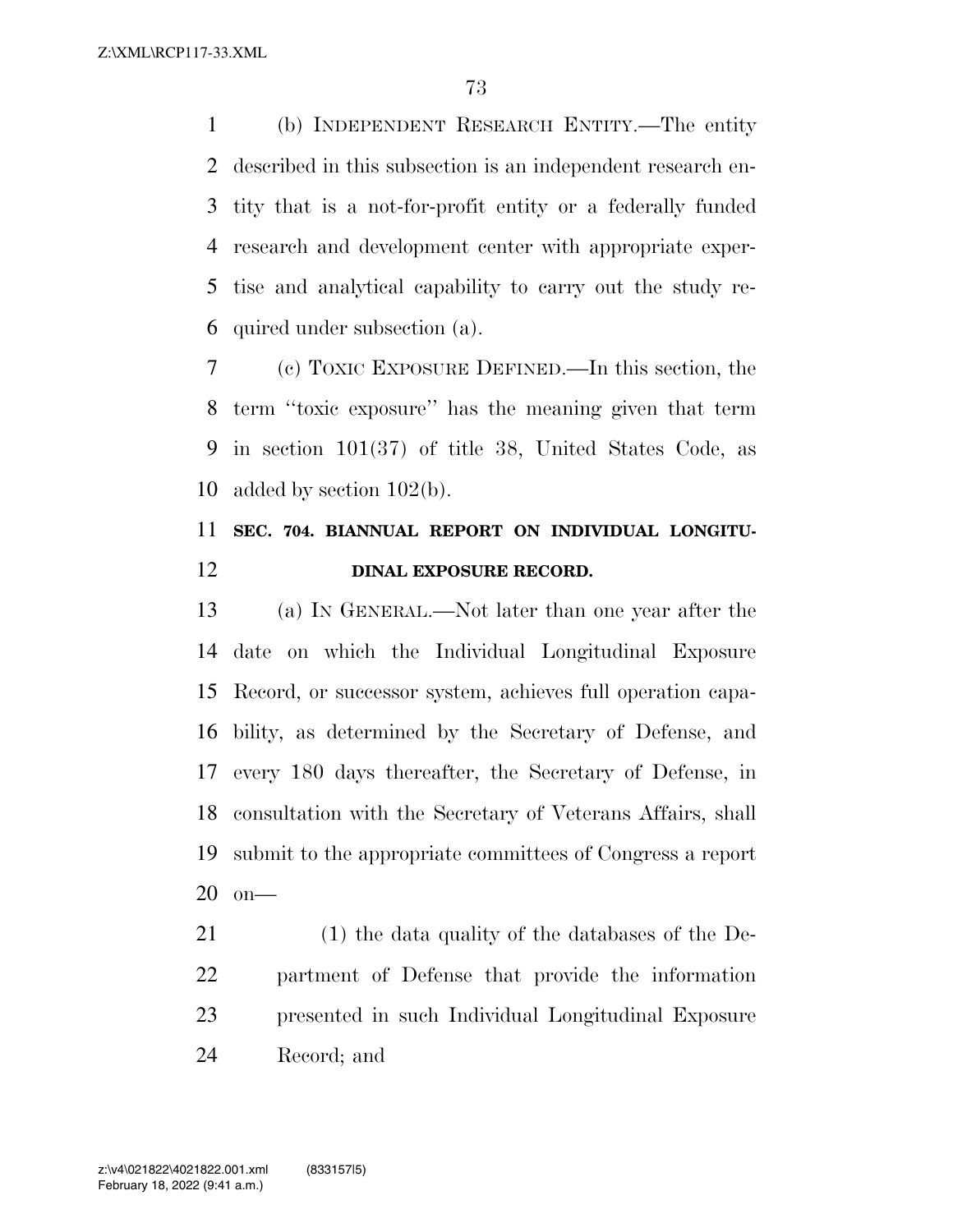(2) the usefulness of such Individual Longitu- dinal Exposure Record in supporting members of the Armed Forces and veterans in receiving health care and benefits from the Department of Defense and 5 the Department of Veterans Affairs.

 (b) ELEMENTS.—Each report required by subsection (a) shall include, for the period covered by the report, the following:

 (1) An identification of toxic exposure events that may not be fully captured by the current sys- tems of the Department of Defense for environ- mental, occupational, and health monitoring, and recommendations for how to improve those systems. (2) An analysis of the quality of the location data used by the Department of Defense in deter- mining toxic exposures of members of the Armed Forces and veterans, and recommendations for how to improve the quality of that location data if nec-essary.

(c) DEFINITIONS.—In this section:

21 (1) APPROPRIATE COMMITTEES OF CON- GRESS.—The term ''appropriate committees of Con-gress'' means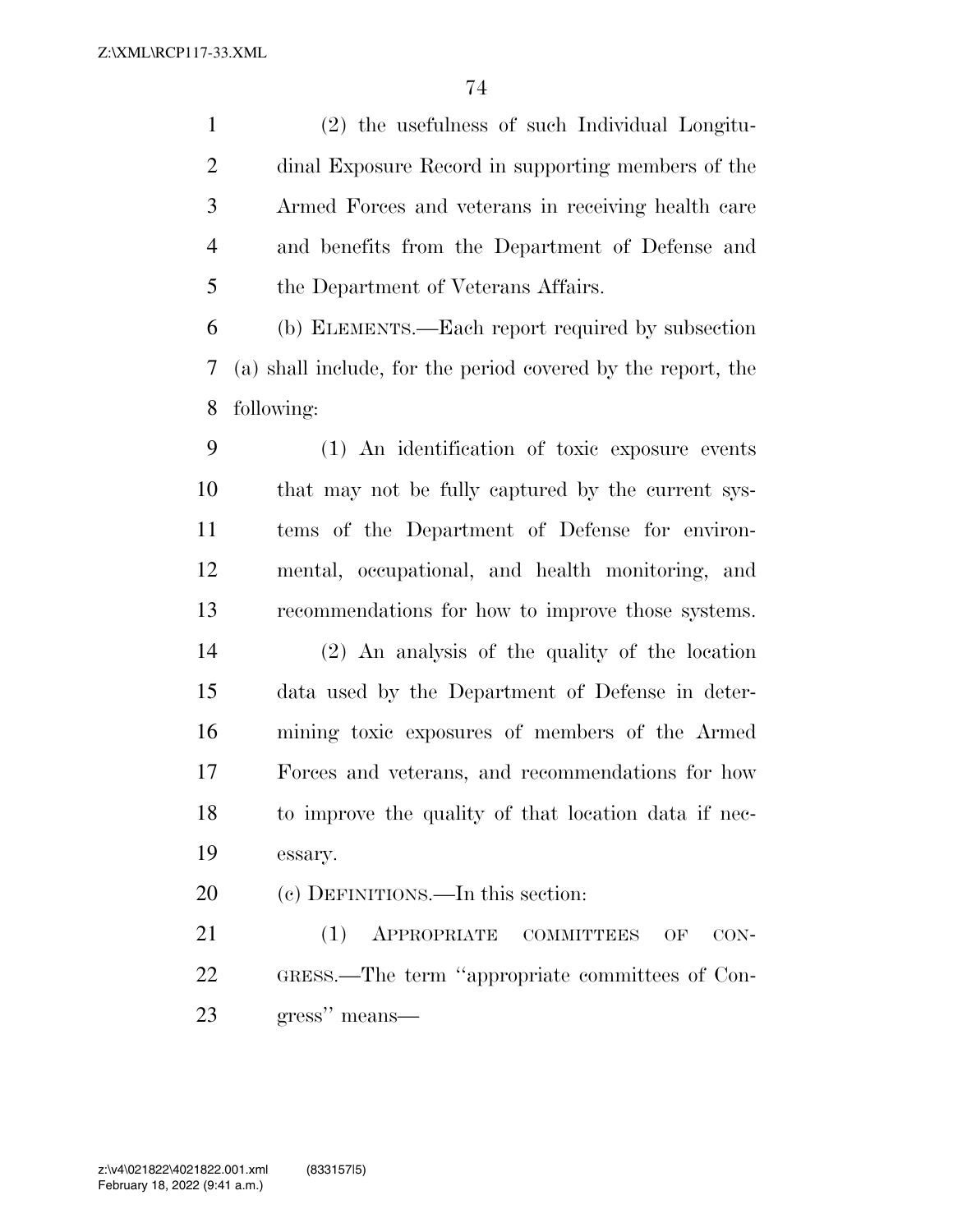Z:\XML\RCP117-33.XML

| $\mathbf{1}$   | (A) the Committee on Armed Services and                    |
|----------------|------------------------------------------------------------|
| $\overline{2}$ | the Committee on Veterans' Affairs of the Sen-             |
| 3              | ate; and                                                   |
| $\overline{4}$ | (B) the Committee on Armed Services and                    |
| 5              | the Committee on Veterans' Affairs of the                  |
| 6              | House of Representatives.                                  |
| 7              | (2) TOXIC EXPOSURE.—The term "toxic expo-                  |
| 8              | sure" has the meaning given that term in section           |
| 9              | $101(37)$ of title 38, United States Code, as added by     |
| 10             | section $102(b)$ .                                         |
| 11             | SEC. 705. CORRECTION OF EXPOSURE RECORDS BY MEM-           |
| 12             | BERS OF THE ARMED FORCES AND VET-                          |
| 13             | <b>ERANS.</b>                                              |
| 14             | (a) IN GENERAL.—The Secretary of Defense shall             |
| 15             | provide a means for members of the Armed Forces and        |
| 16             | veterans to update their records as necessary to reflect a |
|                | 17 toxic exposure by such member or veteran in the Indi-   |
| 18             | vidual Longitudinal Exposure Record, or successor sys-     |
| 19             |                                                            |
|                | tem.                                                       |
| 20             | (b) EVIDENCE.—                                             |
| 21             | (1) PROVISION OF EVIDENCE. To update a                     |
| 22             | record under subsection (a), a member of the Armed         |
| 23             | Forces or veteran, as the case may be, shall provide       |
| 24             | such evidence as the Secretary of Defense considers        |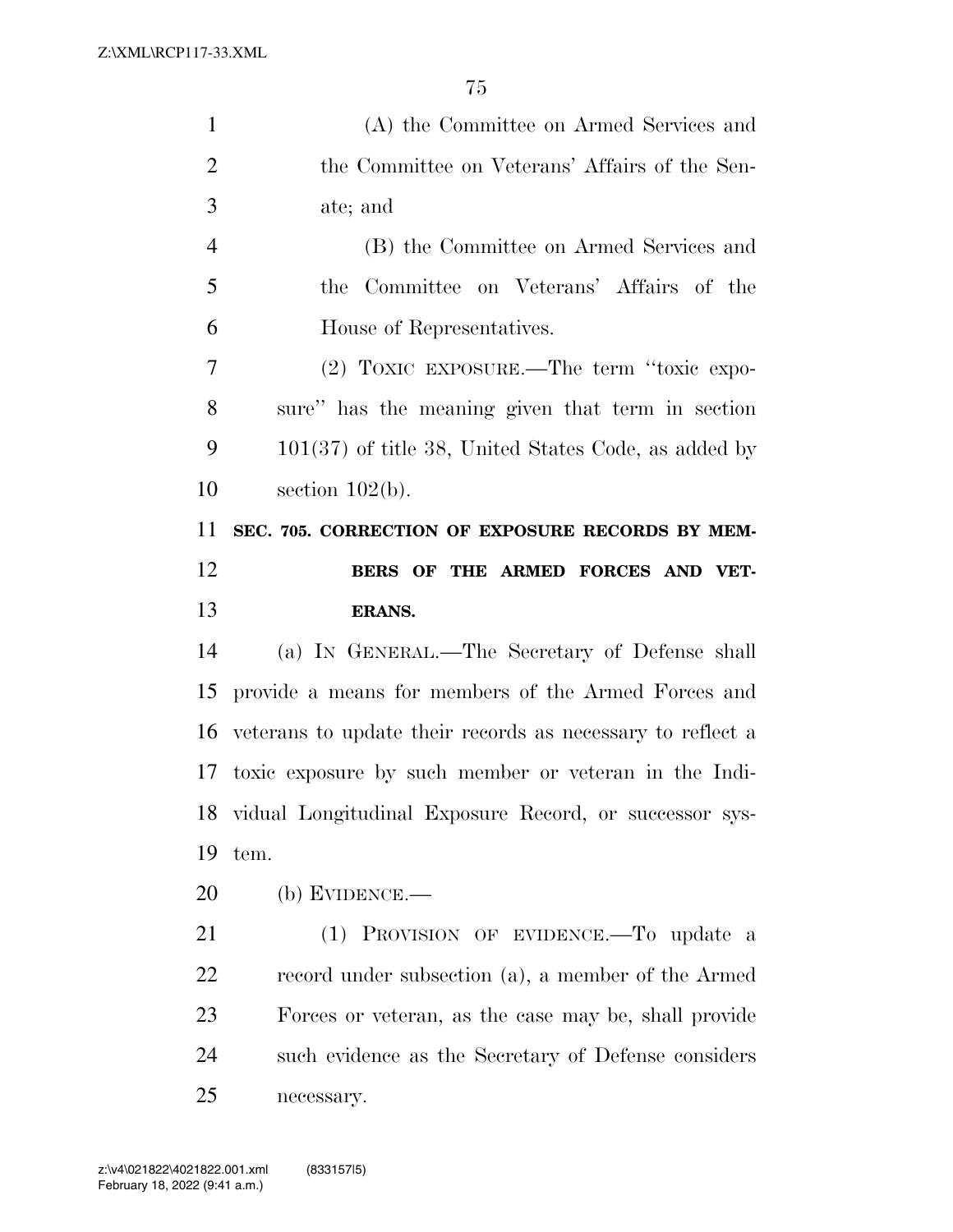Z:\XML\RCP117-33.XML

 (2) BENEFIT OF THE DOUBT.—In reviewing evidence provided under paragraph (1), the Sec- retary of Defense shall give the benefit of the doubt to the member of the Armed Forces or veteran who provided the evidence, as the case may be, in a man- ner that is equivalent to the benefit of the doubt re- quired under section 5107(b) of title 38, United States Code. (3) REGULATIONS.—The Secretary of Defense shall prescribe by regulation the evidence considered necessary under paragraph (1). (c) TOXIC EXPOSURE DEFINED.—In this section, the term ''toxic exposure'' has the meaning given that term in section 101(37) of title 38, United States Code, as added by section 102(b).

 **SEC. 706. FEDERAL CAUSE OF ACTION RELATING TO WATER AT CAMP LEJEUNE, NORTH CARO-LINA.** 

 (a) IN GENERAL.—An individual, including a veteran (as defined in section 101 of title 38, United States Code), or the legal representative of such an individual, who re- sided, worked, or was otherwise exposed (including in utero exposure) for not less than 30 days during the pe- riod beginning on August 1, 1953, and ending on Decem-ber 31, 1987, to water at Camp Lejeune, North Carolina,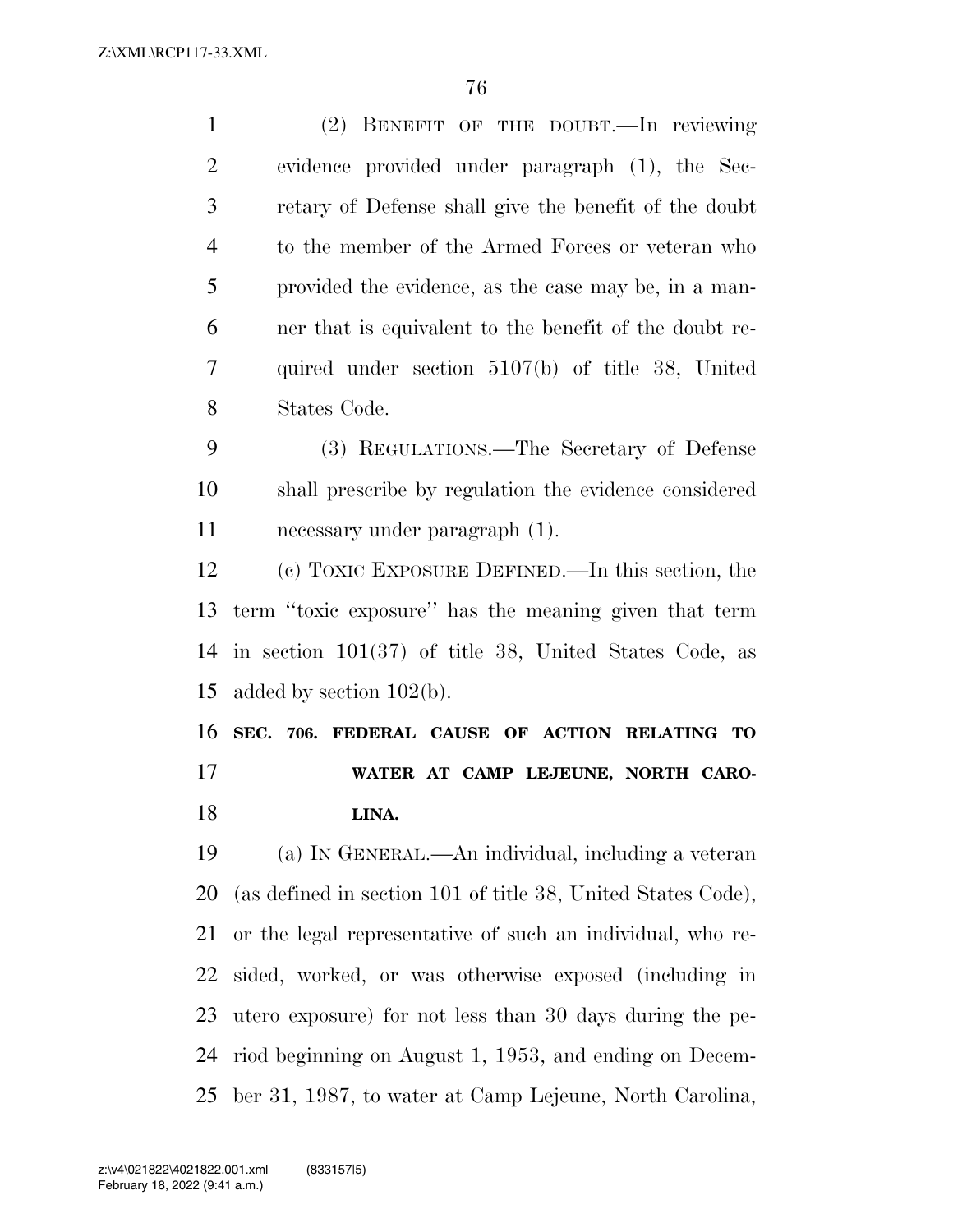that was supplied by, or on behalf of, the United States may bring an action in the United States District Court for the Eastern District of North Carolina to obtain ap- propriate relief for harm that was caused by exposure to the water at Camp Lejeune.

(b) BURDENS AND STANDARD OF PROOF.—

 (1) IN GENERAL.—The burden of proof shall be on the party filing the action to show one or more relationships between the water at Camp Lejeune and the harm.

 (2) STANDARDS.—To meet the burden of proof described in paragraph (1), a party shall produce evidence showing that the relationship between expo- sure to the water at Camp Lejeune and the harm is—

 (A) sufficient to conclude that a causal re-lationship exists; or

 (B) sufficient to conclude that a causal re-lationship is at least as likely as not.

 (c) EXCLUSIVE JURISDICTION AND VENUE.—The United States District Court for the Eastern District of North Carolina shall have exclusive jurisdiction over any action filed under subsection (a), and shall be the exclusive venue for such an action. Nothing in this subsection shall impair the right of any party to a trial by jury.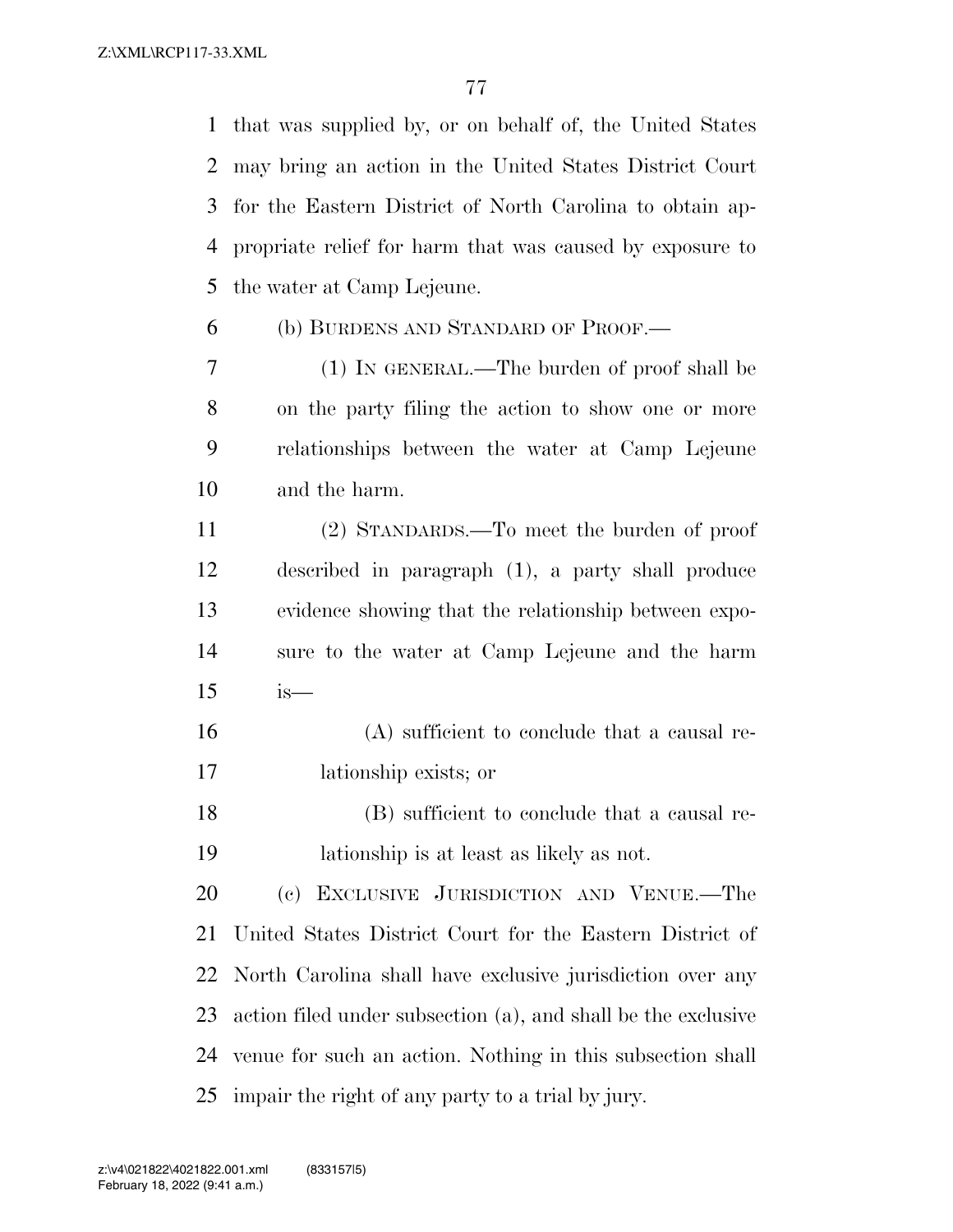| $\mathbf{1}$   | (d) EXCLUSIVE REMEDY.—                                |
|----------------|-------------------------------------------------------|
| $\overline{2}$ | (1) IN GENERAL.—An individual, or legal rep-          |
| 3              | resentative of an individual, who brings an action    |
| $\overline{4}$ | under this section for a harm described in subsection |
| 5              | (a), including a latent disease, may not thereafter   |
| 6              | bring a tort action against the United States for     |
| 7              | such harm pursuant to any other law.                  |
| 8              | (2) HEALTH AND DISABILITY BENEFITS RELAT-             |
| 9              | ING TO WATER EXPOSURE.—Any award made to an           |
| 10             | individual, or legal representative of an individual, |
| 11             | under this section shall be offset by the amount of   |
| 12             | any disability award, payment, or benefit provided to |
| 13             | the individual, or legal representative—              |
| 14             | $(A)$ under—                                          |
| 15             | (i) any program under the laws ad-                    |
| 16             | ministered by the Secretary of Veterans               |
| 17             | Affairs;                                              |
| 18             | (ii) the Medicare program under title                 |
| 19             | XVIII of the Social Security Act (42)                 |
| 20             | U.S.C. $1395$ et seq.); or                            |
| 21             | (iii) the Medicaid program under title                |
| 22             | XIX of the Social Security Act (42 U.S.C.             |
| 23             | $1396$ et seq.); and                                  |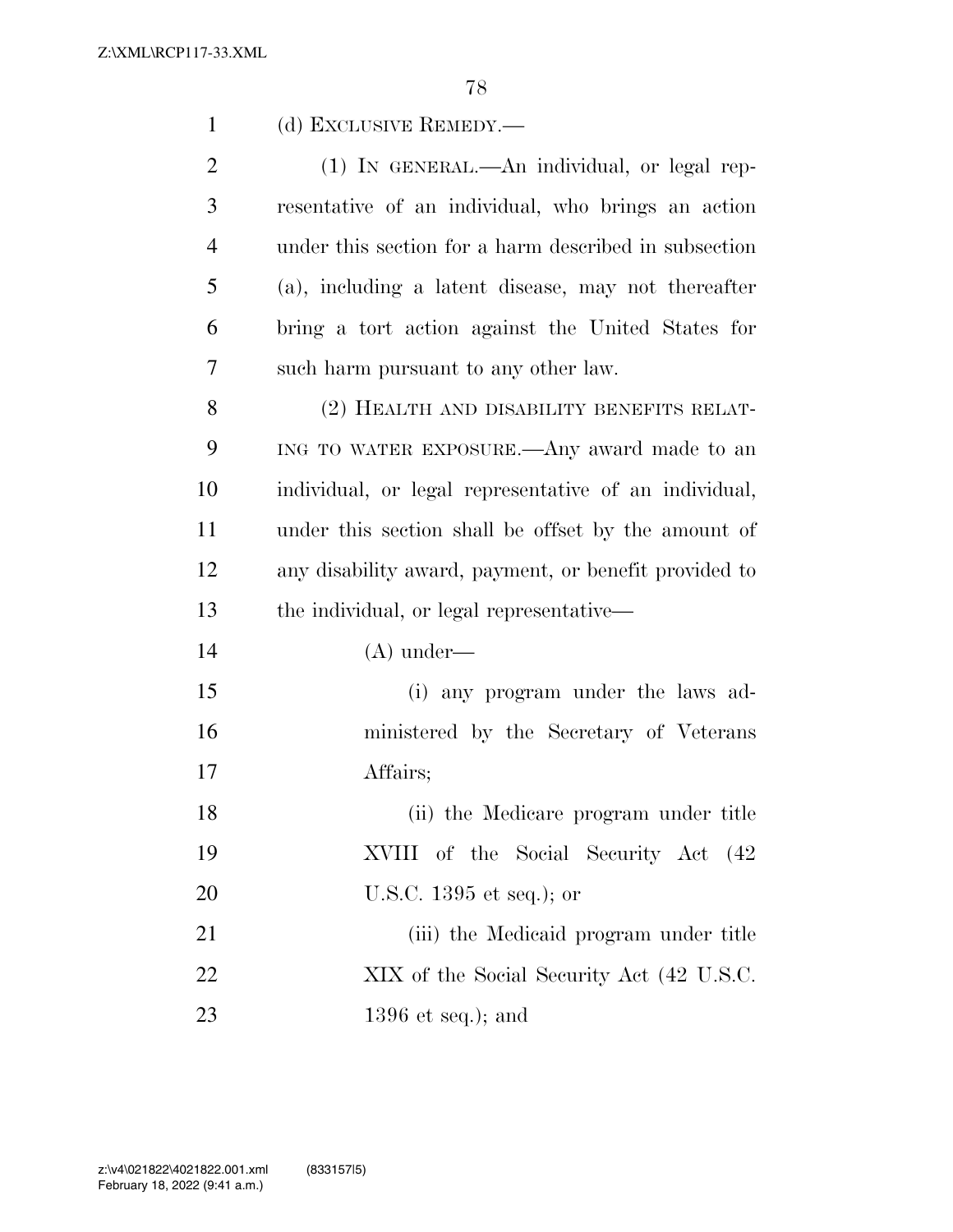(B) in connection with health care or a dis- ability relating to exposure to the water at Camp Lejeune.

 (e) IMMUNITY LIMITATION.—The United States may not assert any claim to immunity in an action under this section that would otherwise be available under section 2680(a) of title 28, United States Code.

 (f) NO PUNITIVE DAMAGES.—Punitive damages may not be awarded in any action under this section.

 (g) DISPOSITION BY FEDERAL AGENCY RE- QUIRED.—An individual may not bring an action under this section before complying with section 2675 of title 28, United States Code.

 (h) EXCEPTION FOR COMBATANT ACTIVITIES.—This section does not apply to any claim or action arising out of the combatant activities of the Armed Forces.

(i) APPLICABILITY; PERIOD FOR FILING.—

 (1) APPLICABILITY.—This section shall apply only to a claim accruing before the date of enact-ment of this Act.

 (2) STATUTE OF LIMITATIONS.—A claim in an action under this section may not be commenced after the later of—

 (A) the date that is two years after the date of enactment of this Act; or